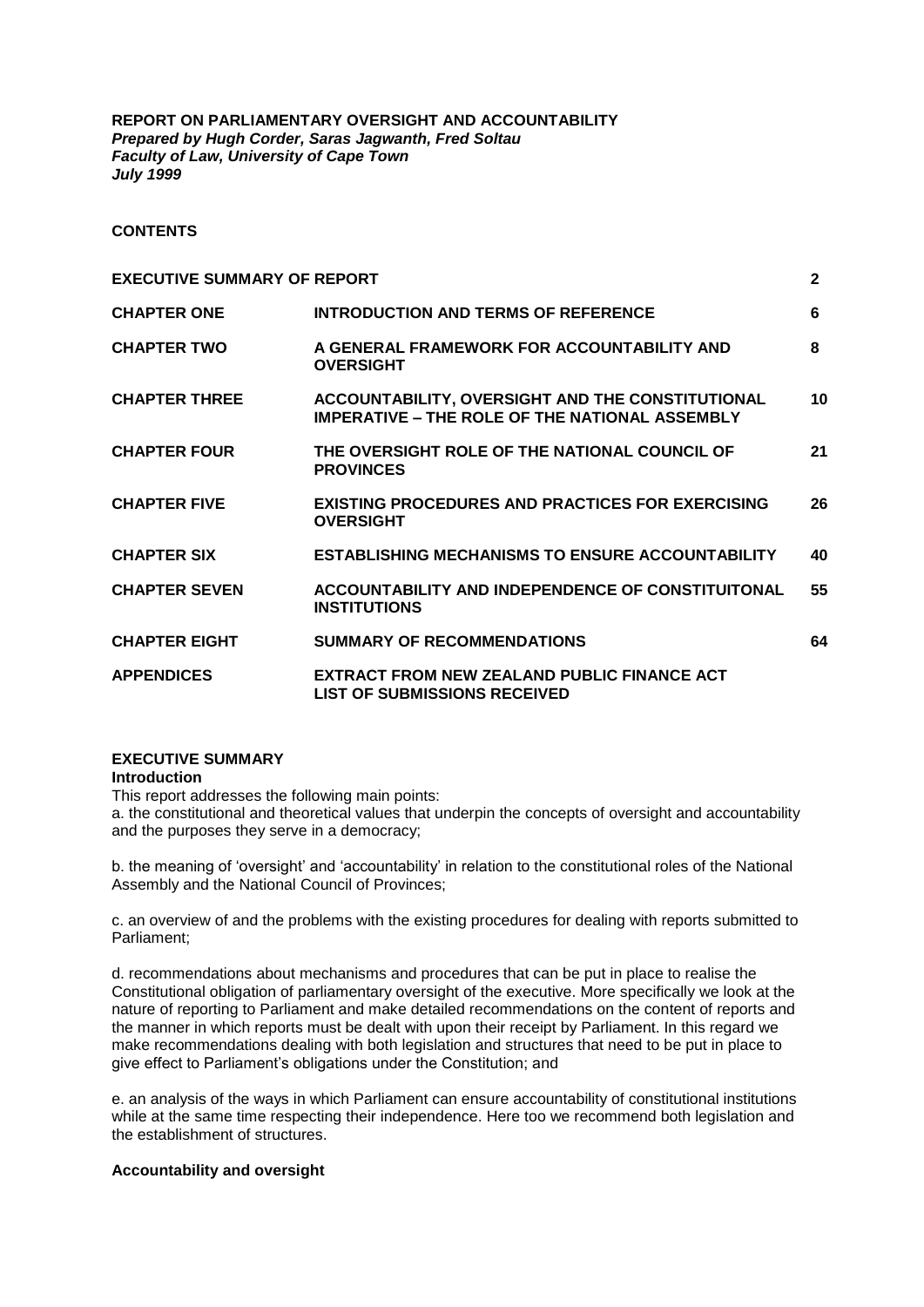Basically accountability means 'to give an account' of actions or policies, or 'to account for' spending and so forth. Accountability can be said to require a person to explain and justify - against criteria of some kind - their decisions or actions. It also requires that the person goes on to make amends for any fault or error and takes steps to prevent its recurrence in the future. A condition of the exercise of power in a constitutional democracy is that the administration or executive is checked by being held accountable to an organ of government distinct from it.

Oversight refers to the crucial role of legislatures in monitoring and reviewing the actions of the executive organs of government. The term refers to a large number of activities carried out by legislatures in relation to the executive. In other words oversight traverses a far wider range of activity than does the concept of accountability.

Section 42(3) sums up in a nutshell the essential functions of the National Assembly (NA). 'The National Assembly is elected to represent the people and to ensure government by the people under the Constitution. It does this by choosing the President, by providing a national forum for public consideration of issues, by passing legislation and by scrutinizing and overseeing executive action.'

The most important point to note here is that the scrutiny and oversight of executive action are, like the passing of legislation, part of the NA's constitutional obligation.

## **The oversight obligation created by s 55(2) of the Constitution**

Section 55(2) provides as follows:

'The National Assembly must provide for mechanisms -

(a) to ensure that all executive organs of state in the national sphere of government are accountable to it; and

(b) to maintain oversight of-

(i) the exercise of national executive authority, including the implementation of legislation; and (ii) any organ of state.'

The requires the NA to do two things: hold organs of state in the national sphere accountable, and exercise general oversight over national executive authority and organs of state.

We are of the view that section 55(2)(a) sets obligatory minimum standards of accountability for executive organs of state in the national sphere of government. The NA *must* set up mechanisms to hold them accountable. Within the confines of the Constitution the NA would remain at liberty to set up mechanisms to hold other bodies accountable where this was thought appropriate.

The mention of oversight in section 55(2)(b) describes the broader and more flexible activity of a legislature in relation to the executive. Oversight is a function of a legislature which flows from the separation of powers and the concept of responsible government, like law-making, which entails certain powers. Foremost among these is the power to hold the executive accountable. Monitoring the implementation of legislation goes to the heart of the oversight role. The manner in which the oversight function is carried out will vary according to the circumstances.

The report shows how s 55(2) allows for different levels of reporting in respect of different bodies. The list of bodies that Parliament should oversee covers an extremely wide range and a policy decision needs to be made regarding the feasibility and desirability of Parliament holding all these bodies to account. We have made a preliminary recommendation that the financial accountability of bodies that are presently accountable under the Public Finance Management Act should also be extended to other areas including the implementation of policy. We have recommended that the list of bodies that are accountable could be extended on an incremental basis taking into account Parliament's resource constraints.

## **The oversight role of the NCOP**

While the Constitution does not explicitly require the NCOP to perform an oversight function, leaving this role mainly in the hands of the NA, various provisions leave no doubt that the NCOP must exercise oversight as defined by its constitutional mandate. This is clear from provisions such as ss 66(2) and 92 of the Constitution. The NCOP's oversight role is limited to issues which affect provinces on a national level and inter-governmental relations. In particular the Constitution envisages the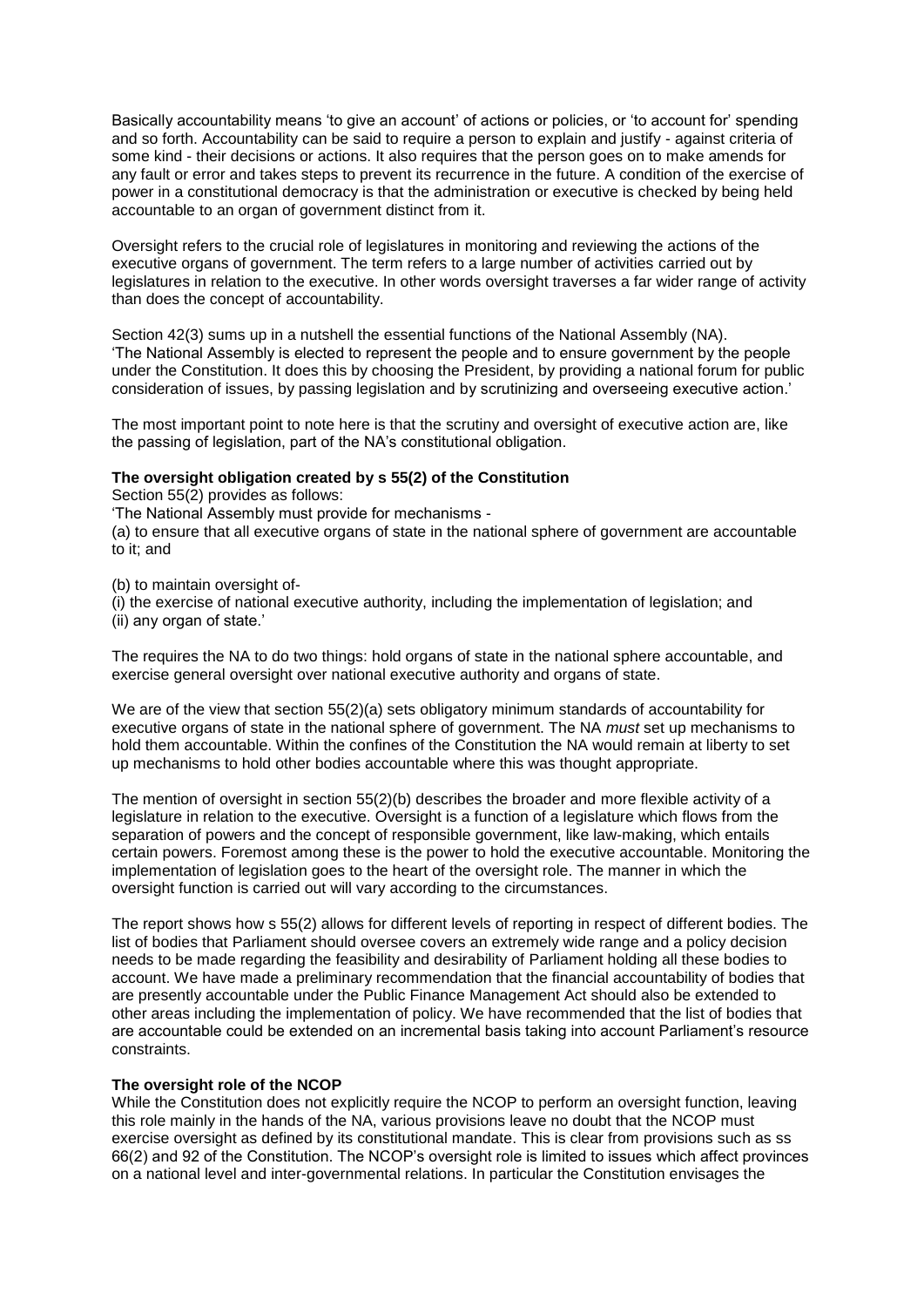NCOP overseeing any executive interventions in terms of ss 100 and 139. Further relevant constitutional provisions are detailed in the report.

## **Revising present arrangements**

In the light of Parliament's constitutional obligations and present practices the legislation we propose would provide for amendatory accountability (which requires that where deficiencies have been uncovered they be corrected wrongs be redressed) and prescribe standards, content and format for reporting. The procedure on receipt of reports would be that:

 all reports be received by a Central Receiving Office (a joint NA-NCOP office we recommend be established to co-ordinate the receipt, indexing and distributing reports received)

- all reports be acknowledged and indexed;
- there is a duty to review all reports received;
- reports must be responded to in certain circumstances as per our detailed recommendations in this regard;
- Parliament must be informed as outlined further below; and
- there is a procedure for follow-up action by committees.

## **Accountability and Independence of Constitutional Institutions**

We have argued that state institutions supporting constitutional democracy, as well as other similar bodies set up in terms of the Constitution, support and aid Parliament in its oversight function, and *together* with Parliament, they are watchdog bodies over the executive government and organs of state. The constitutional provisions relating to the independence of the Chapter 9 institutions make it imperative that steps be taken to guarantee their institutional independence. These concerns have been underscored in the recent judgment of the Constitutional Court in *New National Party v Government of the RSA and Others* 1999 (5) BCLR 489 (CC). The judgment clearly shows that steps need to be taken so that the Constitutional guarantee of independence for the Chapter 9 institutions is realised in practice. In particular we endorse with respect the observation of the Court that both financial and administrative independence are required for the effective performance of their functions. The way in which these institutions receive their funding needs to be re-examined in light of their constitutional status and special role in relation to the executive. It is our recommendation that they should not receive their funding via the budget vote of departments of State.

We recommend that legislation be considered to guarantee the independence and accountability of constitutional institutions. We also recommend the establishment of a Parliamentary Standing Committee on Constitutional Institutions. Such a body would scrutinise the reports of the constitutional bodies as well as make recommendations on their budgets to Parliament.

## **Summary of Recommendations**

In summary we have made the following recommendations:

a. legislation in the form of an Accountability Standards Act and an Accountability and Independence of Constitutional Institutions Act;

b. amendment to the Rules of the NA and the NCOP for regulation of reporting to parliamentary committees; and

c. the establishment in Parliament of a Standing Committee on Constitutional Institutions.

# **CHAPTER 1**

#### **INTRODUCTION AND TERMS OF REFERENCE 1.1 Introduction**

We are pleased to be able to submit our final report which builds on our interim (progress) report submitted to the office of the Speaker in mid-March 1999. As circumstances did not allow us to receive any reaction or comment from the political parties on the contents of our interim report, this report has fleshed out and provided details on the recommendations contained therein. Our work since then has consisted of research, meetings and interviews, as well as the collation and consideration of submissions made to us by various institutions and bodies. We are very grateful to all of them for their input into this project. Empirical research for this project was commissioned from and ably carried out by Matthew Colangelo of IDASA. We wish also to acknowledge the National Democratic Institute, Richard Calland and Cobus Botes for their help and, in particular we wish to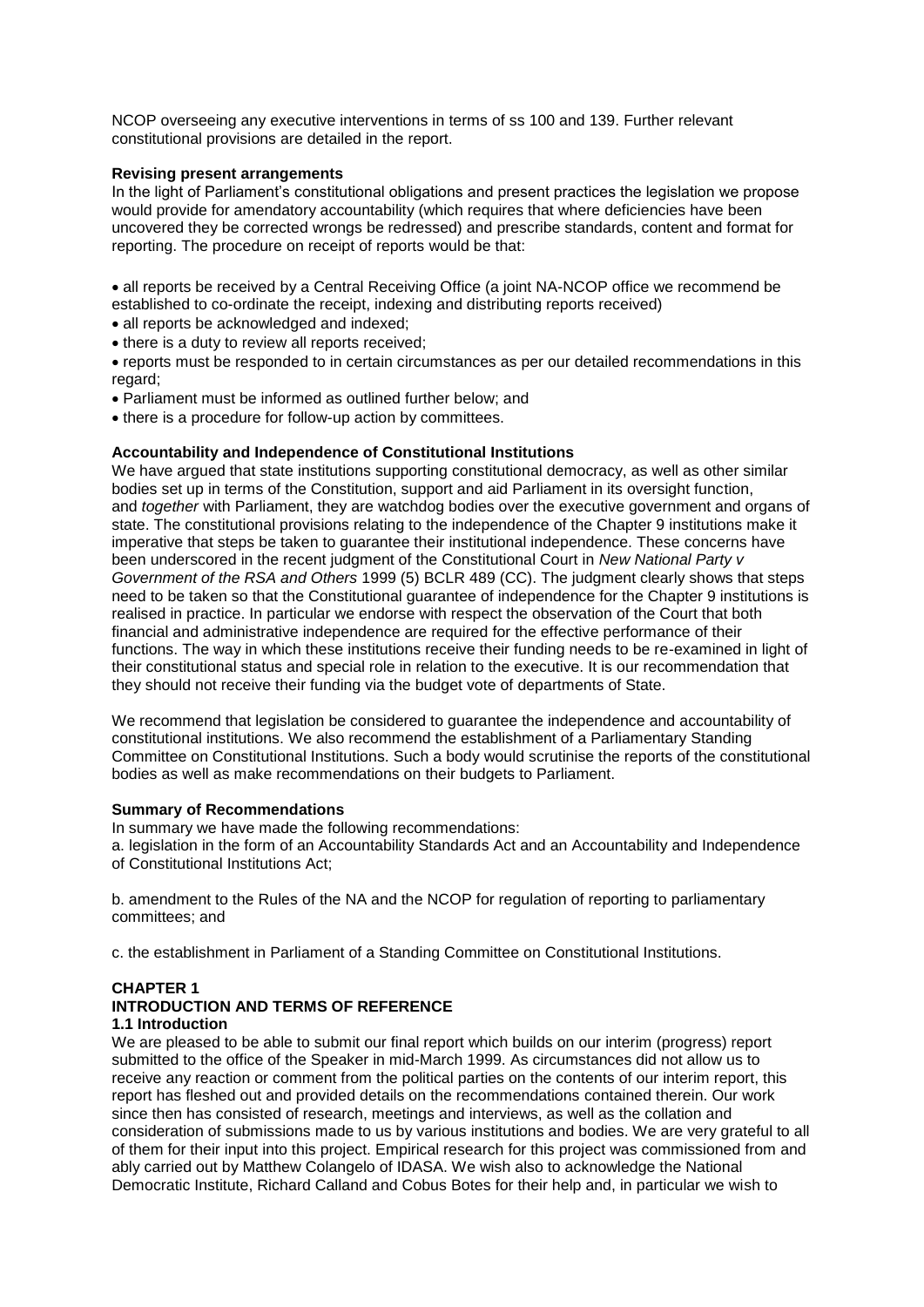thank Professor Christina Murray for her invaluable insight and assistance.

At the outset we must emphasize the size and complexity of the task entrusted to us. This has proved to be an extremely large project and a thorough, well canvassed set of proposals would have required far more time and human resources than we have had available to us. For this reason we have focussed largely on the constitutional and legal framework within which oversight activity is to take place.

## **1.2 Our terms of reference**

As we understand them our terms of reference required us to do the following: *(a) Outline and explain the nature of the obligation that s 55(2) places on the National Assembly. Incorporated in this task is the list of bodies that should under section 55(2) of the Constitution account to Parliament, including 'organ of state' and 'national executive authority'.*

Chapter 3 of this report shows how s 55(2), which deals with the NA's constitutional obligation to conduct oversight, allows for different levels of reporting in respect of different bodies. The list of bodies that Parliament should oversee covers an extremely wide range and a policy decision needs to be made regarding the feasibility and desirability of Parliament holding all these bodies to account. We have made a recommendation that the financial accountability of bodies that are presently accountable under the Public Finance Management Act should also be extended to other areas including the implementation of policy. We have recommended that the list of bodies that are accountable could be extended on an incremental basis taking into account Parliament's resource constraints.

*(b) Establish the nature, frequency, contents and purposes of reports currently submitted to Parliament, and provide an overview of existing Parliamentary procedures for dealing with reports that are submitted. In the light of this what processes in addition to reports are necessary to ensure effective oversight.*

### Chapter 5 of our report covers this aspect.

*(c) Should the entities which are accountable report to both Houses of Parliament or only the National Assembly?*

In regard to the role of the NCOP, we recommend that its oversight function be in line with its general constitutional function of representing the provinces in the national sphere of government. As a rule therefore entities report only to the National Assembly unless the issue is related to the NCOP's constitutional mandate. In drawing up our recommendations we have worked collaboratively with other institutions engaged in research around the role of the NCOP.

## *(d) How does Parliament ensure the accountability of State Institutions Supporting Constitutional Democracy without infringing their independence?*

In chapter 7 of our report we have pointed out the important role of many constitutional institutions as aiding and supporting Parliament in its oversight function. We have emphasised the need for their independence vis-à-vis the executive branch of the government and urged that Parliament play a direct supervisory role in the work of such constitutional institutions. We recommend both legislative and structural mechanisms which would ensure accountability without infringing the independence of these constitutional institutions.

#### *(e) What mechanisms and procedures could be put in place to achieve the fulfilment of the constitutional obligation of Parliamentary oversight of the executive?*

We have made several recommendations about the mechanisms and procedures that could be put in place to fulfill the constitutional requirements of oversight. However we have also emphasised the importance of mainstreaming oversight activity and have noted that all existing structures (and in particular parliamentary committees) should take on oversight functions.

## **CHAPTER TWO**

## **A GENERAL FRAMEWORK FOR ACCOUNTABILITY AND OVERSIGHT**

## **2.1 The basic concepts**

Accountability can be understood in two senses. In a narrow, technical sense it refers to the duty of the head of a department to account as 'accounting officer' to his or her Minister, the Auditor-General,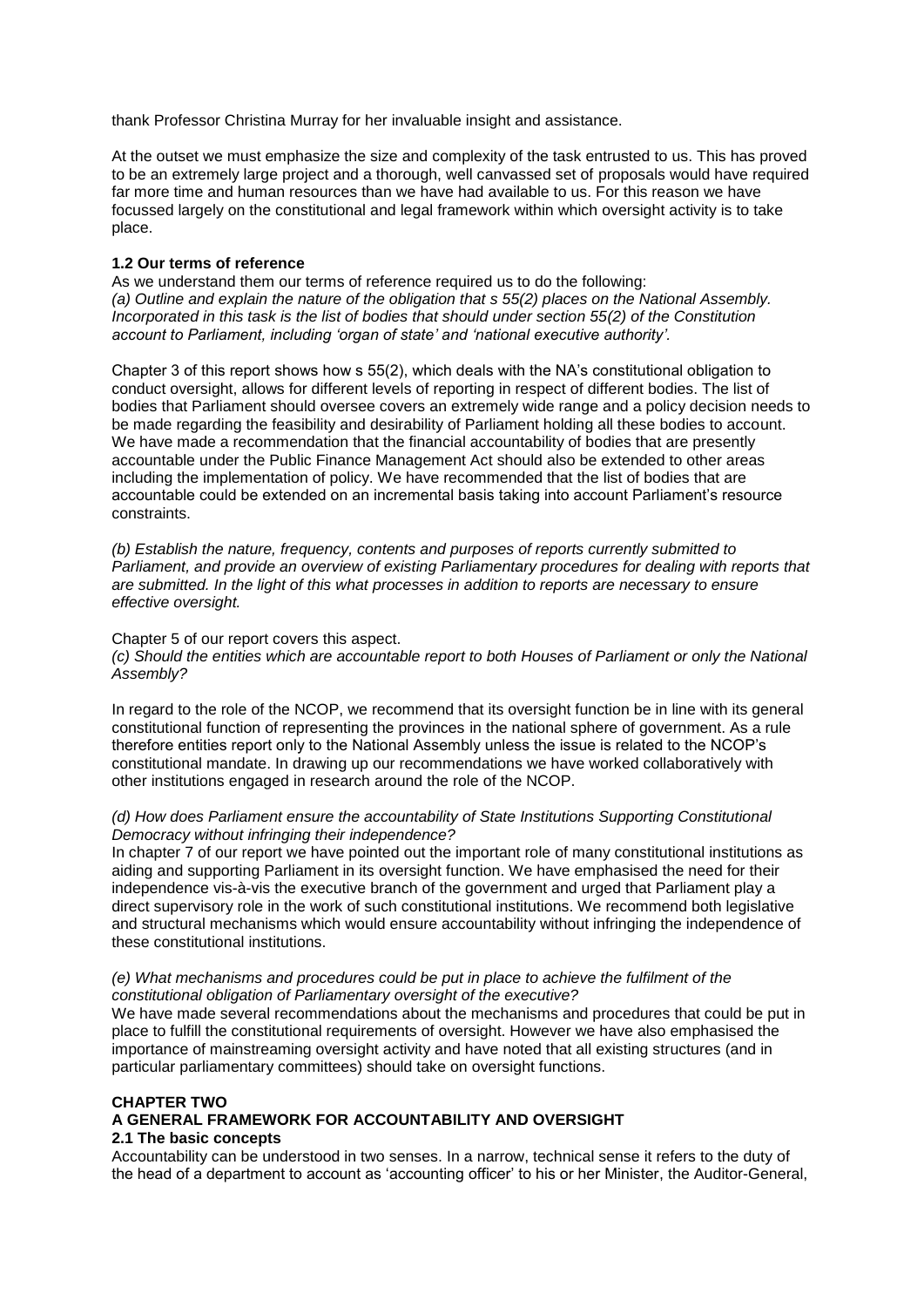and finally the Public Accounts Committee. At a basic textual level accountability means 'to give an account' of actions or policies, or 'to account for' spending and so forth. On a wider understanding accountability can be said to require a person to explain and justify - against criteria of some kind their decisions or actions (D Oliver 'Law, Politics and Accountability' (1994) *Public Law* 238 at 246). It also requires that the person goes on to make amends for any fault or error and takes steps to prevent its recurrence in the future.

Oversight is a commodious concept that refers to the crucial role of legislatures in monitoring and reviewing the actions of the executive organs of government. The term is used to describe a large number of activities carried out by legislatures in relation to the executive. In the chapters below we explore more fully the meaning of oversight and accountability in our constitutional contexts, and the respective oversight roles of the two Houses of Parliament.

## **2.2 Oversight: the difficult role of Parliament**

The executive in carrying out its tasks, whether by implementing legislation or policy, acquires considerable power (the ability to influence or determine a person's conduct). A condition of the exercise of that power in a constitutional democracy is that the administration or executive is checked by being held accountable to an organ of government distinct from it. This notion is inherent in the concept of the separation of powers, which simultaneously provides for checks and balances on the exercise of executive power, making the executive more accountable to an elected legislature.

While our Constitution gives expression to the principle of separation of powers by recognising the functional independence of the three branches of government (see *Re: Certification of the Constitution of South Africa* 1996 (10) BCLR 1253 (CC)), our parliamentary system of government does not give full expression to the notion of separation of powers because of the close links between the legislature and the executive. Our executive is not only chosen from the legislature but also primarily from the leadership of the majority party. In addition like many other parts of the world a strong party-based system exists in South Africa. This can hamper effective oversight as members of the legislature may be reluctant to call to account a government that is made up of leaders of their party. This is further exacerbated by the electoral system of proportional representation because members of parliament presently retain their seats through their membership of political parties. Members of the majority party in particular may be unwilling to subject the government to rigorous scrutiny for fear of being perceived as disloyal or even expulsion from the party and a consequent loss of their parliamentary positions.

Effective and proper oversight of the executive thus requires of members of parliament and members of the executive to fully understand the constitutional justifications and rationale behind accountable government and the purposes it serves. Accountability and oversight can be at their most effective if recognised by those in power as the central organising principle of our Constitution. The oversight role is often seen as that of opposition parties alone, designed to police and expose maladministration and corruption. Such a view is limited and deficient. Oversight and accountability help to ensure that the executive implements laws in a way required by the legislature and the dictates of the Constitution. The legislature is in this way able to keep control over the laws that it passes, and to promote the constitutional values of accountability and good governance. Thus oversight must be seen as one of the central tenets of our democracy because through it the legislature can ensure that the executive is carrying out its mandate, monitor the implementation of its legislative policy and draw on these experiences for future law-making. Through it we can ensure effective government. Seen in this light the oversight function of legislatures complements rather than hampers the effective delivery of services with which the executive is entrusted.

Accountability is also designed to encourage open government. It serves the function of enhancing public confidence in government and ensures that the government is close and responsive to the people it governs. If the values of accountability and oversight and the purposes they serve in a constitutional democracy are realised, members of the executive will more willingly submit to them, thereby fostering and enhancing the principle of co-operative government contained in the Constitution (see Chapter 3).

The requirement that the executive must justify its policies and decisions to Parliament is only one mechanism for ensuring accountability. The requirements that officials provide reasons for their decisions (section 33(2) of the Constitution), that freedom of information legislation be drafted, and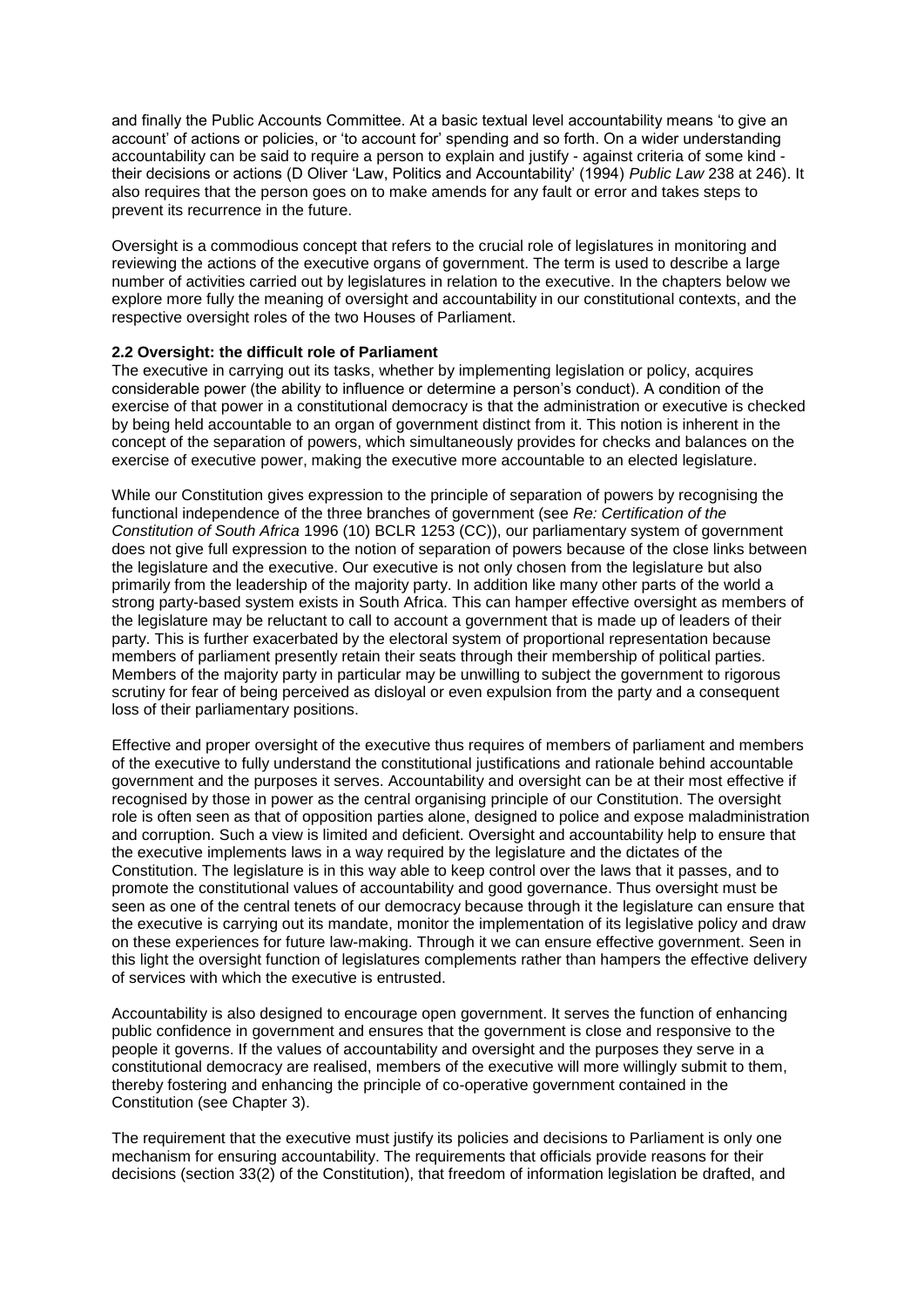judicial review of administrative action are all other means of making the executive accountable for the exercise of its powers.

## **CHAPTER THREE**

## **ACCOUNTABILITY, OVERSIGHT AND THE CONSTITUTIONAL IMPERATIVE – THE ROLE OF THE NATIONAL ASSEMBLY**

## **3.1 The constitutional provisions**

In the South African context the Constitution itself demands legislative oversight of the executive and all organs of state. While the principles of co-operative government remain paramount, it must also be recognised that under a constitutionally supreme dispensation non-compliance with the oversight requirements may result in legal sanction. It is to these constitutional provisions that we now turn.

Section 1(d) of the Constitution provides that among the values upon which the democratic South African state is founded are '...regular elections and a multi-party system of government, to ensure accountability, responsiveness and openness.'

The notion of responsibility is indispensable to democratic theory, which demands ultimate political accountability of the rulers to the electorate. Popular representation is a mechanism for regulating the government. Through the holding of regular elections and the weight of public opinion, legislators are held responsible for their conduct in office.

Section 42(3) sums up in a nutshell the essential functions of the National Assembly (NA). 'The National Assembly is elected to represent the people and to ensure government by the people under the Constitution. It does this by choosing the President, by providing a national forum for public consideration of issues, by passing legislation and *by scrutinizing and overseeing executive action*.'

The most important point to note here is that the scrutiny and oversight of executive action are, like the passing of legislation, part of the NA's constitutional obligation. At this point it should be noted that section 42(3) speaks specifically of the NA only; the following sub-section which deals with the role of the National Council of Provinces (NCOP) does not expressly accord it a general oversight role. However, in light of the fact that the Cabinet is collectively and individually responsible to *Parliament,* and that the NCOP is granted extensive powers in instances relating to interventions in terms of provisions such as sections 100 and 139, it appears that the NCOP is also mandated with an oversight function. The extent of the oversight role of the NCOP is dealt with in more detail below.

## **3.2 The constitutional imperative in section 55(2)**

Section 55(2) provides as follows:

'The National Assembly must provide for mechanisms -

(a) to ensure that all executive organs of state in the national sphere of government are accountable to it; and

(b) to maintain oversight of-

(i) the exercise of national executive authority, including the implementation of legislation; and (ii) any organ of state.'

Section 55(2) presents problems of interpretation. It requires the NA to provide mechanisms (most likely in the form of committees and procedures for the passing of legislation), firstly to ensure accountability of all executive organs of state in the national sphere of government, and secondly to maintain oversight of the exercise of national executive authority and all organs of state.

Mechanisms for accountability are required for certain organs of state (those which are executive and additionally operate in the national sphere) while other organs of state and the general exercise of national executive authority must be overseen, or put differently, must be subject to oversight mechanisms.

Before we deal with the bodies that are covered in section 55, we must deal with the question of what is meant by 'accountability' and oversight in the context of the section. Why the distinction?

We have dealt with the basic forms of accountability. Accountability implies a relationship, a hierarchy and a duty by a body to explain and justify its conduct to another body. We are of the view that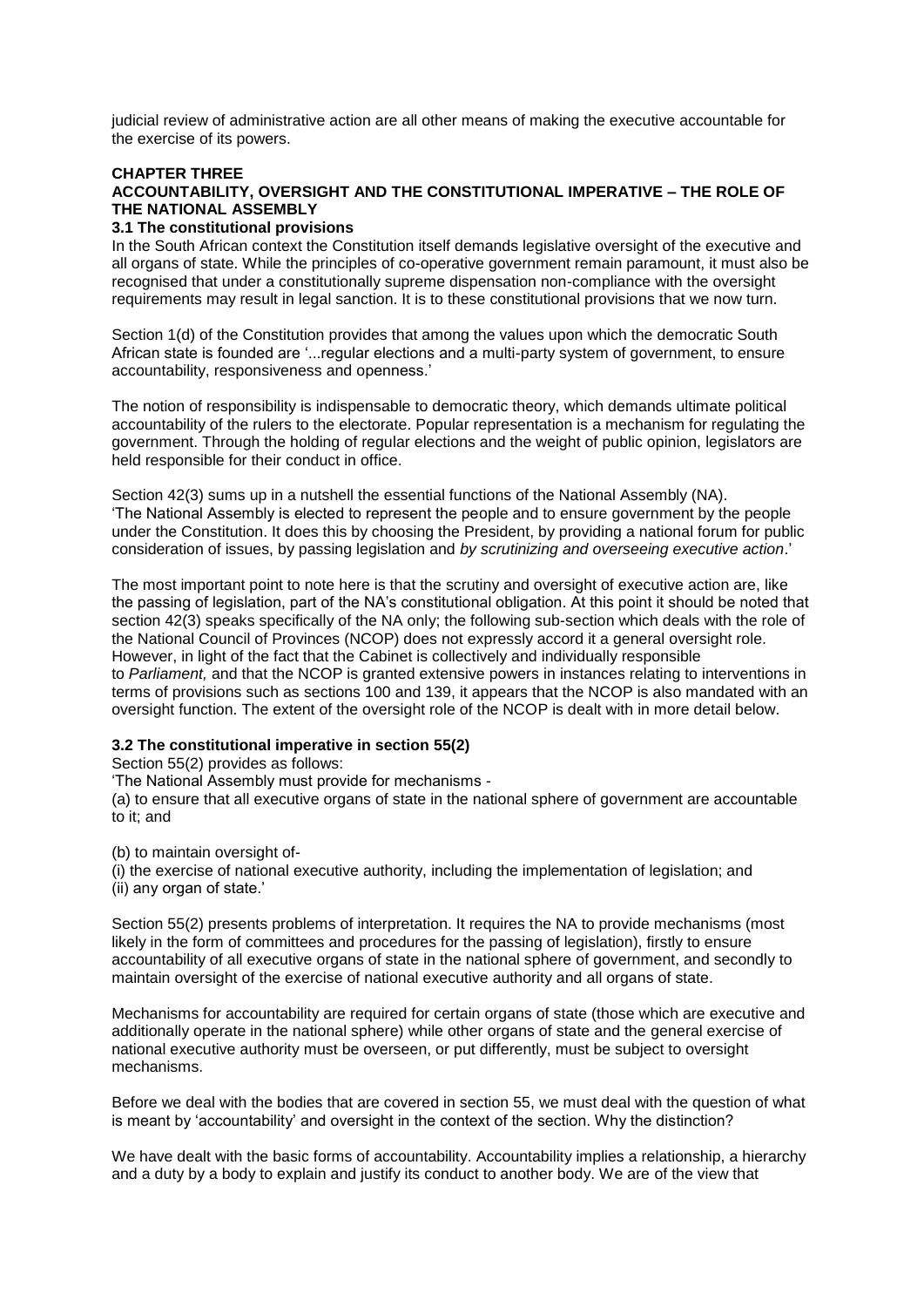section 55(2)(a) sets obligatory minimum standards of accountability for executive organs of state in the national sphere of government. The NA *must* set up mechanisms to hold them accountable. Within the confines of the Constitution the NA would remain at liberty to set up mechanisms to hold other bodies accountable where this was thought appropriate.

While the oversight role of a legislature may entitle it to hold a person accountable, the concept of oversight is a wider one than accountability alone. Oversight describes the broader and more flexible activity of a legislature in relation to the executive. In the process of carrying out its oversight function (as apart from its law-making function) a legislature may need to hold organs of state accountable. While a wide range of activities undertaken by a legislature can fall under the heading of oversight, foremost among these is the power to hold the executive accountable.

An important aspect of the legislative oversight function is the scrutiny of delegated or subordinate legislation. In this connection our report must be read together with the 'Final Report on Methods for Scrutiny of Delegated Legislation by Parliament' submitted by Professor Hugh Corder to Parliament on 2 March 1999. We have accordingly not dealt with this aspect of the oversight role in this report.

## **3.3 The NA's responsibility in terms of section 55(2)**

On such a reading we can make sense of section 55(2). Thus, at a minimum, the NA must take steps to see that executive organs of state in the national sphere, those which are most directly responsible to it, can be held accountable under section 55(2)(a). Section 55(2)(b) on the other hand is an attempt to mark out the basic oversight responsibilities of the NA - and the monitoring of the implementation of legislation goes to the heart of the oversight role. In this way the oversight function of the NA in relation to bodies covered in section 55(2)(b) can be left flexible. The manner in which the oversight function is carried out will vary according to the circumstances. This flexibility is important in ensuring that the NA is not overwhelmed or overburdened by its oversight role. As we point out later in this report, the wording of s 55(2)(b) allows for the NA to take into account the desirability and feasibility of holding all organs of state accountable.

In the Certification Judgment (*In re: Certification of the Constitution of the Republic of South Africa, 1996* 1996 (10) BCLR 1253 (CC) at para 295) the Constitutional Court stated that: '[section] 55(2)(b)(ii) requires the NA to provide "mechanisms" to maintain "oversight" of any organ of state, which will include a department of a provincial government.' The Court went on to state that this will take place within the scheme of co-operative government where the provinces have the responsibility for implementing national legislation unless otherwise provided for by an Act of Parliament.

## Section 55(2) covers the following bodies:

- Executive organs of state in the national sphere of government;
- National executive authority; and
- Other organs of state

Each of these will be discussed in turn.

#### *3.3.1 Executive organs of state in the national sphere of government*

'Organ of state' is defined in section 239 as any department of state or administration in any sphere of government, or any other functionary or institution exercising a power or performing a function in terms of the Constitution or exercising a public power or performing a public function in terms of any legislation. Thus executive organs of state would include cabinet and any body or institution under its control via the relevant minister (e.g. Telkom or Transnet. See for example *Goodman Bros (Pty) Ltd v Transnet* 1998 (8) BCLR 1024 (W)).

## *3.3.2 National executive authority*

Section 85 provides as follows:

'(1) The executive authority of the Republic is vested in the President.

(2) The President exercises the executive authority, together with the other members of the Cabinet,  $bv -$ 

(a) implementing national legislation except where the Constitution or an Act of Parliament provides otherwise;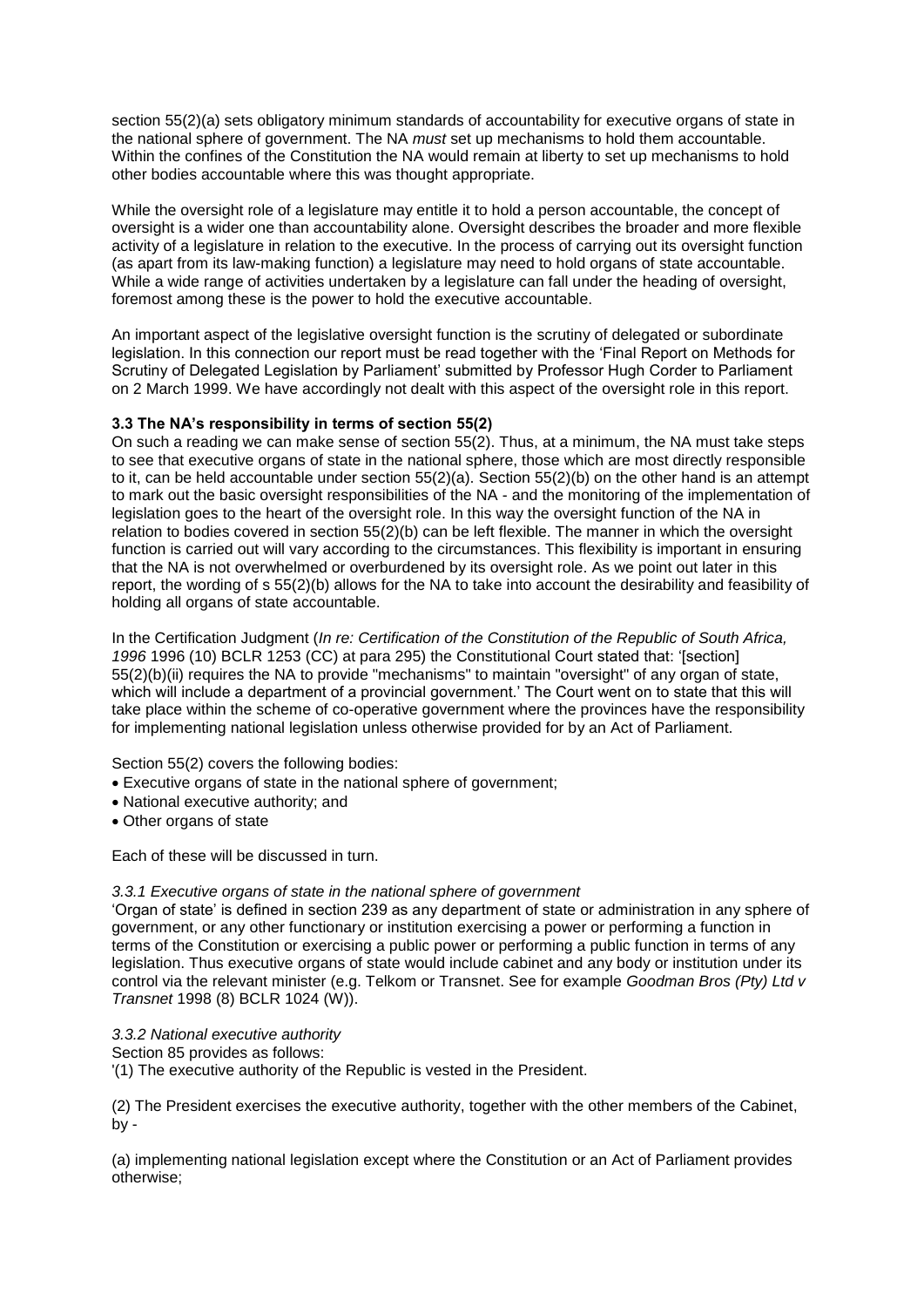- (b) developing and implementing national policy;
- (c) co-ordinating the functions of state departments and administrations;
- (d) preparing and initiating legislation; and

(e) performing any other executive function provided for in the Constitution or in national legislation.'

From section 85 one can conclude that 'national executive authority' is exercised when the national executive does anything mentioned in subsection 2 (a)-(e). The wide range of activities covered by those provisions reinforces the point that the oversight function required by section 55(2)(b)(i) has a wide ambit.

#### (i) Individual and collective responsibility

Section 55 (2)(b)(i) must be read together with section 92 which provides as follows: '(1) The Deputy President and Ministers are responsible for the powers and functions of the executive assigned to them by the President

(2) Members of the Cabinet are accountable collectively and individually to Parliament for the exercise of their powers and the performance of their functions.

- (3) Members of the Cabinet must-
- (a) act in accordance with the Constitution; and

(b) provide Parliament with full and regular reports concerning matters under their control.'

Section 92(2) entrenches the doctrine of ministerial responsibility. Particular ministers are individually responsible for the conduct of that part of the executive of which they are in charge. The collective responsibility of the Cabinet implies that Ministers are in the end jointly responsible for the conduct of government in the sense that they are obliged to support government policy. In the Commonwealth jurisdictions that share this feature of government, ministerial responsibility takes the form of a constitutional convention which is ultimately only politically and not legally binding. **Under our Constitution it has the force of law.** Effectively this means that the executive cannot respond to Parliament by saying that it does not have the right to demand accountability. However, the right of Parliament, while entrenched in constitutional law, forms part of a political framework and is not normally directly enforceable through the courts without legislative amplification. To illustrate, a court would not ordinarily force a minister to resign for having mismanaged his or her ministry without a legislative framework imposing liability on political office-bearers for such acts or omissions.

### (ii) Ministerial responsibility – the Executive's duty to inform Parliament

In a nutshell ministerial responsibility can be said to demand that ministers answer or give an account and submit to scrutiny, and make redress for wrongs and correct errors. In the first place ministers (the executive) must provide Parliament with information about their policies and the activities of their departments. Thus section 92(3) provides that Ministers must 'provide Parliament with full and regular reports concerning matters under their control.' The recent Scott Report in Great Britain, on the failure of the Executive to reveal to Parliament the true nature of British arms exports to Iraq, emphasized the importance of full and meaningful disclosure of information on government policy (Report of the Inquiry into the Export of Defence Equipment and Dual-Use Goods to Iraq and related Prosecutions (the Scott Report) H. C. 15 February 1996). The flow of information from the executive to the legislature about its activities goes to the core of oversight and accountability.

The duty to answer or explain is captured by the notion of 'explanatory accountability', which requires the giving of reasons and the explanation for action taken. An element of explanatory accountability is the duty to provide financial accounts demonstrating the regularity of government expenditure. If accountability hinges on the receipt of information then financial information is crucial. Power over expenditure is vital for the system of representative and responsible government. However, financial information - if it is to be used for purposes beyond checking over-spending - must be presented in such a manner or coupled with additional information about the objectives of government spending, so that Parliament can make judgements about whether funds are being spent efficiently and in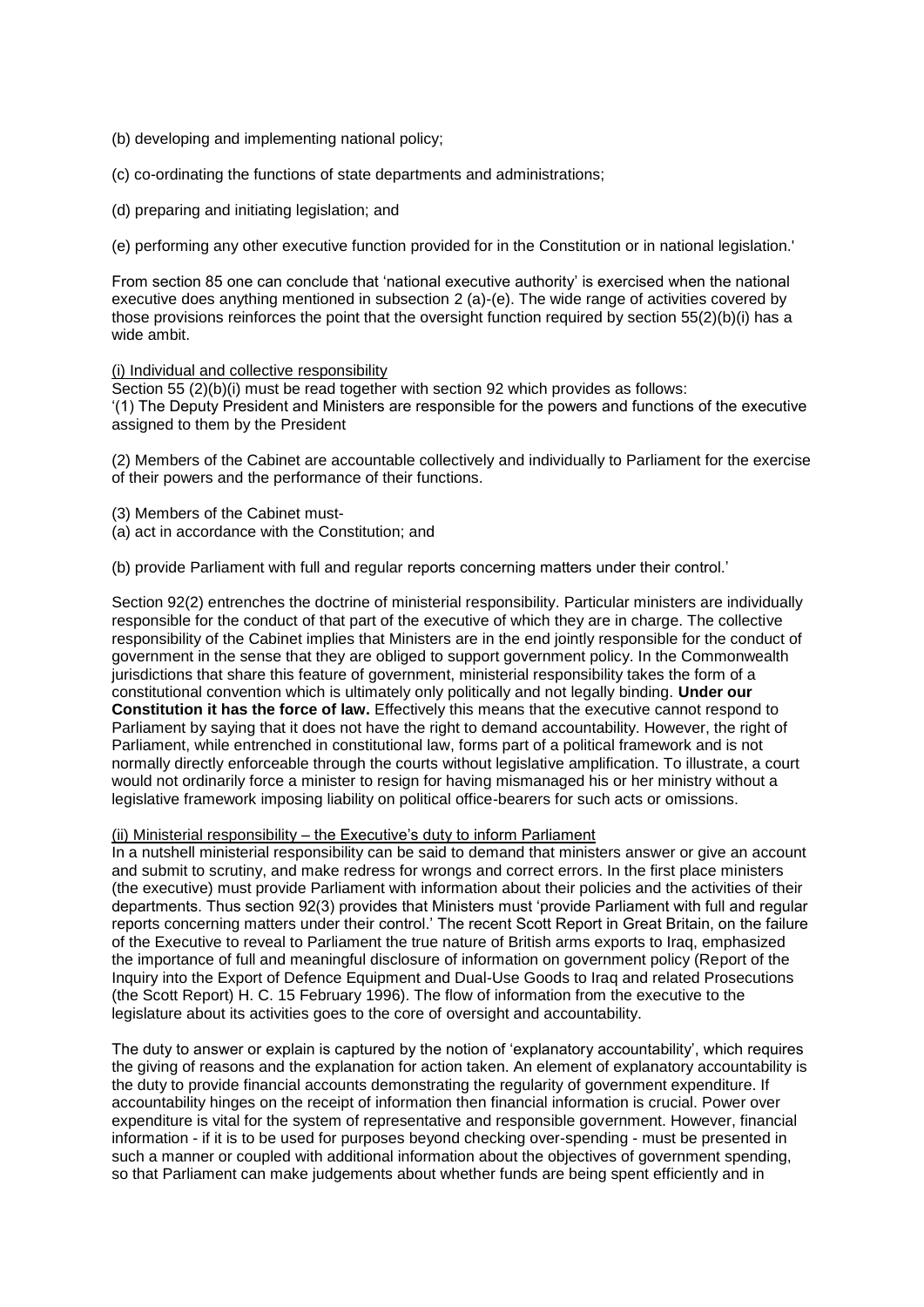accordance with stated objectives. In short, the presentation and 'packaging' of information is crucial for its usefulness.

The obligation to explain and account implies the further duty to submit to scrutiny and to provide an opportunity for Parliament to probe and criticize. Section 56 empowers the NA (these powers are mirrored for the NCOP in section 69) or any of its committees to summon a person to appear before it or report to it.

The obligation to redress grievances by taking steps to remedy defects in policy or legislation can be termed 'amendatory accountability'. It requires an acceptance by Ministers that something has gone wrong, whether or not they are personally culpable.

#### (iii) Evaluating ministerial accountability

Ministers are traditionally accountable for both the policy and management of their departments (C Turpin 'Ministerial Responsibility: Myth or Reality' in J Jowell & D Oliver (eds) *The Changing Constitution* (1989) 60-3). The growth of the public service has meant that Ministers cannot be expected to have knowledge of all the workings of their departments. However, it is submitted that it is true to say that in terms of the doctrine Ministers can be expected to put in place systems and procedures to ensure proper management and the efficient utilisation of resources allocated to their departments.

In the systems which are based on the Westminster model of responsible government (and this is an element which has been retained by our Constitution), ministerial responsibility is the cornerstone of accountability. Since it is based on departmental hierarchy and lines of responsibility culminating in the Ministers, it proves far less useful when the element of the executive in question (or organs of state) consists of statutory bodies or agencies which are outside the departmental sphere of control. Besides the existing boards and commissions there is a host of recently-created bodies exercising functions previously the province of government departments. The following are some examples: the South African Qualifications Authority (SAQA), the South African Telecommunications Regulatory Authority (SATRA) and the South African Maritime Authority (SAMA). Privatisation of the former parastatals poses a further challenge as regards parliamentary accountability within the existing framework.

Some commentators are highly critical of ministerial responsibility as the chief mechanism for achieving accountability, and describe the concept as possessing only 'fading utility' (N Lewis & D Longley 'Ministerial Responsibility: The Next Steps' 1996 *Public Law* 490 at 493). At this point one can advert to the role of the Public Protector and certain of the other Chapter 9 institutions - they are alternative mechanisms, besides ministerial responsibility, of holding the executive accountable. We return to their special role later in this report. The envisaged Administrative Justice Act and Open Democracy Act present other opportunities for citizens to hold the executive accountable.

We have mentioned as one of the problems with ministerial responsibility as an effective means of realising parliamentary oversight that the growth and development of government has stretched this nineteenth century doctrine to the limits. An aspect of the problem is that while ministers can in the face of developments disclaim responsibility in many instances, the traditional doctrine also excludes public servants from responsibility. A look at the experience in comparable constitutions will assist.

**United Kingdom:** As part of the responsibility of ministers to Parliament there exists the convention of impartial, non-political civil servants who are not directly accountable to Parliament; accountability takes place through the minister concerned. As a consequence civil servants can refuse to answer questions about advice to ministers on policy or their opinion on policy (C Turpin 'Ministerial Responsibility' 53 at 65 in J Jowell & D Oliver *The Changing Constitution* (1989)). However, the realisation that policy and policy-making is difficult to separate from administration has led to increased efforts to hold civil servants responsible. With regard to executive agencies the Public Service Committee of the House of Commons has stated that a minister's duty to give an account can be delegated to the chief executive of the agency in question, but 'the liability to be held to account…cannot' (quoted by M Radford 'Mitigating the Democratic Deficit? Judicial Review and Ministerial Accountability' 35 at 40 in P Leyland & T Woods *Administrative Law Facing the Future* (1997)). Therefore ministers must take steps to correct the failings of executive agencies revealed by parliamentary scrutiny.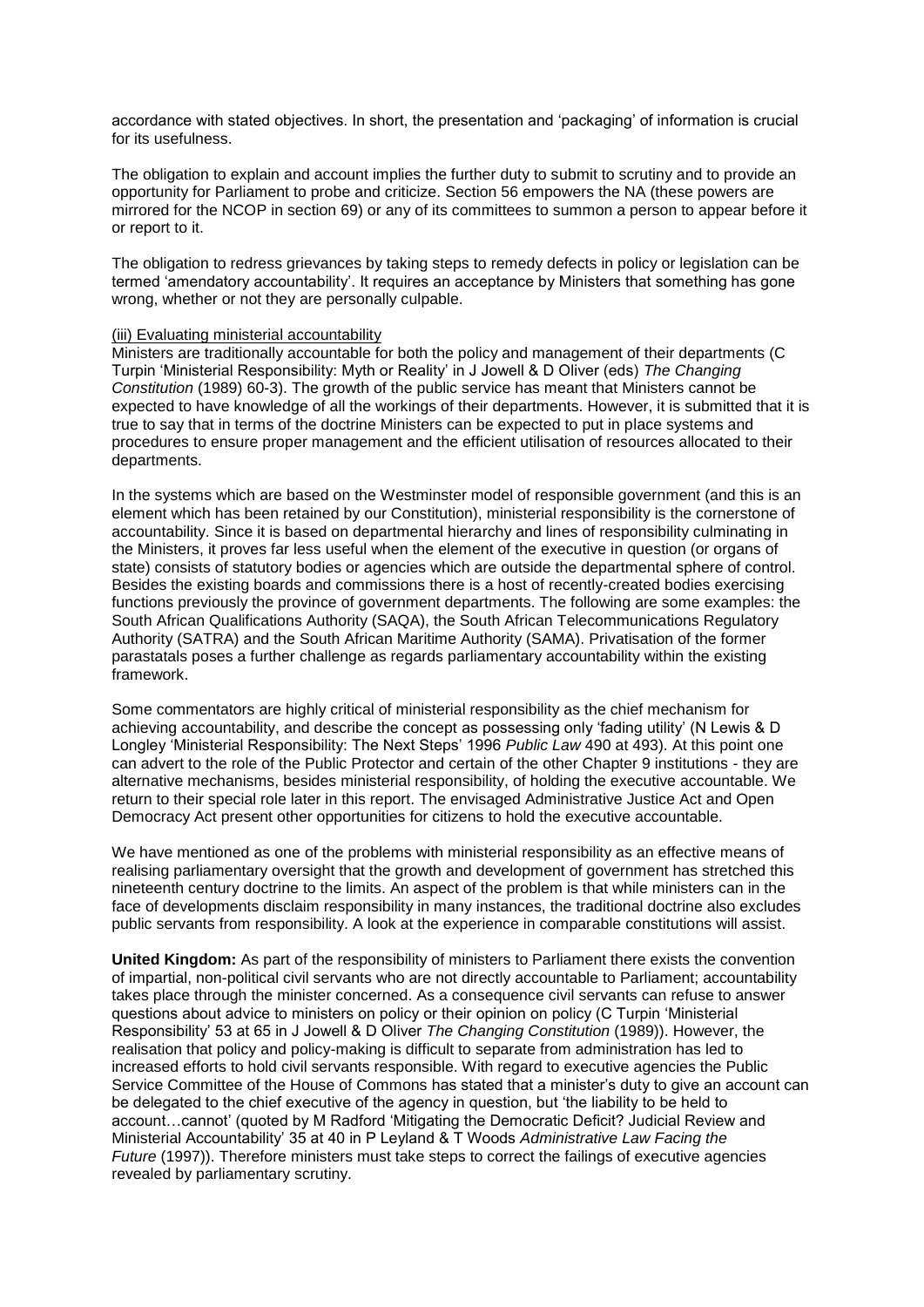**Canada:** The political neutrality of civil servants and ministerial responsibility means that the British model is followed. By convention civil servants remain anonymous in the sense that they should not be criticized personally or otherwise held accountable in Parliament (P W Hogg *Constitutional Law of Canada* (3rd ed) 1992 237).

**Australia:** In general the inheritance of the British model means that civil servants cannot easily be held accountable. In particular civil servants have at times, when questioned or asked to produce documents, successfully invoked the public interest immunity when appearing before committees (Odgers' Australian Senate Practice 8<sup>th</sup> ed (1997) 455ff).

One of the important ways in which ministerial accountability takes place is during Parliament's plenary sessions especially through the institution of question time, draft resolutions, interpolations, special debates and budgetary approval.

## *3.3.3 Other organs of state*

The definition of organ of state in section 239 is outlined above. For the purpose of this report such bodies will be divided into two categories: state institutions supporting constitutional democracy and other bodies set up under the Constitution; and any other functionary or institution exercising a public power or performing a public function in terms of any legislation.

## (i) State Institutions Supporting Constitutional Democracy and other bodies set up under the **Constitution**

In terms of s 181(5) of the Constitution, state institutions supporting constitutional democracy 'are accountable to the National Assembly and must report on their activities and the performance of their functions to the Assembly at least once a year'. This requires reporting to Parliament on the performance of their functions and how their budgets were spent. This is one of the ways in which these bodies are held accountable to Parliament. There is however also another type of reporting to Parliament which serves a very different purpose. This is to inform, assist and complement Parliament's oversight role. For instance, if the Human Rights Commission submits a report on racism in schools this serves to facilitate and assist Parliament's oversight function.

Bearing in mind this distinction between the two types of reporting functions, state institutions supporting constitutional democracy report to Parliament as follows:

(a) The Public Protector must report to Parliament twice a year on the findings of investigations of a serious nature, and may also do so at any other time of his or her own volition or if requested to do so by the Speaker of the National Assembly or the Chairperson of the NCOP (section 8(2) of the Public Protector Act 23 of 1994);

(b) The Human Rights Commission must submit quarterly reports to Parliament on findings in respect of functions and investigations of a serious nature which were performed or conducted by it, and may also do so at any other time it deems it necessary (section 15(2) of the Human Rights Commission Act 54 of 1994);

(c) The Commission on Gender Equality may make recommendations to Parliament concerning gender issues and must prepare and submit any reports to Parliament which relate to international conventions, covenants and charters (s 11 of the Commission on Gender Equality Act 39 of 1996);

(d) The Auditor-General must submit audit reports to any legislature that has a direct interest in the audit (section 186(3) of the Constitution). In addition in terms of the Auditor-General Act 12 of 1995 reports must also be submitted to Parliament and provincial legislatures.

(e) The Electoral Commission Act 51 of 1996 provides that the Electoral Commission must, as soon as possible after the end of each financial year, submit an audited financial report and a report in regard to its functions, activities and affairs to the National Assembly (section 14(1)).

Other institutions set up in terms of the Constitution are accountable as follows: (a) The Judicial Service Commission Act 9 of 1994 provides that the Judicial Service Commission shall within six months after the end of every year submit a written report to Parliament regarding its activities during that year (section 6);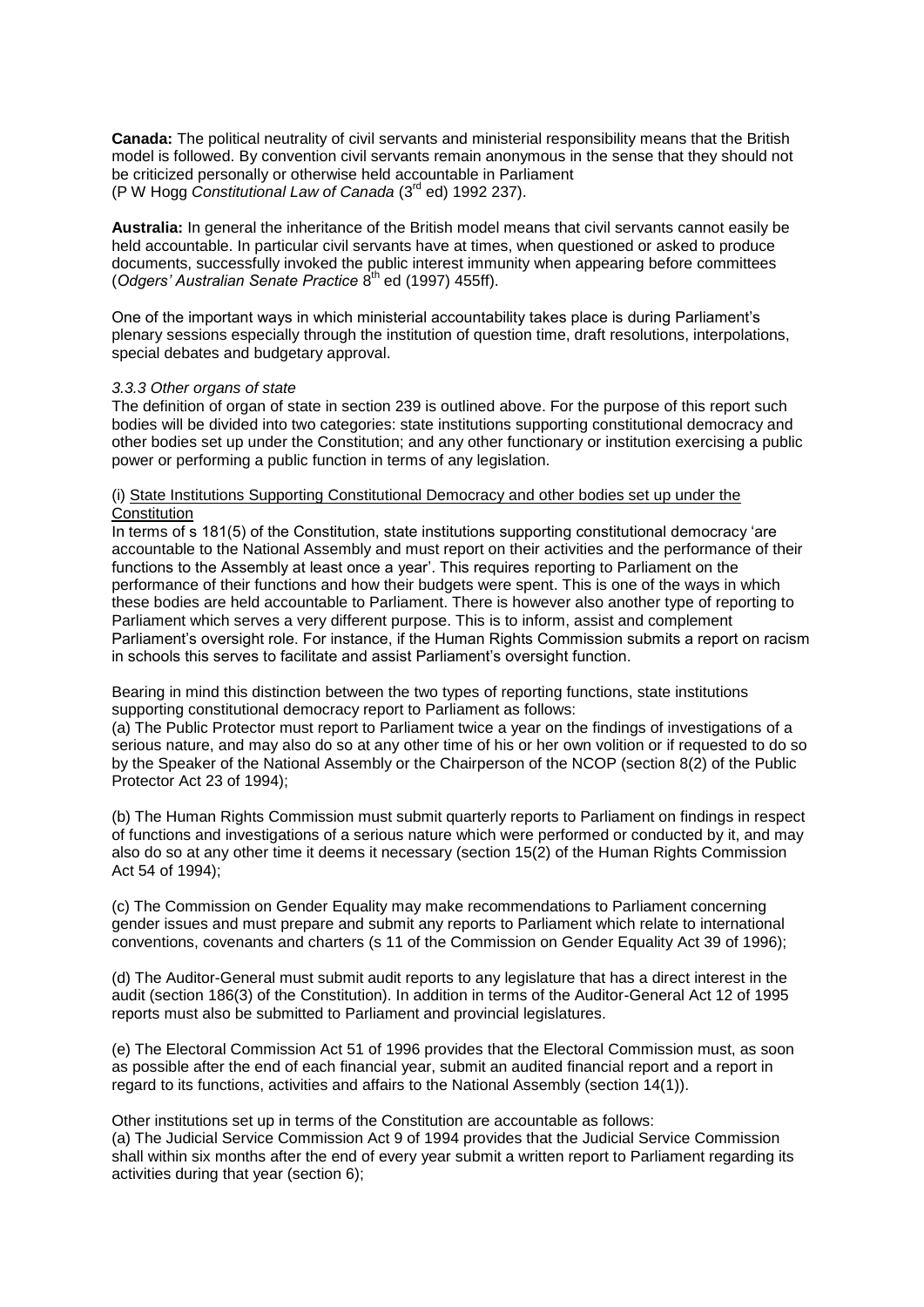(b) The Independent Commission for the Remuneration of Office Bearers Act 92 of 1997 provides that the Commission must within 2 months after the end of every year submit a report to the President on its activities who in turn must table the report in Parliament;

(c) The Financial and Fiscal Commission Act 99 of 1997 provides that the Commission must within six months after the end of every financial year report to both houses of Parliament on its activities during that year. The Act regulates the contents of the report, requiring a summary of all recommendations made and an audited financial statement including a balance sheet, income statement, cash flow statements and an auditor's report (section 26);

(d) The South African Reserve Bank Act 90 of 1989 requires the Governor of the Reserve Bank to submit to the Minister of Finance an annual report relating to the implementation of money policy by the bank which must be tabled in Parliament within 14 days of receipt. The Bank is also required to furnish additional information including financial statements and shareholders lists which must also be tabled in Parliament (sections 31 and 32);

(e) The Pan South African Language Board Act 59 of 1995 provides that the Board shall, not later than June 1 of each year, submit a comprehensive report on all its activities during the preceding year (section 12(3)(a)). The Board may also at any time submit a report to Parliament if it deems it necessary (section 12(1)(b)); and

(f) The Public Service Commission is accountable to the NA, and must report annually to it (sections 196(5) and 199(6)(a) of the Constitution).

### (ii) Any other functionary or institution exercising a public power or performing a public function in terms of any legislation

The definition of organ of state in section 239 of the Constitution is broadly worded, including not only state departments and the administration, but also bodies which exercise a public power or perform a public function under legislation. This category presents the bulk of the oversight work to be performed by Parliament. Early signs seem to suggest that this broad interpretation will be sanctioned by the courts(see for example *Directory Advertising Cost Cutters v Minister of Posts, Telecommunications and Broadcasting* 1996 (3) SA 800 (T), and *Goodman Bros (Pty) v Transnet Ltd* 1998 (8) BCLR 1024 (W)), which would mean that an organ of state would include within its ambit a vast range of bodies such as various councils, boards and financial, cultural, agricultural, professional, research and educational institutions. Moreover since the term 'organ of state' in section 55(2)(b)(ii) is not qualified by 'national' it must be assumed that the NA is also empowered to carry out some manner of oversight function in relation to provincial organs of state. Section 125 provides that the executive authority of a province is vested in the Premier and that he or she exercises it together with the other members of the Executive Council by, *inter alia*, implementing national legislation. MECs are accountable for the exercise of their powers and performance of their functions to the provincial legislature (section 133). The fact that provincial legislatures will exercise an oversight function over the provincial executive does not preclude the NA from exercising the oversight function, especially in relation to the implementation of national legislation and policy. However in view of the commitment to co-operative government it is likely that such oversight by the NA will only take place in special circumstances.

The Auditor-General has provided a list of over 600 bodies which should potentially report to Parliament (excluding state departments and the administration), and notes that only just over 200 report to Parliament in terms of the Reporting by Public Entities Act 93 of 1992 (which will be repealed when the Public Finance Management Act 1 of 1999 comes into effect) and their founding legislation.

The constitutional obligation for the NA to oversee organs of state gives rise to a number of issues: (a) There is no clarity on the precise meaning and coverage of the term especially because the requirement of 'exercising a public power or performing a public function' does not lend itself to easy definition. The term 'public body' has been the subject of judicial decisions in the past in the context of the applicability of administrative law principles. Different considerations may well apply in the context of accountability and oversight;

(b) It may be neither desirable nor feasible for the NA to attempt to exercise oversight power over all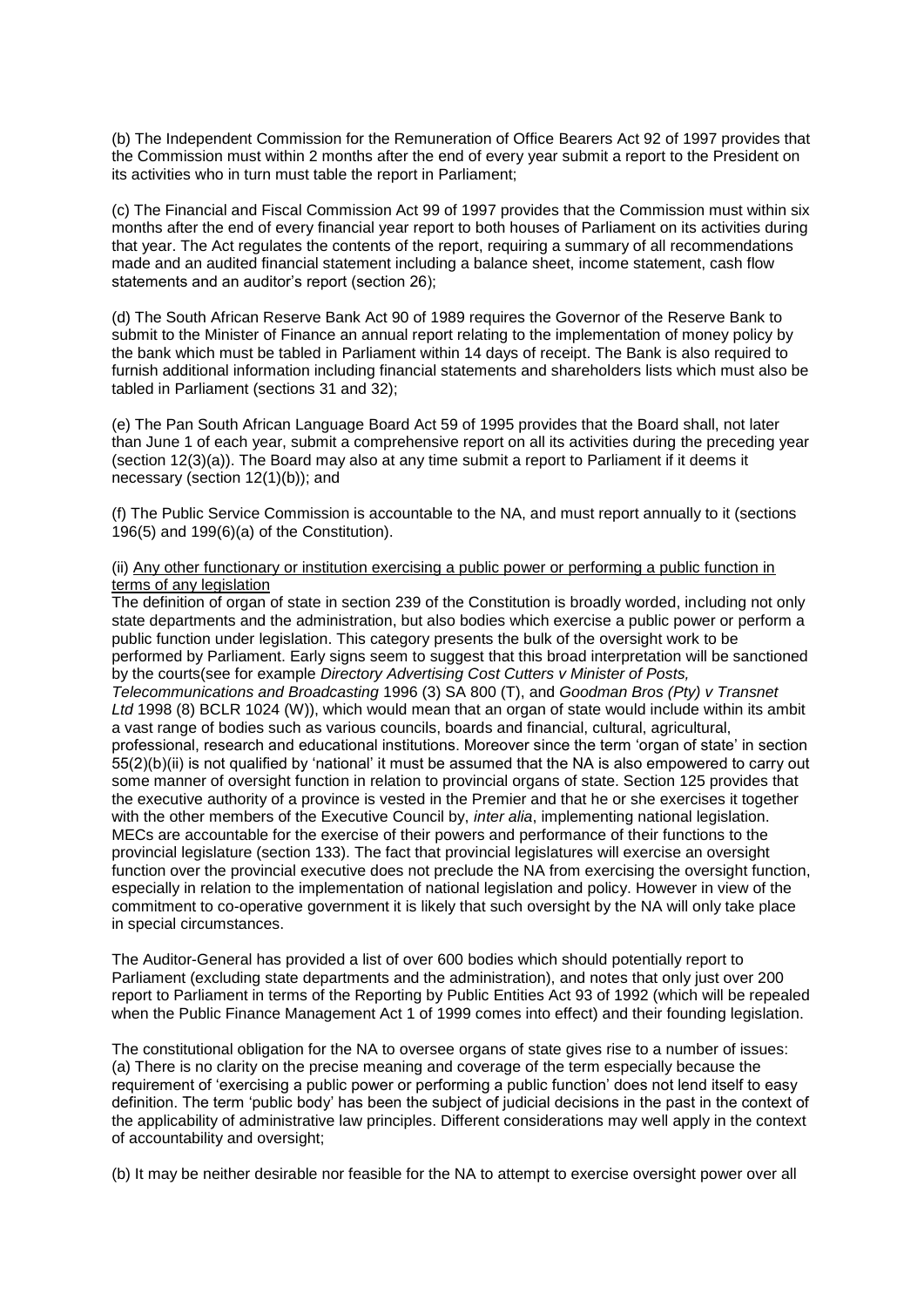the institutions that may fall within the definition, which as suggested earlier is likely to be broadly interpreted. An in-depth examination of each of their functions which must be linked to the NA's resources and goals, including a cost-benefit analysis, is required in order to determine how these bodies are to be accountable. Many of them could be linked to the reports of government departments;

(c) The Public Management Finance Act 1 of 1999, which is due to replace the Reporting on Public Entities Act, subjects certain listed bodies defined as 'national public entities' to strict financial scrutiny. Extending beyond bodies which are substantially funded by the government the definition includes what are known as government business, which are entities under the ownership and control of the government. How does the definition of public entity relate to the definition of organ of state?

## **CHAPTER FOUR**

## **THE OVERSIGHT ROLE OF THE NCOP**

This part of our work has been informed by the work of Professor Christina Murray and the National Democratic Institute who also have been engaged in research on the oversight role of the NCOP.

The constitutional role of the NCOP is to provide an effective bridge between provinces and the national sphere of government, and to contribute to the realisation of the constitutional commitments to co-operative and effective government. In tackling this task as a 'start-up' institution the NCOP has understandably concentrated its energies on its role as legislator, and other roles have remained comparatively undeveloped. One of these is its oversight role. Legislating and conducting oversight can be described as the twin functions of any legislature. Oversight refers to the crucially important role of legislatures in monitoring and reviewing the actions of the executive organs of government. The aim of this part of the report is to briefly sketch the oversight role of the NCOP, mindful of the fact that such a role must be sourced in the Constitution, be suited to the NCOP as an institution and not duplicate the oversight functions of the National Assembly.

## **4.1 Mapping-out the NCOP's oversight role**

When we discussed the oversight role mandated for the NA by section 55(2) we stressed that oversight is a commodious concept. A wide range of activities undertaken by a legislature can fall under the heading of oversight. It is also in accord with the definition of oversight adopted at the NCOP National Strategic Planning Workshop held on 13 November 1998 which states that: 'oversight in the South African context is the pro-active interaction initiated by a legislature with the executive and administration or other organs of state that encourages compliance with constitutional obligations, such as being accountable to elected representatives, good governance, development, [and] co-operative governance'.

We see oversight in relation to the NCOP as covering the implementation of legislation and the monitoring of intergovernmental relations. The oversight role of the NCOP is however limited in that it is restricted to matters concerning local and provincial government, as well as national government where this impacts on provincial and local matters. That is what is justified by the constitutional role of the NCOP. Importantly it is an understanding of oversight that does not duplicate the oversight functions of the NA, but instead serves to complement them.

The focus of the NCOP's oversight role is determined (and limited by) its constitutional role. Its role is to represent the provinces and to ensure that provincial interests are taken into account in the national sphere of government (section 42(4) of the Constitution). The Constitution does not specifically mention a general oversight role for the NCOP, unlike the National Assembly which is specifically tasked with a general oversight function in sections 42(3) and 55(2) of the Constitution. Section 102 gives the NA the ultimate oversight power in relation to the national executive – the power to dissolve the Cabinet. The oversight role of the NCOP is implicit in its constitutional function – a concomitant function of any legislature which passes legislation is to monitor the implementation of that legislation and review subordinate legislation made pursuant to it. A reader of the Constitution is left in no doubt that the executive is accountable to the NCOP - section 92(2) provides unequivocally that members of the cabinet are responsible (individually and collectively) to *Parliament* as whole, and not only to the NA. Section 66(2) provides that a member of the national or a provincial executive may be called to attend it.

#### **4.2 General oversight role of the NCOP**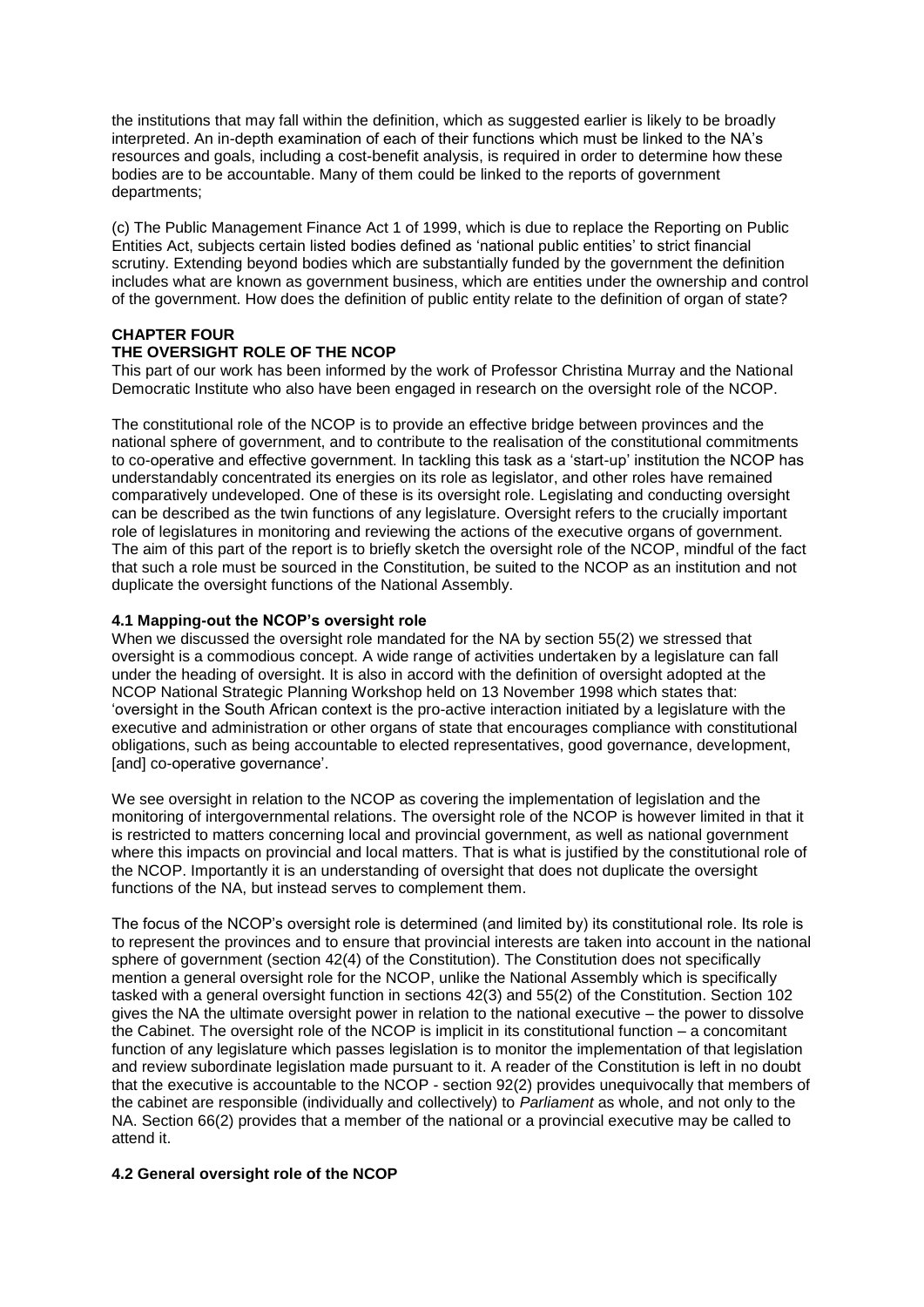The NCOP is constitutionally enjoined to represent provinces in the national sphere, and local government is also represented in the national sphere by the NCOP. Thus, the NCOP is not to oversee all of national government; it is to exercise oversight over the national aspects of provincial and local government. Its goal in doing this is to contribute to effective government by ensuring that provincial and local concerns are recognised in national policy making, and that provincial, local, and national governments work effectively together.In this way the NCOP needs to respect the oversight roles of both the provincial legislatures and the National Assembly. A provincial legislature must conduct oversight of the provincial executive. This will include oversight of programmes contained in national legislation that the provincial executive is expected to implement and for which the province receives national funding. The National Assembly is primarily responsible for overseeing the national executive. However, neither provincial legislatures nor the National Assembly are in a position easily to identify and act upon problems with those national policies that are implemented by provincial executives. The NCOP is uniquely situated to fulfil this role.

In a situation where several provinces experience the same or similar problem with the implementation of national policy it will not be possible for the relevant provincial committees, exercising oversight and acting separately, to resolve the problem. If such a matter is taken to the NCOP all the member provinces can be consulted and a realistic picture of how real and widespread the problem is can be gained. An approach that is appropriate and compatible with the needs of all provinces can then be arrived at. Continuing its oversight role the NCOP can then provide a forum in which the provinces can engage the national executive on the issue. In this way the NCOP serves as a channel of communication between provinces and national government.

## **4.3 Oversight to protect spheres of government**

This category of oversight arises in cases where one sphere intervenes in another in a manner that may affect its integrity. The NCOP is entrusted with the task of guarding against the abuse of the various powers of intervention. The specific instances where the NCOP exercises oversight as set out in the Constitution may be summarised as follows:

(a) Where the national executive intervenes in a province under section 100(1)(b) the NCOP must approve of and regularly review the intervention;

(b) Where a provincial executive intervenes in a municipality under section 139(1)(b), the NCOP must approve of and regularly review the intervention;

(c) Disputes concerning the administrative capacity of provinces must be resolved by the NCOP under section 125(4);

(d) Both houses of Parliament are required to approve of a decision by the treasury to stop the transfer of funds to a province under section 216;

(e) Section 146(6) provides that a piece of delegated legislation cannot prevail over another law, whether statute or delegated legislation, unless it has been approved by the NCOP.

## **4.4 Intergovernmental relations (IGR)**

The NCOP is clearly a crucial part of the framework of intergovernmental institutions designed to ensure the effective functioning of the different spheres of government in South Africa and that the extensive concurrent powers of provinces and national government do not lead to overlap or conflict. The NCOP clearly has a role to play in monitoring the effectiveness of the IGR mechanisms in any field. IGR is an important feature of all NCOP oversight. This is consistent with its constitutional role as representative of provinces and local government in the national legislative arena. It also seems clear that the NCOP should exercise oversight over the general structure and procedures of intergovernmental relations. The logic for this is that intergovernmental executive bodies should be subject to the oversight of the legislative body that reflects the multi-level governance of South Africa. As the 'legislative arm' of IGR, this seems an appropriate role for the NCOP.

#### **4.5 Oversight in partnership with the NA**

Joint oversight by the NA and NCOP is required by the following constitutional provisions:

- Section 199(8) demands oversight of security services by a parliamentary committee;
- Section 231 requires both National Assembly and NCOP approval of international agreements;
- Section 203 requires that a declaration of a state of national defence must be approved by both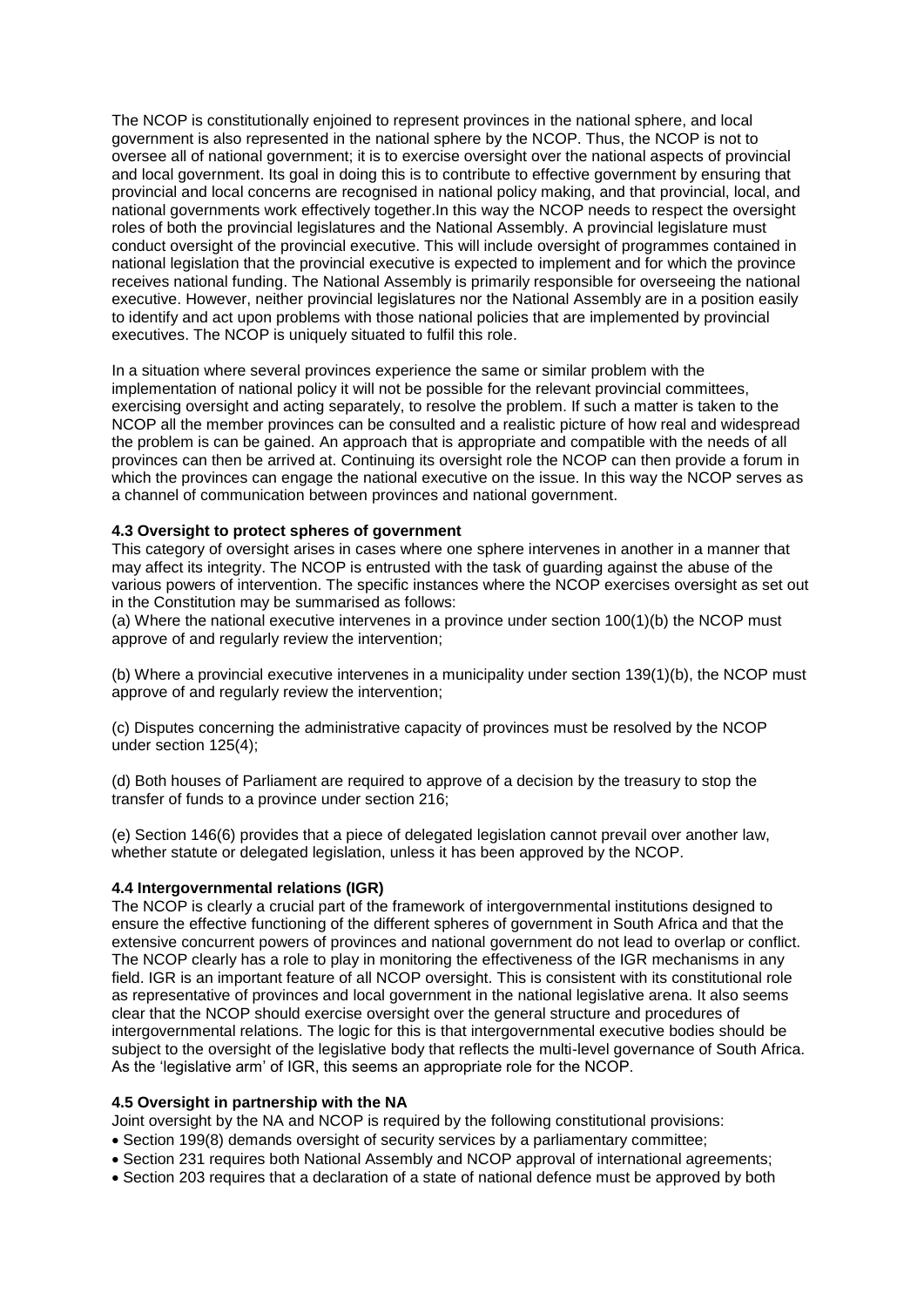houses of Parliament.

These provisions appear to demand from the NCOP a dual character - it is required to act both like a traditional Senate (providing a second view on certain matters) and like a chamber representing distinctly provincial interests.

### **4.6 Recommendations**

In our interim Report we framed certain questions on issues which we believed required discussion. In the light of the foregoing discussion we now respond to each of them.

a. How desirable is it to set up joint committees to perform oversight functions which are the responsibility of both houses?

We are of the view that joint committees are not ordinarily desirable. The oversight functions of the two Houses differ substantially. A duplication of oversight functions can be avoided by adhering to the general constitutional oversight envisaged for each House by the Constitution, as outlined in this Report. Joint committees may also lead to a dilution of the functions of the NCOP – party or other issues may sideline the provincial issues and interests that the NCOP is meant to articulate. A perceived lack of 'oversight weight' on the part of the NCOP should be cured by a careful and considered employment of resources.

b. What should the role of the NCOP in overseeing the affairs of individual provincial executives and organs of state be?

The provincial legislatures, and not the NCOP, are responsible for overseeing the executive in the provinces. Where a difficulty with implementation or policy is experienced by a number of provinces and cannot be solved at that level, then the oversight remit of the NCOP comes into play.

c. Many pieces of legislation require reporting to 'Parliament' whereas the constitutional obligation is to report to the NA only. Should this be ignored? Is it desirable for the NCOP to oversee organs of state not related or limited to provincial matters?

As a general rule the national executive and organs of state in the national sphere ought to report and account to the NA and its committees only. There are exceptions to this, for example the Financial and Fiscal Commission must report to both Houses of Parliament and is clearly of crucial importance for the work of the NCOP. The NA however remains primarily responsible for oversight of the national executive. For example in most instances financial and related performance of national executive bodies will be the sole remit of the NA and its committees.

However where the body reports as part of its constitutional and legal function and provincial issues are touched on, the body concerned must also report to the NCOP and its committees. The Human Rights Commission serves as an example to illustrate this: while the reports on that body's expenditure are for the NA to peruse, a report on the degree to which socio-economic rights have been implemented must clearly also be presented to the relevant NCOP committee because of its obvious impact on the provinces.

## **CHAPTER FIVE**

## **EXISTING PROCEDURES AND PRACTICES FOR EXERCISING OVERSIGHT**

This part of the report outlines our findings in respect of the reporting system currently in place in Parliament. For the purposes of this report, we have analysed both oral and written reports but it must be noted that we have had several difficulties in analysing the system of written reporting. This is largely because there are very few records or indices of written reports submitted to parliamentary committees. Among the structural constraints that Parliament faces is the lack of resources to implement and execute effective record-keeping practices; in this case, in addition, the absence of official procedures or structures for handling written submissions contributes to the difficulty. There are also other difficulties in using written reports to gain an understanding of the level of parliamentary oversight activity. There is often no way to tell if a given report was ever presented to a committee, or if it was simply distributed for members to read on their own. The level of detail may be excessive, making it hard for committee members to find useful information, or the report may be very general, lacking detail on areas that are important to the committee. In addition it often cannot be determined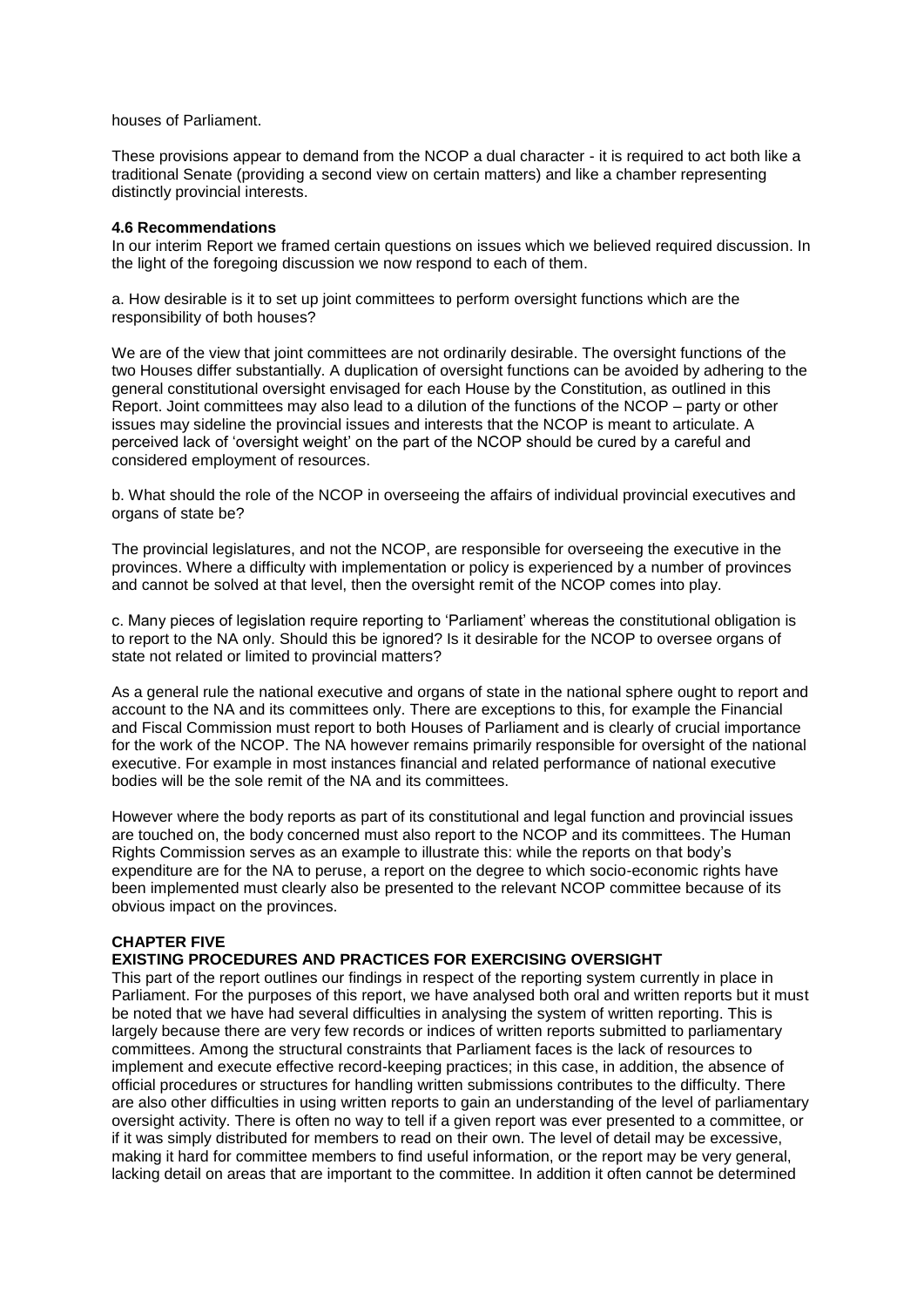whether a report was presented to the committee on that committee's request, or if the submission was scheduled or regulated by statute.

In addition, analyses of oral reports serve several important purposes. At the very least some interaction would have taken place between the executive body and the committee. While it cannot be answered for certain whether the oral report had a meaningful amount of detail, the 'live' nature of an oral briefing does give committee members the ability to focus the presentation on issues that are significant to them. It can also be determined whether an oral report was held on the committee's own initiative. Certain types of oversight activity, such as comments on current issues or recent developments, are exercised primarily, and sometimes only, through oral presentations. For example, in 1997 the Portfolio Committee on Justice received three oral presentations on current or topical issues, but only one was accompanied by a written report. Anecdotal evidence bears out the conclusion that current issues are addressed primarily through oral reports in other committees as well.

## **5.1 Oral reports**

Prior to 1997 Parliament operated under the interim Constitution which did not clearly outline parliamentary oversight functions. The final Constitution established clear executive oversight functions for Parliament, and also set up the NCOP. For these reasons, comprehensive data on oral reports given to committees has been compiled from the start of the 1997 parliamentary session.

Several key insights have become apparent through an analysis of this data. First, and not surprisingly, there is a broad range of oversight performance between committees. Some committees are quite active in exercising their oversight functions, while others receive reports from a department or organ of state only in the context of the annual budget vote, or even not at all. Notably active committees include the portfolio committees on Constitutional Development, Defence, Foreign Affairs, Justice, and Mineral & Energy Affairs, and the Select Committee on Land, Agriculture, and Environmental Affairs. Notably inactive committees include the portfolio committees on Education, Health, Home Affairs, and Sport and Recreation. Committees that do not correspond directly to a government department or other organ of state, such as the portfolio and select committees on Private Members' Legislation, obviously have little opportunity or need to exercise an oversight function, and have been excluded from this analysis. We will consider the activity of 25 portfolio committees (excluding the RDP Committee and the Private Members' Legislation Committee) and nine select committees (excluding the Private Members' Legislation Committee). Two standing committees - the Joint Standing Committee on Defence, and the Standing Committee on Public Accounts - will be discussed separately.

When oversight does take place, it is interesting to note that it covers a much broader range of categories than simply financial management. These categories include policy development, structural issues, and current issues or events. Policy reports cover a broad range of activities that involve policy development and implementation, including the presentation of green or white papers, plans for the forthcoming year and statements of objectives or priorities. Reports on structural issues typically deal with matters of internal transformation, including issues such as representivity, human resources, and training and personnel development. Reports on current events deal with recent developments. Examples would include military action in Lesotho and theft of weapons from police storage facilities.

Again, and not unexpectedly, different committees have varying levels of activity. A greater number of committees receive reports on budget or policy issues than on structural or current issues. As Chart 1 indicates, for example, in 1997 there were 20 (of 25) National Assembly portfolio committees that received at least one report from a government department or statutory body on budget issues, and 22 that were briefed at least once on issues of policy; but only 13 that received reports on structural matters, and only 12 that were briefed on current issues. The pattern is the same for NCOP select committees - five (of nine) received budget briefings at least once in 1997, and seven were briefed on issues of policy, while only three had any meetings to discuss executive structural issues, and none was briefed on current events.

Chart 1: Number of Committees Receiving Briefings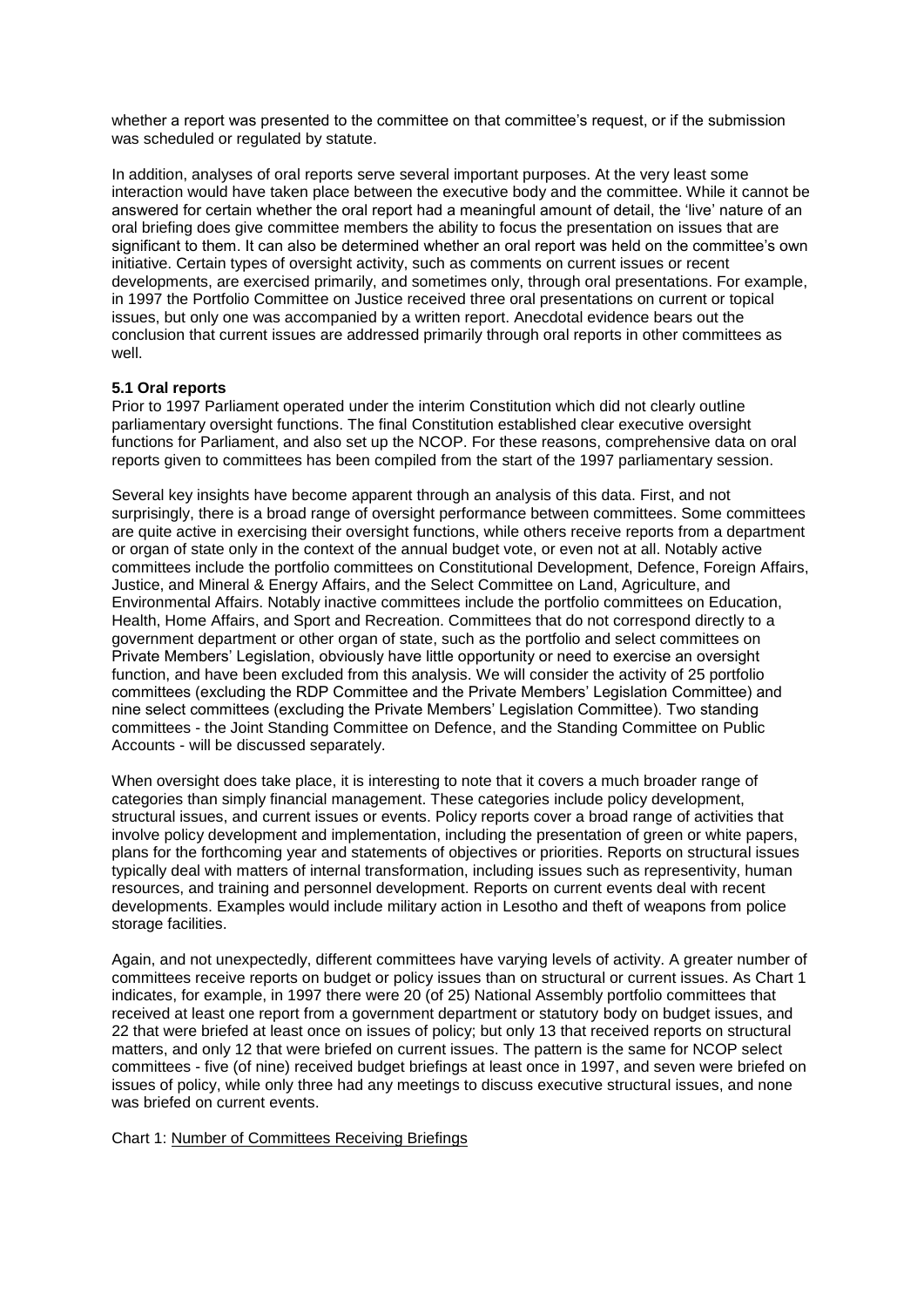|                   | <b>National Assembly</b> |      |      | <b>National Council of</b><br><b>Provinces</b> |        |                   |
|-------------------|--------------------------|------|------|------------------------------------------------|--------|-------------------|
|                   | 1997                     | 1998 | 1999 | 1997                                           | 1998   | 1999              |
| <b>Budget</b>     | 20                       | 18   | 17   | 5<br>7                                         | 3<br>5 | 3<br>$\mathbf{2}$ |
| <b>Policy</b>     | 22                       | 19   | 16   | 3<br>0                                         | 1<br>3 | 1<br>1            |
| <b>Structural</b> | 13                       | 9    | 5    |                                                |        |                   |
| <b>Current</b>    | 12                       | 15   | 8    |                                                |        |                   |

Perhaps more strikingly, Chart 1 also indicates that the level of committee oversight has been declining since 1997, in all areas except current events. While it must be remembered that data for 1999 only covers the first parliamentary term (February and March), and there was thus less time for committee briefings to take place, the pattern from 1997 to 1998 is the same.

The increase in the number of committees that received reports on current issues suggests that parliamentary committees may in fact be growing into their oversight roles, and are increasingly taking more active steps to ensure that executive accountability is pursued. As answerability is one of the key components of effective accountability, the extent to which parliamentary committees actively exercise their oversight role, as opposed to being the passive recipients of reports, is an important factor in determining whether effective oversight exists. Anecdotal evidence suggests that reports on current issues or recent developments are more likely to involve initiative on the part of the committee. As one member of the committee section explained, 'If the briefing is on legislation or policy or the budget, the department will usually arrange to come brief us; but if they come to talk about something current it is because we have asked them to address the issue.' In this context, it is clear that a greater number of parliamentary committees are becoming comfortable exercising the more active aspects of their oversight role.

While Chart 1 provides a general sense of the level of parliamentary oversight, it does not accurately reflect the magnitude of reports received by individual committees, as it only indicates the number of committees that received at least one report on a given subject in a certain year. For example, among the 13 portfolio committees that received executive briefings on structural issues in 1997, the portfolio committees on Foreign Affairs, Housing, and Public Enterprises each were briefed just once, while the Portfolio Committee on Defence held nine separate briefings with either the Department of Defence or the South African National Defence Force.

## *5.1.1 Ranking committee oversight performance*

Here we look at the number and type of briefings that each parliamentary committee received from the executive to develop a conceptual framework for ranking the oversight performance of individual committees. Two specific dimensions of oversight activity - the number of policy reports vs. the number of current issue reports that committees receive - allow classification of their oversight behaviour into different categories. Policy and current issue reports will be used because both involve holding the executive body accountable for how it is handling its category-specific remit; structural briefings deal with how the executive body is handling its internal transformation aims, and are less important to assess from this perspective.

In addition, the degree of committee initiative implied in the number of reports given on current issues provides a useful point of comparison with policy reports. While current issue reports can be said to reflect the level of active, situation-specific oversight taking place, policy reports reflect a more longterm, or developmental, involvement in the executive's policy creation and implementation. Using these categories as the two dimensions for the conceptual framework, therefore, gives a valuable perspective on how parliamentary committees are performing with regard to both active and developmental oversight of the executive body's specific area of remit. This conceptual framework is illustrated in Chart 2 below.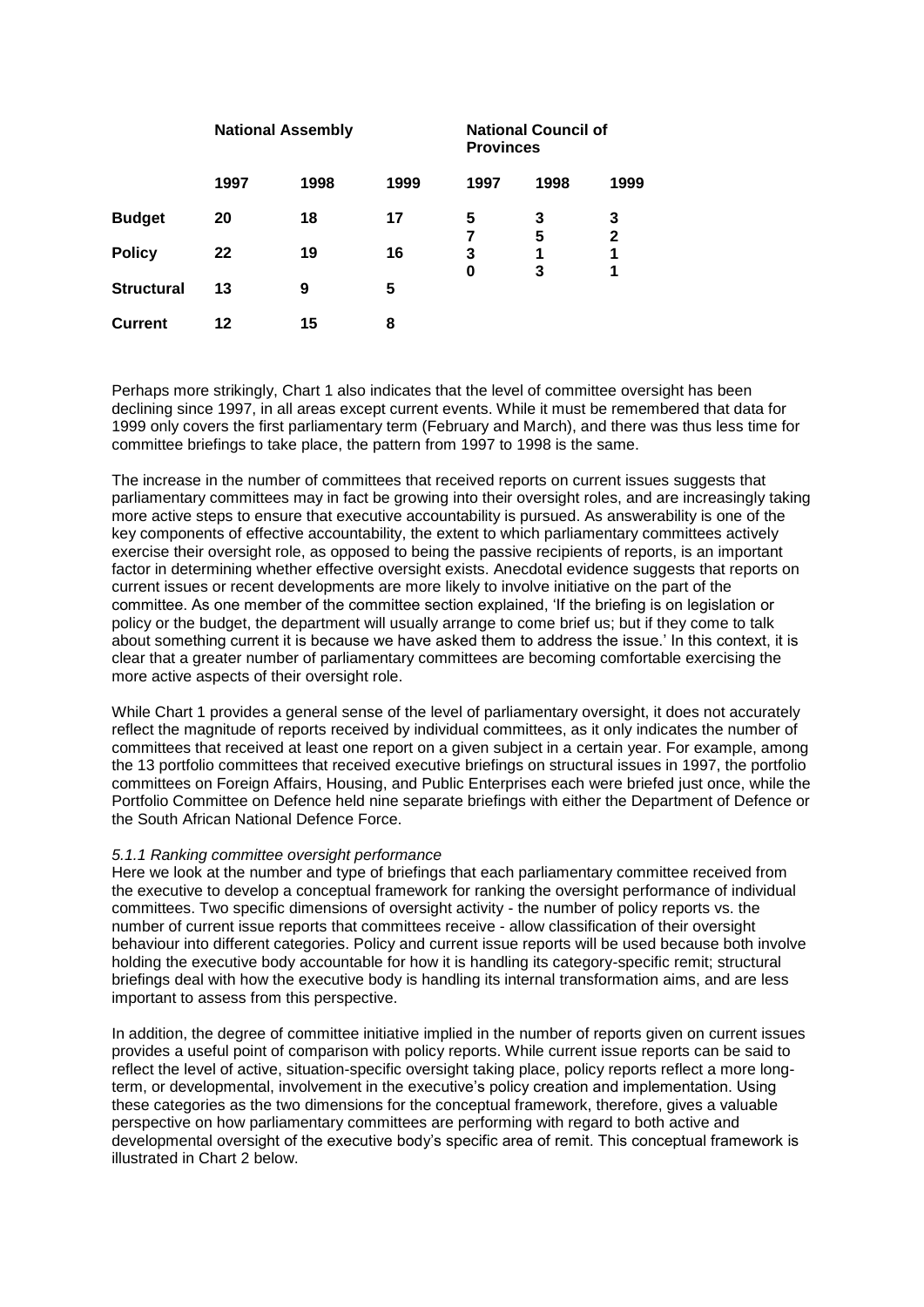#### Chart 2: Conceptual Framework for Oversight Performance

| <b>Current</b><br><b>Issue</b><br><b>Briefings</b> | <b>Current issue briefings,</b><br>no policy briefings | <b>Policy and current issue</b><br>briefings    |
|----------------------------------------------------|--------------------------------------------------------|-------------------------------------------------|
|                                                    | No policy or current<br>issue briefings                | Policy briefings, no<br>current issue briefings |
|                                                    | <b>Policy Briefings</b>                                |                                                 |

Committees are classified along the x-axis according to whether they have received at least one policy report, and along the y-axis according to whether they have received at least one current issue report. As the illustration above indicates, committees classified in the lower-left quadrant are those who received no policy or current issue reports from a department or statutory body, and can be considered as having weak oversight performance on these dimensions, while committees in the upper-right quadrant have been briefed at least once on both policy and current issues, and can be considered as having relatively strong oversight performance. The matrices below display the committees that fall into each quadrant for 1997 and 1998.

## Chart 3: Committee Performance in 1997

| <b>Current</b><br><b>Issue</b><br><b>Briefings</b> | 0/0%                                                                                                                                                                                                                                     | <b>Portfolio Committees</b><br><b>Agriculture and Water</b><br><b>Affairs</b><br><b>Correctional Services</b><br><b>Defence</b><br><b>Foreign Affairs</b><br><b>Housing</b><br><b>Justice</b>                                                                                                                                                                     | Labour<br><b>Mineral &amp; Energy</b><br><b>Affairs</b><br><b>Public Works</b><br><b>Trade and Industry</b><br><b>Transport</b><br><b>Welfare 12/35%</b>                                                                                                                                              |
|----------------------------------------------------|------------------------------------------------------------------------------------------------------------------------------------------------------------------------------------------------------------------------------------------|-------------------------------------------------------------------------------------------------------------------------------------------------------------------------------------------------------------------------------------------------------------------------------------------------------------------------------------------------------------------|-------------------------------------------------------------------------------------------------------------------------------------------------------------------------------------------------------------------------------------------------------------------------------------------------------|
|                                                    | <b>Portfolio</b><br><b>Committees</b><br><b>Finance</b><br><b>Health</b><br><b>Land Affairs</b><br><b>Select Committees</b><br><b>Constitutional</b><br>Affairs &<br><b>Public</b><br><b>Administration</b><br><b>Education</b><br>5/15% | <b>Portfolio Committees</b><br>Arts, Culture and Language<br><b>Communications</b><br><b>Constitutional Affairs</b><br><b>Education</b><br><b>Environmental Affairs &amp;</b><br>Tourism<br><b>Home Affairs</b><br><b>Public Enterprises</b><br><b>Public Service &amp;</b><br><b>Administration</b><br><b>Safety and Security</b><br><b>Sport and Recreation</b> | Select<br><b>Committees</b><br><b>Economic and</b><br><b>Foreign Affairs</b><br><b>Finance</b><br>Labour & Public<br><b>Enterprises</b><br><b>Land, Agriculture</b><br>&<br><b>Environment</b><br><b>Public Services</b><br><b>Security and</b><br><b>Justice</b><br><b>Social Services</b><br>17/50% |

**Policy Briefings**

Chart 4: Committee Performance in 1998

| <b>Current</b> | <b>Portfolio Committees</b>            | <b>Portfolio Committees</b>   | <b>Select Comm</b>  |
|----------------|----------------------------------------|-------------------------------|---------------------|
| <b>Issue</b>   | <b>Agriculture &amp; Water Affairs</b> | <b>Constitutional Affairs</b> | <b>Security and</b> |

**Select Committees Justice**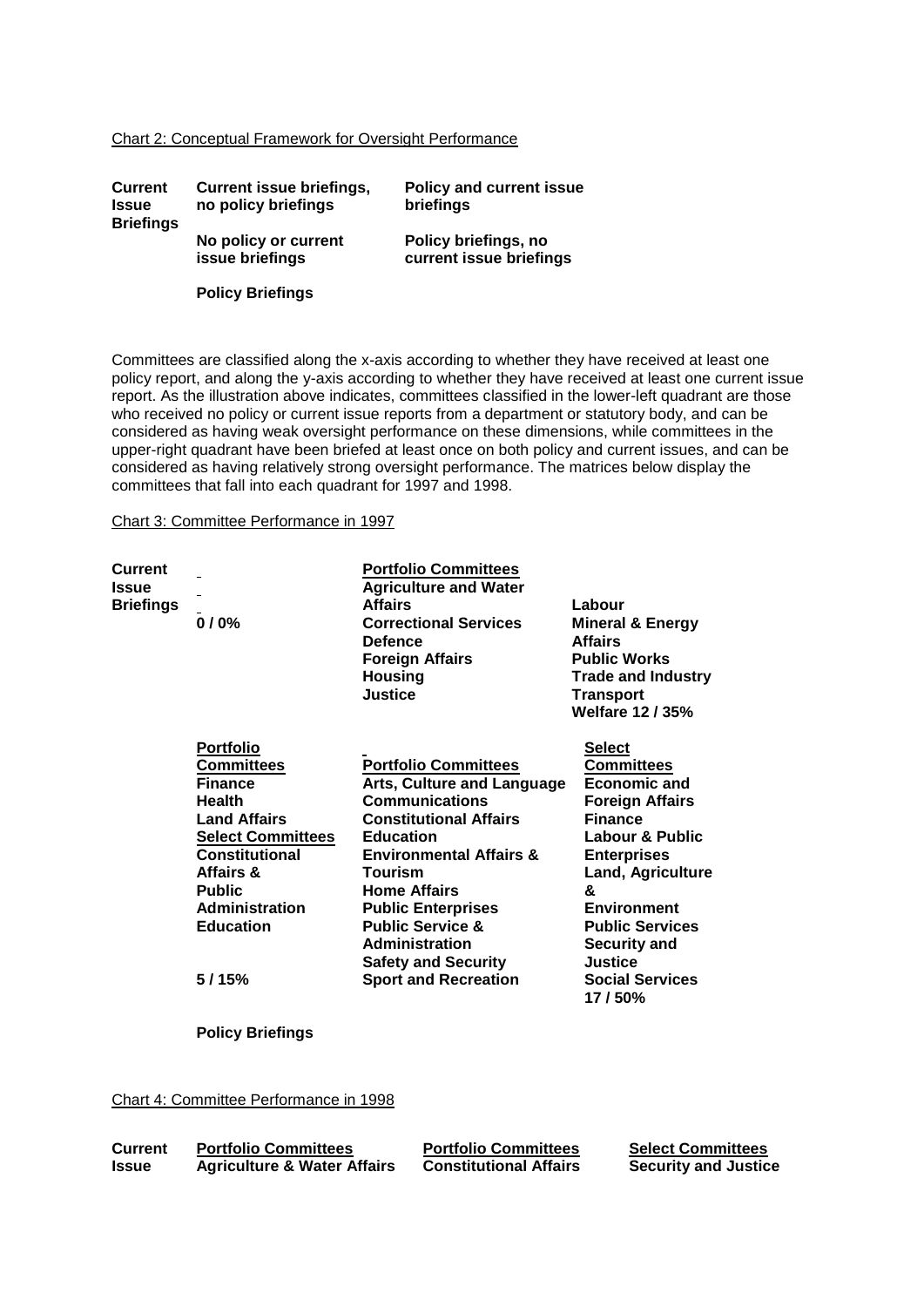| <b>Briefings</b> | <b>Foreign affairs</b><br><b>Land Affairs</b><br><b>Select Committees</b><br><b>Public Services</b>                                                                                                                                                                                 | <b>Correctional Services</b><br><b>Defence</b><br><b>Environmental Affairs &amp;</b><br><b>Tourism</b><br><b>Housing</b><br>Justice<br><b>Mineral &amp; Energy Affairs</b><br><b>Public Service &amp;</b><br><b>Administration</b><br><b>Public Works</b><br><b>Safety and Security</b> | <b>Social Services</b>                                                                                                                                     |
|------------------|-------------------------------------------------------------------------------------------------------------------------------------------------------------------------------------------------------------------------------------------------------------------------------------|-----------------------------------------------------------------------------------------------------------------------------------------------------------------------------------------------------------------------------------------------------------------------------------------|------------------------------------------------------------------------------------------------------------------------------------------------------------|
|                  | 4/12%                                                                                                                                                                                                                                                                               | <b>Transport</b><br>Welfare                                                                                                                                                                                                                                                             | 14/41%                                                                                                                                                     |
|                  | <b>Portfolio Committees</b><br><b>Finance</b><br><b>Sport and Recreation</b><br><b>Trade and Industry</b><br><b>Select Committees</b><br><b>Constitutional Affairs and</b><br><b>Public Administration</b><br><b>Economic and Foreign</b><br><b>Affairs</b><br><b>Finance 6/18%</b> | <b>Portfolio Committees</b><br>Arts, Culture and<br>Language<br><b>Communications</b><br><b>Education</b><br><b>Health</b><br><b>Home Affairs</b><br>Labour<br><b>Public Enterprises</b>                                                                                                | <b>Select Committees</b><br><b>Education</b><br><b>Labour and Public</b><br><b>Enterprises</b><br>Land, Agriculture<br>and<br><b>Environment</b><br>10/29% |

**Policy Briefings**

The figures in the corner of each quadrant are the number of committees listed in each quadrant, and the percent of all portfolio and select committees that they represent. There are several things this framework makes clear about the nature of executive accountability to parliamentary committees. First, in 1998 more committees were exercising active oversight of both policy and current issues than in 1997, as the number of committees in the upper-right quadrant has increased. The two matrices also provide an interesting perspective on the likely process of development of a committee's oversight capability. In 1997 there are no committees that received current issue reports while not receiving policy reports (the upper-left quadrant), while there are 17 committees that received policy reports but not current issue reports (the lower-right quadrant). In fact, the only committees that received current issue reports in 1997 are those that also received policy reports - which indicates that there may be a progression in the development of a committee's oversight capability. If a committee is only active in one area it is likely to be policy first, and from there the committee may develop the confidence, knowledge, or internal capability to pursue executive accountability on recent developments as well. The trend from 1997 to 1998 also bears out this conclusion - of the 17 committees that received only policy reports in 1997, seven remain in the same category in 1998, with seven having moved into the quadrants reflecting greater oversight activity, and only three dropping into lower oversight activity.

Another conclusion to be drawn from Charts 1, 3, and 4 is that the NCOP select committees seem to play much less of an oversight role than the National Assembly portfolio committees. In fact, the data shows that there are very few select committees that could be said to exercise active oversight of either government departments or statutory bodies, with one or two notable exceptions. This may be due to the lack of constitutional clarity regarding the NCOP's oversight responsibilities. The oversight role of the NCOP is discussed elsewhere in this report.

## *5.1.2 Parliamentary oversight of statutory bodies*

An analysis of reports given by statutory bodies, as distinct from government departments, shows that the dynamics of executive reporting are similar. 18 of 25 portfolio committees, and six of nine select committees, have been briefed by statutory bodies since 1997. Again, some committees are more active than others, both in terms of the number of statutory bodies that report to them, as well as in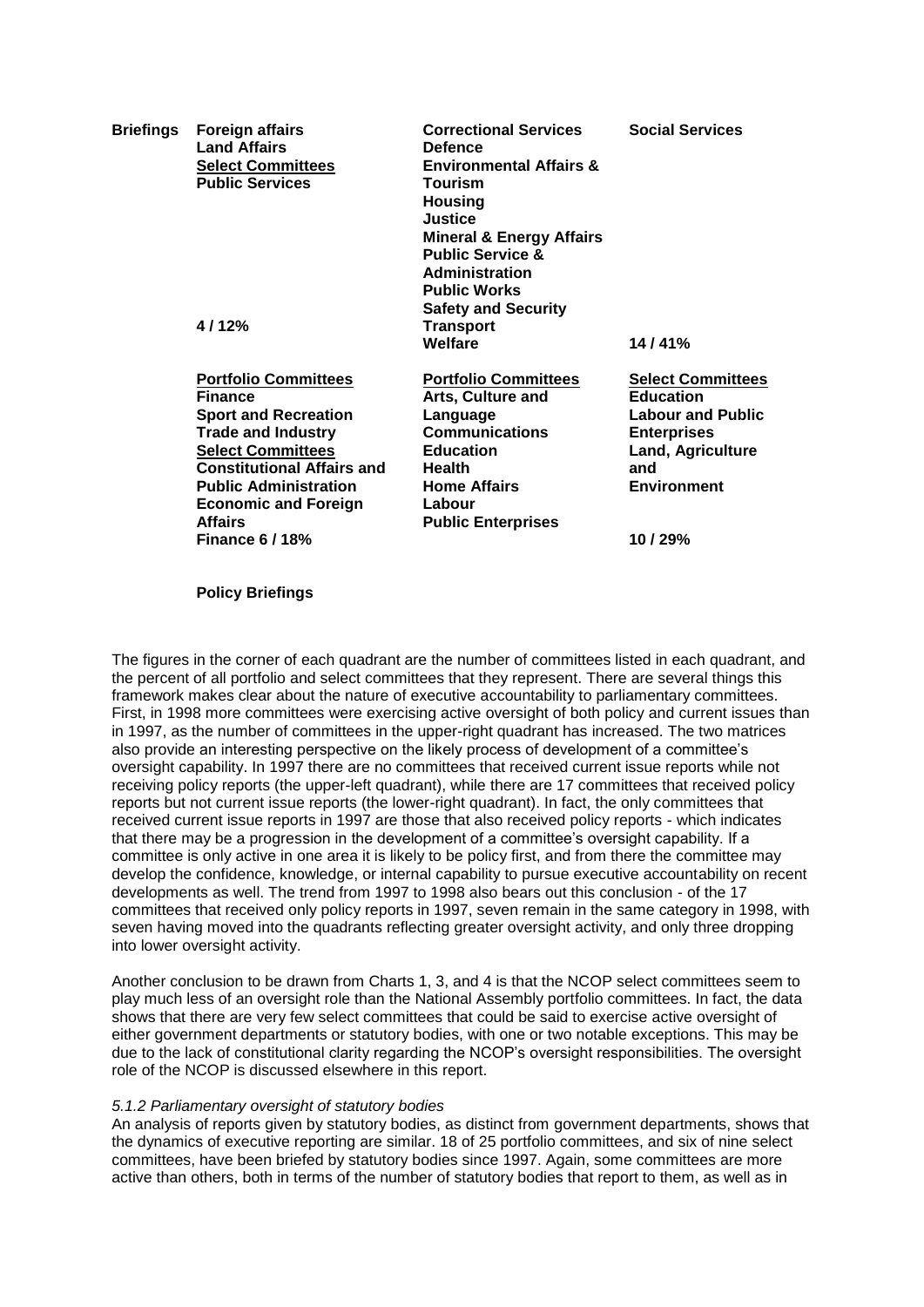the number and types of briefings held. In general, those committees that have strong oversight performance of government departments tend also to be the ones exercising strong oversight of statutory bodies. Examples include the portfolio committees on Justice, Constitutional Development, and Mineral and Energy Affairs.

A wide range of statutory bodies have reported to parliamentary committees since 1997 - Parliament has received reports from over one hundred executive organs of state in the past three years. Interestingly, the number of statutory bodies that fall within a committee's remit does not seem to be a determining factor in how successfully that committee exercises oversight. For example, the Portfolio Committee on Justice oversees at least twenty statutory bodies, and yet is able to exercise strong oversight. In its abbreviated 1999 session alone, the Justice Committee received briefings from 13 different statutory bodies.

There appears to be a broader accountability expectation for some statutory bodies than exists for government departments. Whereas most government departments only report to the affiliated portfolio or select committee, many statutory bodies or executive organs of state are held accountable by several different committees. Examples include the South African Police Service (SAPS), the South African National Defence Force, the Public Service Commission, and Eskom. The SAPS has reported to no less than six different portfolio and select committees since 1997.

## **5.2 Written reports**

This section analyses examples of written reports submitted to parliamentary committees. As mentioned earlier, structural and resource constraints within the committee section of Parliament preclude a comprehensive analysis, but we have looked at several representative written reports to provide a more detailed perspective on their content and usefulness.

*5.2.1 Procedures for recording written submissions*

There are currently no formal or official structures through which reports are submitted to parliamentary committees. The process is at the discretion of the individual committee clerks, who may or may not have specific instructions from their committee chair on the handling of reports. In general, reports are submitted by government departments or other organs of state directly to committee clerks, who then distribute copies of the report to committee members. There are no official procedures or policies for recording, indexing, or tracking submissions.

In light of this limited structural system for handling submissions made to parliamentary committees, very poor records exist of written reports received by committees. Of the 25 portfolio committees and nine select committees that were analysed, only one has recorded all submissions made since 1997. For the remainder, records are either poor or do not exist. This obviously makes it very difficult to gain a comprehensive picture of the nature of written reports submitted to parliamentary committees.

Work is underway within the committee section to collate and bind all submissions made to committees since 1995. Originally scheduled to occur at the end of each year, the process was delayed due to lack of resources until the end of Parliament's five-year term. When completed, the collection will unfortunately be far short of comprehensive, as turnover within the committee section and the lack of record-keeping procedures have resulted in the loss of many written submissions.

## *5.2.2 Review of annual reports*

For these reasons, this analysis is primarily based on a representative sample of annual reports submitted by government departments and statutory bodies. Records of the Portfolio Committee on Justice, which has maintained a detailed index of all reports submitted to it since 1997, have also been used to provide some perspective on the volume of written reporting.

The number of written reports received by the Justice Committee since 1997 is shown in Chart 5 below (excluding written submissions on specific legislation). These numbers should not necessarily be taken as representative of all committee activity, since the Justice Committee is among the most active of all committees, and also has oversight responsibility for more statutory bodies than most other committees. Nonetheless, the number of written reports it has received can be helpful in understanding the nature of written reporting to Parliament.

## Chart 5: Written Submissions to the Portfolio Committee on Justice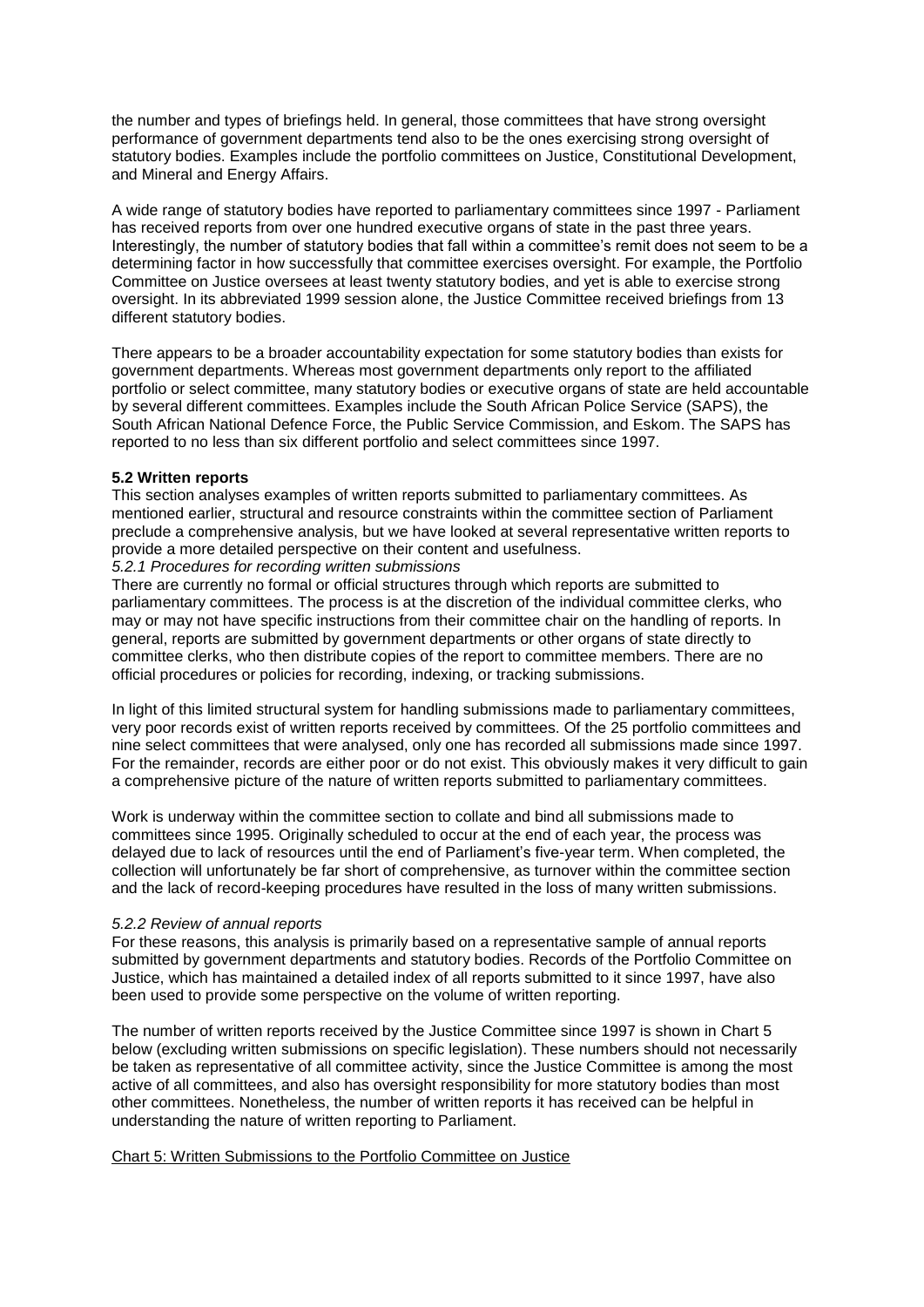|                         | 1997 | 1998 | 1999 |
|-------------------------|------|------|------|
| <b>Departments</b>      | 22   | 8    |      |
| <b>Statutory Bodies</b> | 8    |      | 3    |

These figures show a pattern similar to one discerned in the data on oral reports - the level of reporting has declined from 1997 to 1998. The content of written reports is generally different from the content of oral briefings, however. Written reports received by the Justice Committee primarily address budgetary or policy issues, in the context of annual or bi-annual reporting, with far fewer reports addressing structural or current issues.

In terms of content, most included a description of financial expenditure and performance, a statement of future plans and objectives, and a summary of the previous year's activity. This summary typically covered issues including policy development and implementation, relevant legislation that was passed, progress on achieving representivity, and any significant developments of the previous year. Interim reports usually contain similar information to annual reports, although they typically exclude financial or budget figures.

While it would appear that written reports would seem to be a valuable vehicle to explain executive activity to parliamentary committees, and a useful tool for the committees in the exercise of their oversight function, this has not been the case. While they may provide a comprehensive overview of a department's activity for the past year, there is often too much information to be useful - at the same time being fairly topical and therefore providing too little information in areas that are important for effective oversight to take place. Evidence on committee responses to written reports, as recorded by the Parliamentary Monitoring Group or through committee reports to Parliament as a whole, highlight the problems many of these reports contain.

While many annual reports and budget presentations can be quite lengthy, a common complaint of MPs is that crucial information is either missing or obscured. For example, the Portfolio Committee on Constitutional Development held two full-day briefings in March 1999 for the Department of Constitutional Development to explain its budget for 1999/2000 and its annual report of the previous year. In spite of the significant amount of information included in the written reports submitted for the briefings, MPs found information necessary for their assessment to be missing, including the outcomes of the previous year's expenditure. As one MP complained, it is very difficult to judge a budget without an understanding of the outcomes of the previous budget (PMG, 2/3/99).

Often the financial figures are too general to allow for a clear understanding of what the money is being spent on. During the Department of Justice's budget presentation to the Portfolio Committee of Justice in 1999, an MP interrupted to say that she found the budget figures included in the Department's written report to be of very little value. She said that categories such as Administration of Justice, Administration of Law, and Auxiliary Services were too general to give her any reasonable idea of whether the Department was spending its money responsibly and effectively (PMG, 22/2/99).

These types of problems have led many MPs to virtually ignore most written reports. One MP stated during a committee meeting in 1999 that until government departments refrained from submitting documents of several hundred pages in length, she would continue to ignore the submissions she received from them, preferring instead to wait for a briefing with the department so she could ask about those matters that were of importance to her (PMG, 2/3/99).

Parliamentary committees recognise that the lack of specific requirements regarding the format and content of written reporting contributes to the limited value of most written reports. Due to difficulties encountered in its 1999 budget hearings, the Portfolio Committee on Constitutional Affairs resolved in its 1999 report to the National Assembly that 'the Committee would have further discussions with the Department and the relevant office bearers of Parliament to define more precisely what the Annual Reports to Parliament, particularly those of the statutory bodies, should focus on and what their format should be' (ATC No 25-1999, 10 March 1999, p 171). The development of standards and requirements for written reporting would facilitate Parliament's oversight function by making sure that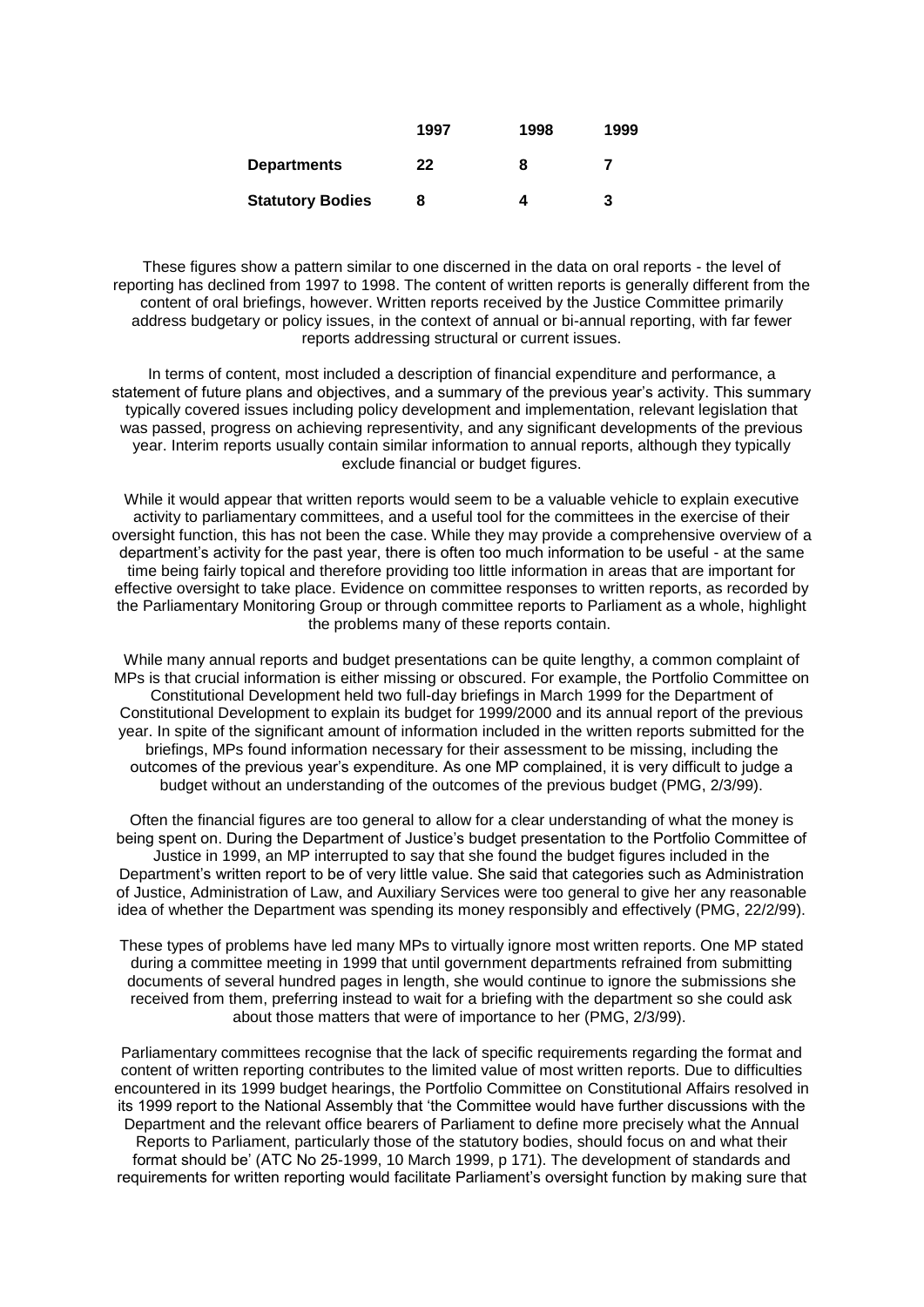information is provided on a useful level. In this regard we make several recommendations later in this report.

#### *5.2.3 Logistical factors*

Other factors than the content and format of written reports impact on their usefulness to parliamentary committees. A major problem with written reports is the lack of timely submission. Often, written reports are submitted to committees so late as to be fairly useless in assisting the committee's decision-making or oversight process. In 1999, for example, the Portfolio Committee on Constitutional Development received annual reports from the Department and several statutory bodies only on the day before or the day of meetings held to review the material - even though the same problem had been encountered in 1998, and the Committee had established resolutions regarding the timing of written submissions. As PMG minutes record: 'An MP raised the concern that last year the Committee was given the annual report with very little time in which to consider it. Concern over this issue led to an agreement that reports must be tabled at least ten days before the relevant review meeting, in order to give members time to prepare responses. The annual report being discussed was distributed to members only the previous afternoon - how are they to be expected to have a meaningful discussion on it?' (PMG, 2/3/99).

Another significant problem with written reports stems from the structural limitations mentioned above. In addition to the lack of procedures for documenting written submissions, there is also no procedure for committees to address or respond to written reports. Parliamentary committees are not required to do anything when they receive a submission - there is no obligation for them to hold a briefing or to arrange a response. In fact, most written reports, whether they are annual reports, budget documents, or otherwise, are not accompanied by a meeting through which the executive body can explain the document or field questions from the committee. For example, in 1999 there were ten portfolio committees and six select committees that passed departmental budget votes without ever having had a briefing with the relevant department.

The model of the Standing Committee on Public Accounts, which has specific response requirements vis-a-vis reports from the Auditor-General, might be effectively applied to other committees in this regard. When the Public Accounts Committee receives a report from the Auditor-General on possible fiscal irresponsibility, it must call the implicated parties to give evidence into the matter. Following the conclusion of hearings, the Committee prepares a report of its findings that is then tabled in Parliament. Implicated parties must reply to the Committee's report within sixty days, at which point the Committee reviews the replies and arranges further follow-up if necessary. The entire procedure is highly structured and organised, with a system of status reports used to track developments in the process. Several recommendations are made later in this report to remedy some of the problems described in this section.

#### **5.3 Committee responses to executive reporting**

Another constraint to effective enforcement of Parliamentary oversight is that there are no official procedures or requirements for committees to respond to reports that are submitted to them - a constraint that, as mentioned earlier, limits the value of written reporting. Without an established venue for submitting official responses, parliamentary committees cannot effectively transmit decisions they have made either to the executive body in question or to Parliament as a whole.

Members of the committee section of Parliament cited this as one of the difficulties of making sure that reports are addressed by committees in an appropriate manner. As one committee clerk said, 'Decisions are taken to respond to department reports, but they are not followed up. Members never discuss it with their parties, and we never hear about it again'. Another member of the committee section commented, 'When we received the department's policy document, the committee agreed that each party would prepare a response, so they could be combined into a formal response to the department. But that doesn't happen'. The lack of a structure or requirement for responding to reports from executive bodies prevents them from being addressed appropriately.

Even regarding the annual department budget votes there is no requirement that parliamentary committees make a formal response to the department or to Parliament. In 1999, only five portfolio committees, and no select committees, submitted a response on budget presentations to Parliament. This is in spite of the fact that Parliament as a whole must debate and pass the individual department budgets, and that it is in the committees that the most detailed explanation of departmental budgets is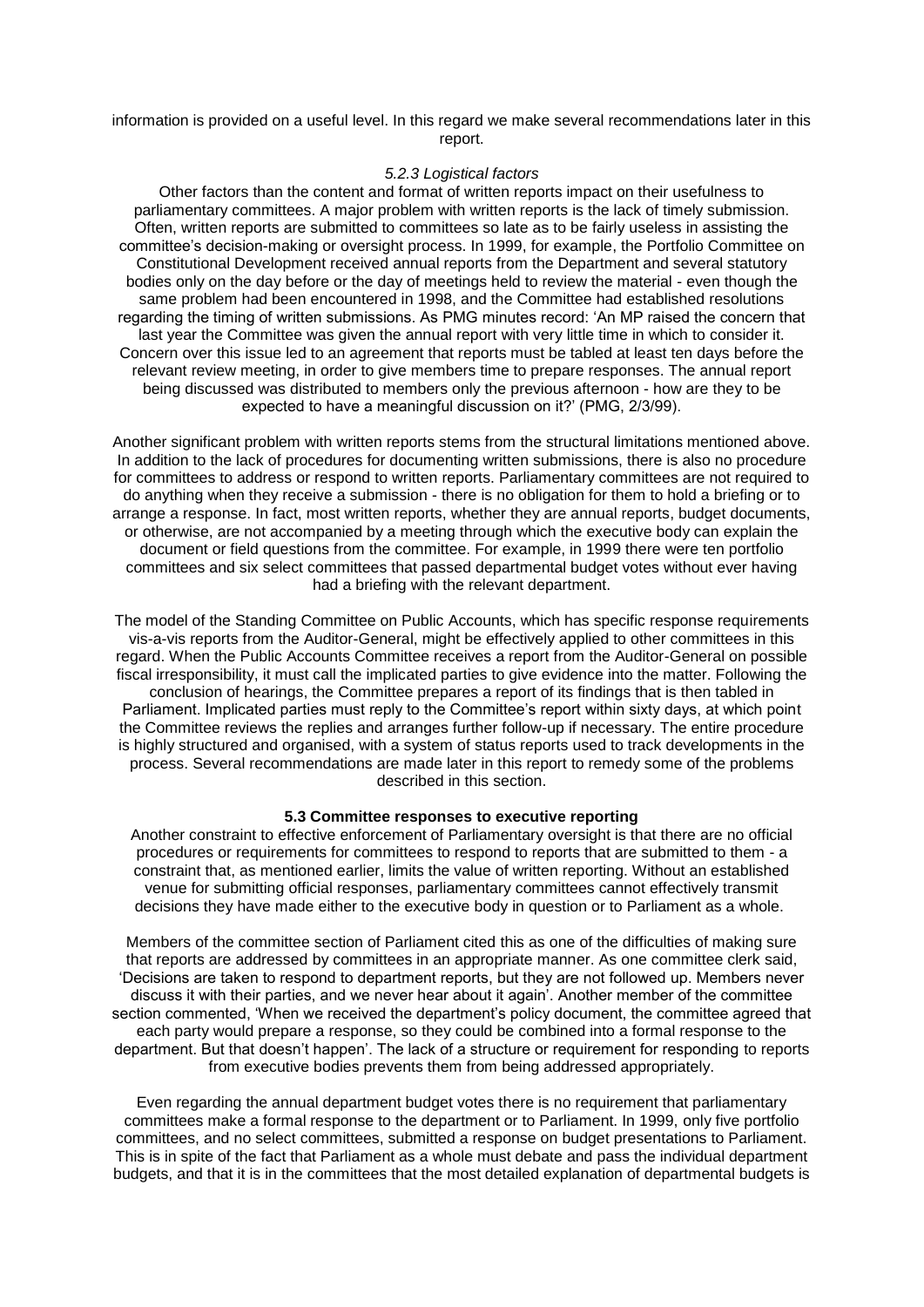given. While we also make detailed recommendations in this regard, it also appears that parliamentary rules are being changed to address this shortcoming. Section 134 of the Draft New Preliminary Rules of the National Assembly (published in March 1999) states that 'A committee must report to the Assembly on a matter referred to the committee when the Assembly is to decide the matter.... or if the committee has taken a decision on the matter, whether or not the Assembly is to decide the matter. A committee must report to the Assembly on all other decisions taken by it, except those decisions concerning its internal business; and [must report on] its activities at least once per year'.

## **CHAPTER SIX**

## **ESTABLISHING MECHANISMS TO ENSURE ACCOUNTABILITY**

In this part we make recommendations for the establishment of mechanisms to ensure accountability. However it must be pointed out that there are several existing mechanisms already in place to ensure accountability. These include the budget vote, the power to summon members of the executive and the public to appear before parliamentary committees, and parliamentary question-time.

The annual budget vote is potentially one of the most direct tools that Parliament can use to enforce accountability. Each year Parliament must approve the annual budget of the government. Because of this power to approve executive expenditure, the budget vote process is (or can be) among the most direct venues through which parliamentary decisions can be enforced. Committees may be able to use their budget approval power to impose sanctions on or to influence government departments. For example, in 1999 the Portfolio Committee on Constitutional Development used its budget approval power to threaten to punish the Department on Constitutional Development if it fails to submit reports on time in the future. As the Committee wrote in their report on the Department's budget: 'Last year in its report to Parliament the Committee expressed concern that it received the Annual Reports of the department and the statutory bodies too late to do a proper evaluation, and urged that all reports reach the Committee at least ten days before budget review meetings. Unfortunately this call was not heeded... Should the Department and statutory bodies not submit appropriate Annual Reports at least ten days before [next year's] budget review meetings...the Committee will seriously consider not endorsing their budgets in accordance with the rules and conventions of Parliament' (ATC No 25- 1999, 10 March 1999, p 171). In this case the Committee has attempted to use its budget approval power to make sure that executive reporting is useful and meaningful in the future.

Another way in which parliamentary committees can enforce executive accountability is through their power to summon members of executive bodies to explain their actions. This power is rooted in s 56 of the Constitution as well as the Powers and Privileges of Parliament Act 91 of 1963. In addition, this power is spelled out in the Rules of the National Assembly. Rule 52(1)(c) states: 'A portfolio committee shall...monitor, investigate, enquire into and make recommendations relating to any aspect of the legislative programme, budget, rationalisation, restructuring, policy formulation or any other matter it may consider relevant, of the government department or departments falling within the category of affairs assigned to the committee...and may for that purpose consult or liaise with such department or departments'.

While summoning members of executive bodies to explain their policies or actions represents a less direct method of enforcing oversight than budget approval, the value of public exposure can be a significant tool to impose sanctions or influence policy. However, in order for this type of enforcement to be applied effectively, committees must be proactive about holding public hearings or requesting presentations from executive bodies.

Based on the requirements of the Constitution, and in the light of the existing parliamentary oversight practices and procedures, we now proceed to make further recommendations regarding measures to ensure effective accountability. The principle on which we base the following recommendations is a recognition that the executive and all organs of state are constitutionally accountable; and a corresponding recognition that the NA has a constitutional obligation to scrutinise and oversee executive action (see especially section 42(3)). Parliament cannot fail to exercise its oversight function any more than it can fail to exercise its legislative function. In particular there is an obligation on the NA not only to put in place mechanisms to exercise this function under s 55(2), but also to respond appropriately. At the very minimum the NA must put in place mechanisms to ensure the accountability of executive organs of state in the national sphere of government (government departments, the administration and entities under the direct control of the cabinet).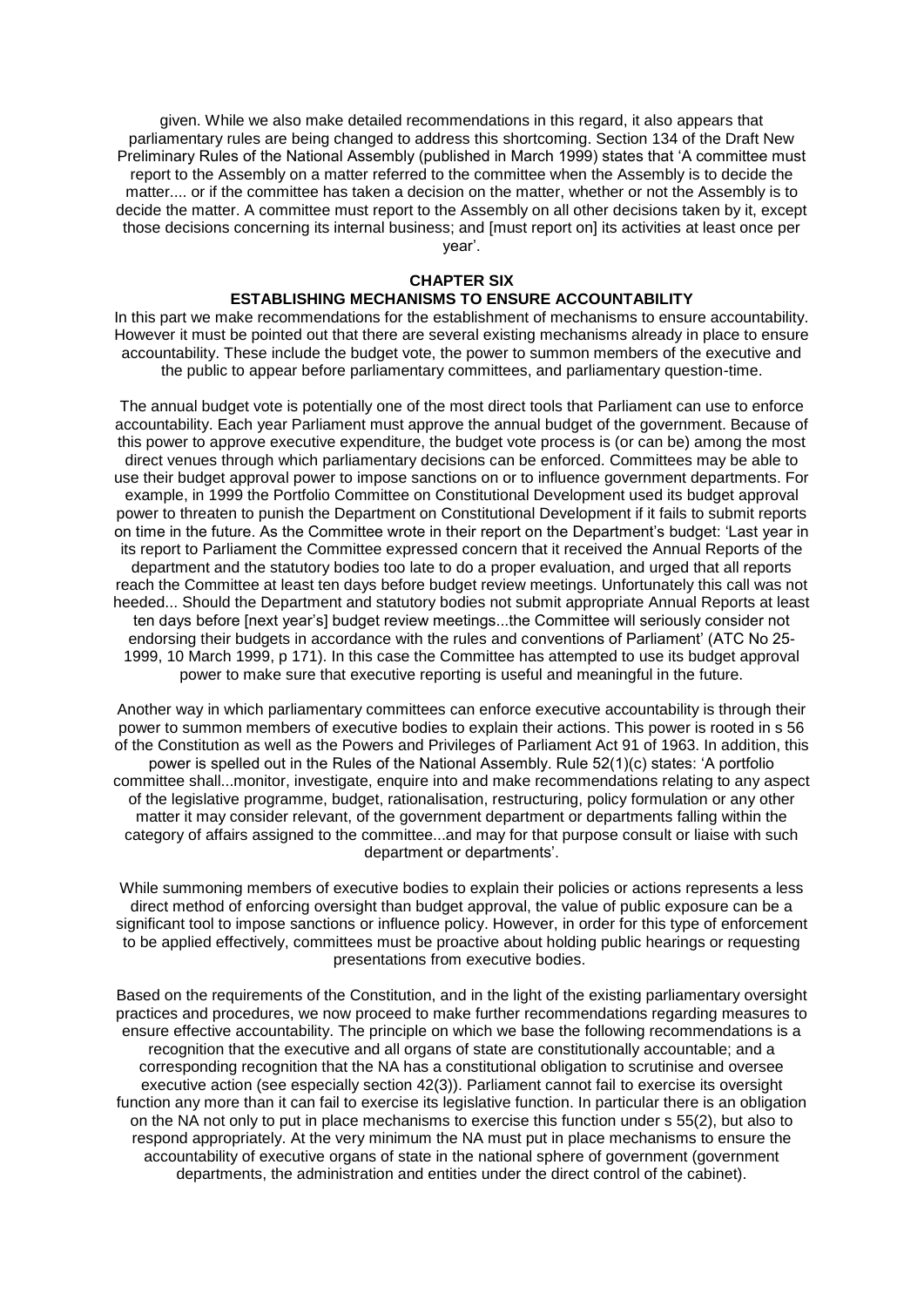The recommendations we make fall broadly under the following three headings: legislation; structures; and amendment to the rules and orders of the NA and NCOP.

#### **6.1 Recommended Legislation: 'Accountability Standards Act'**

We recommend that legislation, such as an Accountability Standards Act, be passed to complement the Public Finance Management Act (which will come into force in April 2000) which will serve the following purposes:

(i) partially to fulfill the NA's constitutional obligations for establishing accountability mechanisms;

(ii) to set the broad framework and minimum requirements for accountability; and

(iii) to provide an authoritative and mandatory framework within which committee members can perform their oversight task.

Earlier in our report we pointed out that parliamentary government and the party system can be a powerful obstacle to effective accountability. It is said that committee members who belong to the majority party are uncomfortable with and fear the consequences of calling 'their' minister to account. While effective oversight activity is ultimately dependent on the willingness of members of Parliament to perform it, the proposed legislation will go some way towards providing the legal back-up and justification for the exercise of this function.

## The Act should provide for the following: *(i) Amendatory accountability*

Amendatory accountability refers to the duty, inherent in the concept of accountability, to rectify or make good any shortcoming or mistake that is uncovered. This Act should give strong effect to the constitutional requirements of accountability. Presently there is no effective machinery by which Parliament can compel the executive or an organ of state to answer to it. But as has been highlighted the South African constitution makes accountability to Parliament mandatory. Accountability is therefore removed from the realm of vague political convention to that of concrete constitutional law. Interaction between branches of government should be governed by the principles of co-operation set out in chapter 3 of the Constitution, but Act should oblige executive and organs of state to answer and submit to scrutiny, as well as imposing on them an obligation to redress grievances. This means that remedial action should be authorised for exposed errors, defects of policy or mal-administration. This form of amendatory accountability is essential to an effective system of reporting.

What mechanisms can be put in place to realise amendatory responsibility in the face of what may be a recalcitrant and unrepentant executive? Firstly, the question of who is accountable needs to be answered. Ministers are collectively and individually accountable to Parliament (see the above discussion of ministerial responsibility in Chapter III). The extent to which they are held accountable for their failings is an intensely political question. However, where those in political office have made themselves guilty of corruption or financial misconduct responsibility should be legislated, just as it is in the case of civil servants. In terms of the Public Finance Management Act offences by accounting officers (Heads od Departments or CEOs of institutions) are punishable either by a fine or imprisonment.

The degree to which civil servants should be held accountable is a vexed question. Clearly junior civil servants cannot be held accountable on issues of policy. However, Parliament has the right to demand at least explanatory accountability (why and how a policy or legislation was implemented) from each and every public servant. Traditionally Ministers have had to account for policy and broad outcomes, and the accountability to Parliament of public servants was limited to the non-political matters such as the detail of implementation and specific outputs. In Commonwealth systems it is still the rule that civil servants cannot be criticised. In an administrative setting where many governmental functions are being privatised or hived off to agencies outside ministerial control the traditional doctrine of ministerial accountability is clearly inadequate. In our political system it is true to say that high-ranking public servants are not merely implementers but also play an important role in advising their Ministers and formulating policy with or for them. It may therefore be that it is appropriate to require more accountability from senior public servants, and not to allow them to shelter behind their Minister as 'faceless' public servants. On the other hand an obvious danger exists that Ministers may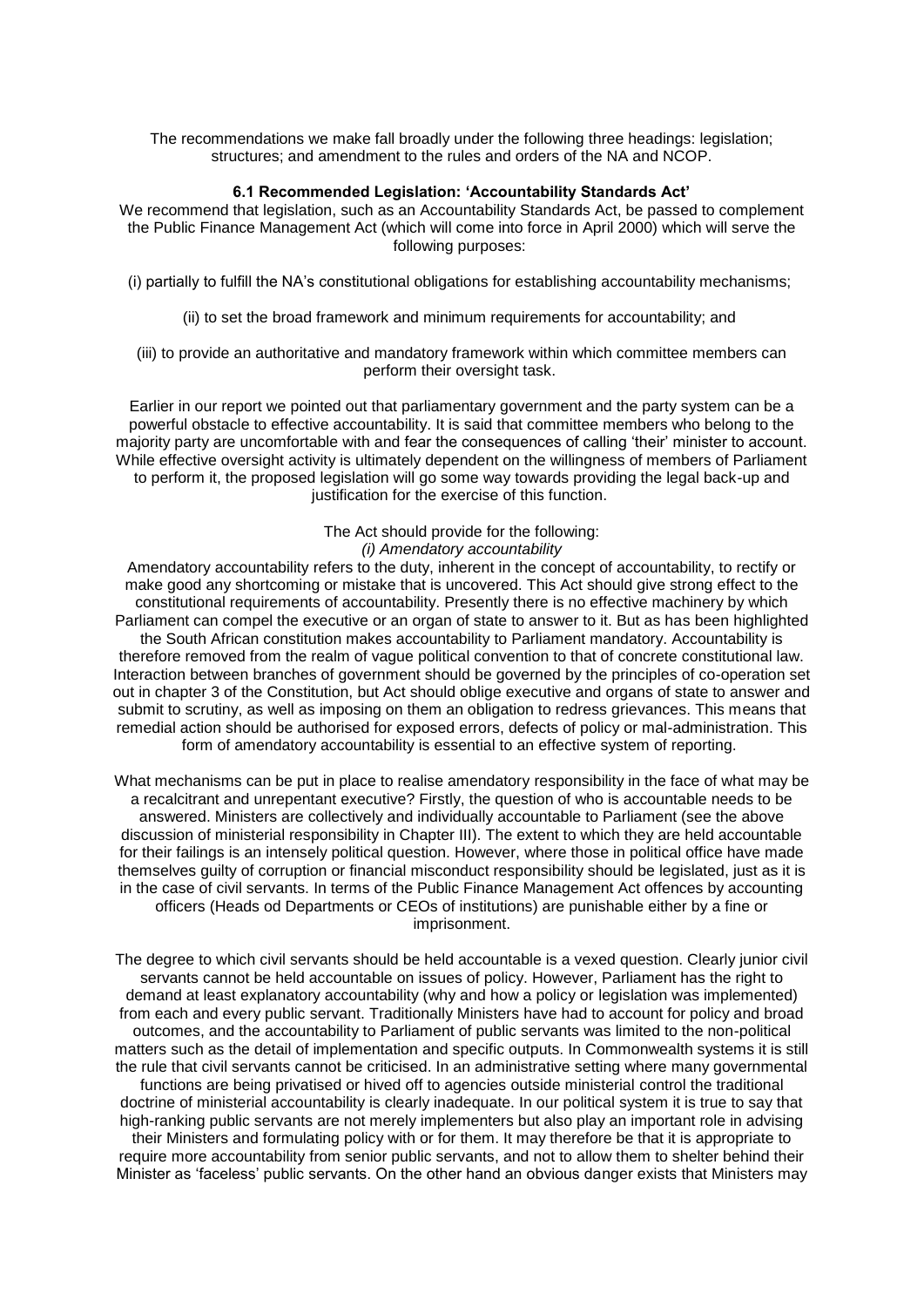attempt to make scapegoats out of their public servants.

Improving the accountability of senior public servants to Parliament may require first clearing up the lines of accountability between the bureaucracy and the Ministers. The relationship between the Ministers and their D-Gs is the crucial link in the chain of accountability. As is pointed out above the traditional view of ministerial accountability, with all its vaguenesses and uncertainties is not conducive to meaningful parliamentary oversight. The relationship Ministers and D-Gs needs to be formalised and responsibility allocated. Once this is done as between the bureaucracy and the Ministers principles need to be developed which guide accountability to Parliament. For instance Ministers might be responsible for setting the policy agenda, specifying policy outcomes, and the departmental outputs necessary to achieve those outcomes. D-Gs would be responsible to their Ministers for the quantity and quality of outputs delivered. Ministers would in turn be accountable to Parliament for the outputs chosen and for the outcomes of those choices. We recommend that a set of principles covering the accountability of senior civil servants and Ministers be included in the proposed legislation.

With regard to structuring the relationship between Ministers and their public servants it is interesting to note that the Public Finance Management Act requires that the contracts of employment of accounting officers must, where possible, include performance standards. Contracts containing performance standards should be made mandatory for all senior public servants.

As part of public sector reform the Department of Public Service and Administration has drawn up a Code of Conduct for public servants and details their relationship with the legislature. The accountability of regular public servants should take place through the proper application of the Public Service Act and the relevant regulations. In this respect the *White Paper on Transforming Public Service Delivery* (also known as the Batho Pele White Paper) spells out policy framework and practical implementation strategy for transforming public service delivery. The document spells out eight transformation principles, among them the citizens' right of redress and value for money in the public service.

The role of Parliament would be to see that the laws governing the public service are properly enforced and that preventative policies are put in place. In this respect the work of the Public Protector and the Public Service Commission should be of value in guiding Parliament and alerting it to problem areas.

### *(ii) Prescribed standards of administrative accountability*

The Public Finance Management Act demands financial accountability from a range of listed entities in different forms in its schedules. It is due to replace the Reporting by Public Entities Act 93 of 1992. Constitutional institutions, made up predominantly of the Chapter 9 institutions are listed in Schedule 1 and special reporting procedures apply. Nineteen of what are termed 'major public entities', being the large parastatals such as ESKOM and the SABC, are listed in Schedule 2. They possess full managerial autonomy, with the government only being able to intervene through its power as shareholder. Schedule 3 lists 73 public entities that possess varying degrees of autonomy, including the South African Revenue Service, the Financial Services Board, and the South African Rail Commuter Corporation. The existing Schedules must be amended by the Minister of Finance to include public entities presently not included. There is a potentially vast range of bodies that need to be added – a recent search by the Office of the Auditor-General revealed some 648 entities that ought to be accountable to Parliament. The Public Finance Management Act defines 'public entity' as: '(a) a national government business enterprise

(b) a board, commission, company, corporation, fund or other entity (other than a government business enterprise) which is-

i. established in terms of national legislation;

ii. fully or substantially funded either from the National Revenue Fund, or by way of a tax, levy or other money imposed in terms of national legislation; and iii. accountable to Parliament.'

It is crucial that the Schedules to the Act are amended rapidly so that they fully reflect the number of public entities that ought to be accountable.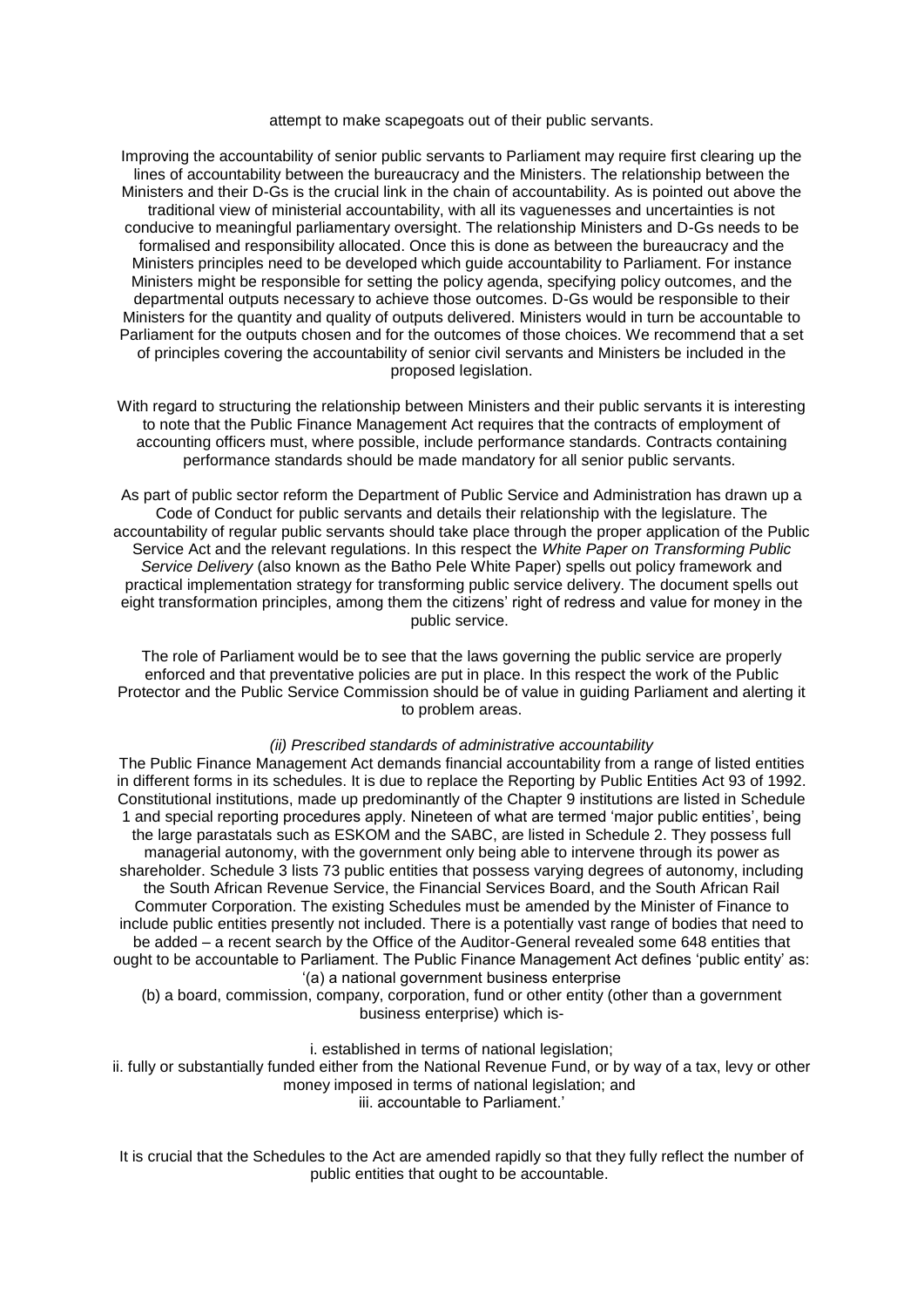The annual report of a public entity, the audited financial statements for that year and the auditors' report on those statements must be transmitted to the Minister accountable for that entity or within whose portfolio its falls. The Minister must then table the report and financial statements in Parliament. This provision is to be welcomed – in the past the reporting and tabling was governed by the enabling statutes and these often include arbitrary distinctions so that some entities have their reports tabled in Parliament while others report only to the relevant Minister. As the provisions of the Finance Management Act override other legislation dealing with finances, uniformity will be achieved in this respect.

If accountability is to be made effective, it is necessary to set objectives or standards against which performance can be assessed and measured. If this is not done then Parliament's oversight role is unclear because there are no identifiable criteria by which to judge the reporting bodies. Consequently the exercise of oversight becomes difficult and often meaningless.

The Public Finance Management Act focuses on the basics of financial management and limits itself to financial accountability. It is encouraging that the Act broadens existing reporting requirements by prescribing that both the annual report and audited financial statements must include particulars on any material losses; unauthorised, irregular as well as fruitless and wasted expenditure; any criminal or disciplinary steps taken as a result; and any material losses recovered or written off.

However other forms of accountability, such as policy implementation and the achievement of objectives, are equally crucial to the accountability function. In this regard the Act contains some provisions aimed at achieving performance management: when the annual budget is introduced in the NA the accounting officer must also submit 'measurable objectives' for each main division within a vote, the achievement of which must be reflected in the annual report. Thus section 40(3)(a) provides that the annual report of a department, trading entity or constitutional institution must: 'fairly present the state of affairs of the department, trading entity or constitutional institution, its business, its financial results, *its performance against predetermined objectives* and its financial position at the end of the financial year concerned.'(our italics)

Properly utilised section 40(3)(a) is a powerful tool in the hands of parliamentary committees. Since departments and bodies are now obliged by law to set objectives and detail the extent to which they have achieved them the onus is on Parliament to make use of this information. It is important that these set objectives are not 'soft' or too vague. In this regard committees will have to assert themselves to ensure that objectives set are relevant, appropriate and that their achievement is measurable.

A similar system where targets or objectives are set by the body itself is applied in New Zealand. In terms of the Public Finance Act every Crown entity (covering agencies, authorities and roughly the same as the bodies to which our Public Finance Management Act applies) must submit to the responsible minister a statement of intent (see Appendix 1 for an extract from the Act). This statement of intent sets out among other things the following: the objectives of the Crown entity or group, the nature and scope of the activities to be undertaken by the Crown entity or group, and the performance targets and other measures by which the performance of the Crown entity or group may be judged in relation to its objectives. This statement of intent is then tabled in Parliament by the responsible minister. At present the New Zealand State Services Commission is undertaking a project called the Crown Entities Initiative, which is looking amongst other things at the accountability of Crown entities to Parliament.

### Three types of financial oversight activity can be isolated:

 Financial and compliance audits determine whether there has been proper financial management, whether financial reports are fairly presented and whether there has been compliance with applicable law and regulations. This aspect is largely regulated by the Public Finance Management Act and encompasses the work undertaken by the Auditor-General.

- Management audits seek to determine whether a department or other organ of state is managing its resources in an economical and efficient way.
	- Programme evaluation audits can be used to determine whether a particular programme has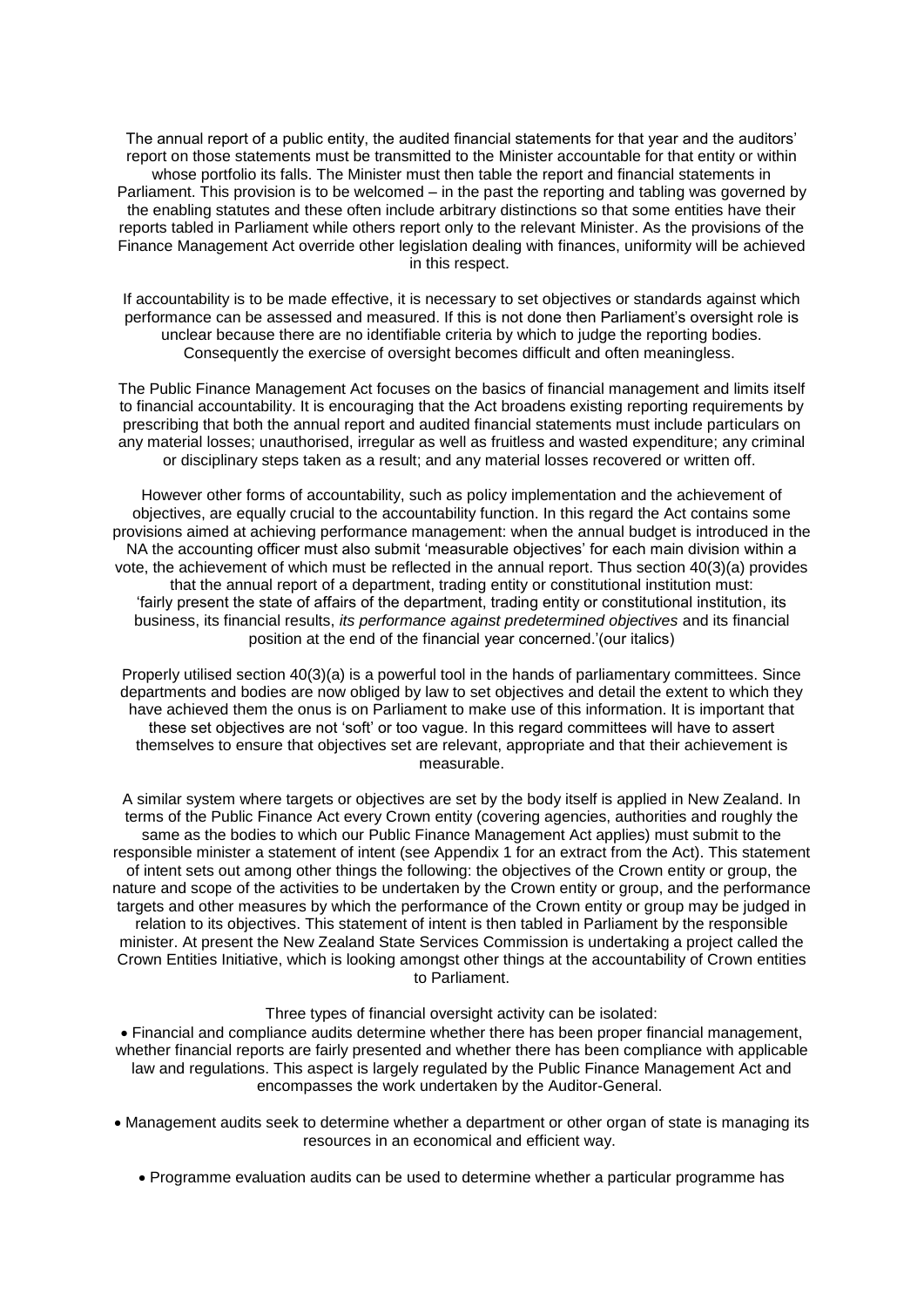### delivered the intended results or services and whether the objectives established for the programme have been met.

Ideally, as in some other legislatures, a non-partisan agency similar to the Auditor-General would carry out such audits, which are then made available to Parliament for use by it in overseeing and holding the executive accountable. At present the As a first step we recommend that the proposed legislation require reporting in terms of a fixed standard of accountability and performance related criteria by certain categories of organs of state. At a minimum this should enable parliamentary committees to assess the extent to which an organ of state has met targets and complied with policy. If at a later stage resources can be diverted for this purpose, one of three options can be considered:

### (aa) Beefing up the existing parliamentary research capacity to undertake management and programme audits.

(bb) Establishing a specialised agency for this purpose. For instance in the United Kingdom the Auditor-General scrutinises accounts to see whether moneys have been spent as allocated and that there has been compliance with the relevant legal provisions. The Comptroller and the National Audit Office undertake value for money audits to assess the efficiency and effectiveness of government programmes.

(cc) Increasing the duties of the Auditor-General's Office. In this regard section 188(4) of the Constitution provides that the A-G 'has the additional powers and functions prescribed by national legislation'. A present the role of the A-G extends beyond pure compliance auditing. Section 3(4) of the Auditor-General Act 12 of 1995 states that: 'The Auditor-General shall reasonably satisfy himself or herself that:….satisfactory management measures have been taken to ensure that resources are procured economically and utilised efficiently and effectively.'

The effect of this is to introduce performance and value for money (the three e's) by looking whether steps have been taken to achieve efficiency and whether policy goals have been clearly defined.

Since departments and other bodies covered by the Public Finance Management Act are now obliged to set measurable objectives and to report on their performance against those objectives (section 40(3)(a)) the question arises who will audit or verify statements made in this regard. The Off ice of the Auditor-General is suited for this task : firstly, that office already undertakes performance audits, and secondly the information about the performance against the set objectives must according to the Act be contained in the annual report and financial statements. The existing audit function of the Auditor-General would also be enhanced because without commitments from departments and bodies it is difficult to carry out performance auditing.

#### *(iii) Prescribed reporting standards*

Accountability in its simplest form is linked to oral and written (or electronic) reports. This should remain one of the main conduits for feeding information to Parliament. But it is obvious that absence of requirements and guidelines with which written reports must comply results in ineffective accountability. Reports may contain too much information, overwhelming the accounting body with a mass of detail, or may contain too little relevant information to allow assessment of the body's performance. The Browne Commission of Enquiry (Report of the Committee of Enquiry into the Accountability of Public Corporations, Undertakings and Other Institutions) of 1989 pointed out the importance of ensuring that the information in reports is presented in a way that is a manageable, reasonable, objective and accurate reflection of the performance of the task. The need for a common agreement between the reporting and the receiving bodies regarding the standards and conventions in accordance with which reporting takes place was also highlighted. The report recommended that public entities owe accountability to Parliament at least in respect of the following (at 31):

- (a) Do the given mandate and objectives continue to be pursued and complied with;
	- (b) Is the performance of the entity reported on in a meaningful way;
- (c) Is the performance of the undertaking as reported accurate and in line with the objectives; and
	- (d) Are resources applied as economically, efficiently and effectively as circumstances and the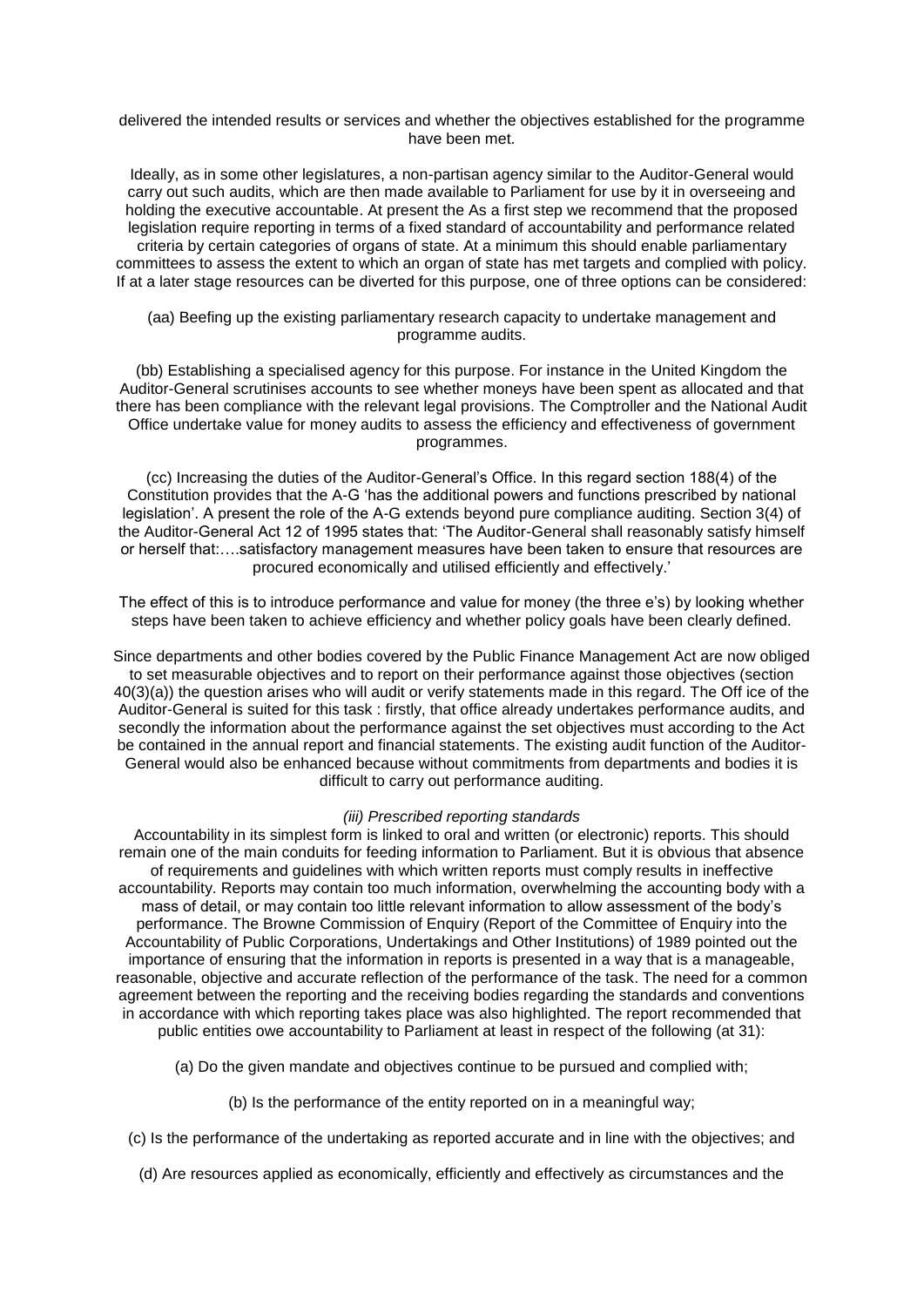### environment allow in respect of the authorised objective?

We endorse these recommendations.

In addition we propose that the Act provide for:

a. the development of standardised formats for reports;

b. a requirement that reports contain information which establishes the quantity and quality of outputs;

c. the development of performance criteria in terms of which the report is submitted;

d. all reporting bodies to submit written reports to Parliament timeously so that there is an opportunity for the reports to be considered (for example, at least 10 days before the relevant committee meeting is to take place);

e. the mandatory submission of an executive summary of the main points contained in the report;

f. a prescribed minimum number of copies of the report and the executive summary to be submitted by the reporting body; and

g. that where findings or recommendations have been made by Parliament with respect to a department or other body's report that the reporting body must respond to the findings and recommendations formally within a specified time.

## *(iv) Bodies to be covered by the Act*

The question of which bodies should be covered by this Act is a complex one. As indicated above, it may be neither feasible nor desirable for Parliament to hold all organs of state as defined in section 239 to account. There is however in terms of section 55(2)(a) a minimum responsibility on the NA to create mechanisms to ensure the accountability of executive organs of state in the national sphere of government. As a preliminary step, we suggest that*at present* the ambit of the proposed legislation should extend to government departments and the administration and those bodies covered in Schedules 2 and 3 of the Public Finance Management Act. These are bodies which must report to Parliament under this Act and it makes sense and will be easy to extend the ambit of the reporting of those bodies which already account to Parliament on financial matters. In terms of section 47(1) of the Public Finance Management Act the Minister must extend the list of public entities included in schedule 3 to include those public entities which are not listed. At the same time it must be borne in mind that a range of bodies not yet added to the Schedules to the Act will continue to report to Parliament in terms of their enabling legislation, where this requires it. A preliminary list of those bodies which should be covered should be set out in the proposed legislation (which will mirror the list in the Public Finance Management Act), and incremental changes and additions will be made to it as other organs of state that should account to Parliament are identified. This approach would be in line with the NA's responsibilities under s  $52(2)(b)$  which provides for a broad and flexible oversight function. The list of public entities which should be accountable to Parliament could gradually be extended, taking into account resource constraints and the need for reporting. The proposed legislation should not cover bodies that for reasons of national security should be excluded, or constitutional entities for reasons outlined below.

#### *(v) Who can be called to account?*

Consideration must be given to who should be called to account. This may vary depending on the circumstances. Our Constitution makes provision for both ministerial and administrative responsibility and both the NA (section 56) and the NCOP (section 69) have powers to summon 'any person' to appear before them. In general terms ministers are responsible to account for the development of policy while the officials under them are responsible for its implementation. However it must be noted that with the increase in growth and complexity of government departments this distinction has been blurred and civil servants can and do make important policy decisions. In addition civil servants provide information that is often outside the knowledge of ministers. In this regard the Act should recognise that ministers and officials can be called to account.

*(vi) Procedure on receipt of reports*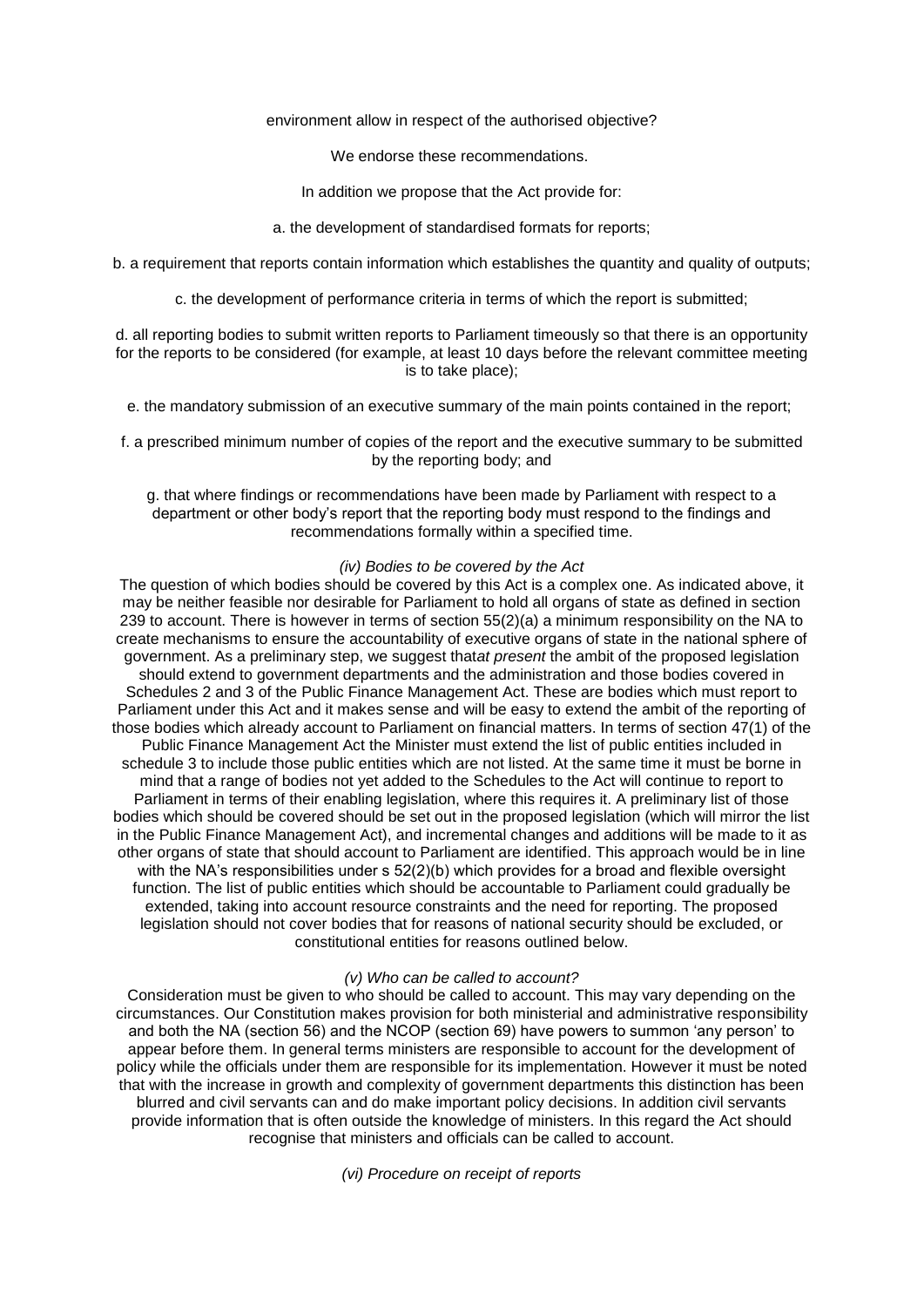The Act should require the Rules of the NA and the NCOP to set out a prescribed procedure that should be followed on receipt of reports. Our recommendations in this regard are outlined under (3) below.

#### **6.2 Recommended Structures**

We are of the view that the present committee system can be very effectively used as a primary mechanism to ensure accountability and our report has been mindful of avoiding the unnecessary proliferation of the present committee structure. We have been at pains to point out that, like its lawmaking function, the oversight role is one of Parliament's enumerated functions in the Constitution. Ideally this task should not always be entrusted to specific bodies or committees within Parliament but should become an integral part of the work of all parliamentary bodies and structures. This will ensure the effective performance of the oversight task and will contribute greatly towards developing the values of transparency and accountability on which our Constitution is based. Such an approach will also contribute towards the achievement of co-operative government. It is proposed that oversight of these bodies could take place through existing portfolio and select committees, so that each committee is entrusted with one of its primary functions as required by the Constitution. At this point it should be noted that the internal functioning of the committee system is in need of urgent attention: issues of Hansard recording, staffing, expertise and resources need to be addressed if they are to perform their tasks effectively (in this regard we also note the concerns of the Standing Committee on Public Accounts regarding its very heavy workload).

A measure that can be taken to enhance the existing committee system is for the portfolio committees to make increased use of the departmental audit reports submitted by the Auditor-General to the Standing Committee of Public Accounts (PAC). Our information is that these reports have been under-utilised by portfolio committees. The interface between the work of the PAC and portfolio committees needs to be improved so that information unearthed tbrough PAC hearings and reports, which is frequently of direct relevance to the work of the portfolio committees, is picked up and used by these committees. One way of achieving this may be to require portfolio committee members to attend PAC hearings when these deal with departments which fall under their ambit.

In light of the fact that a degree of specialist knowledge has been built up by members of the PAC portfolio committees should consider inviting members of the PAC to their hearings where their knowledge of financial and administrative matters may prove useful. This may be one step in building the kind of expertise amongst committee members that is required to perform meaningful oversight.

**6.3 Recommended Amendment to Rules of the National Assembly and the NCOP** As pointed out above, the oversight function of the NA and NCOP differs considerably in that the latter is required only to oversee executive action that impact on provincial concerns or inter-governmental relations. Thus certain reports would have to be submitted to both houses of Parliament while others to one house only, usually the NA.

We propose a number of amendments to the Rules of the NA and NCOP to regulate the receipt, documentation and addressing of reports submitted to parliamentary committees. Here we have partly drawn from the practices of the Standing Committee on Public Accounts. Our recommendations include the following:

(i) *all* written or electronic reports submitted to Parliament must be received by a Central Receiving Office. This function could be appropriately performed by a joint office serving both Houses of Parliament. However consideration should be given to entrusting this responsibility to the Information Officer or his or her deputy who Parliament must appoint under s 4(1) of the Open Democracy Bill, 1998;

(ii) the Central Receiving Office must document and acknowledge the receipt of all written and electronic reports and must notify the Speaker of the NA and the chairperson of the NCOP of their receipt;

(iii) the Central Receiving Office must forward the reports to the chairpersons of the relevant parliamentary committees for review and, if necessary, further action and response, and compile and maintain a list of the parliamentary committees to which each report has been submitted;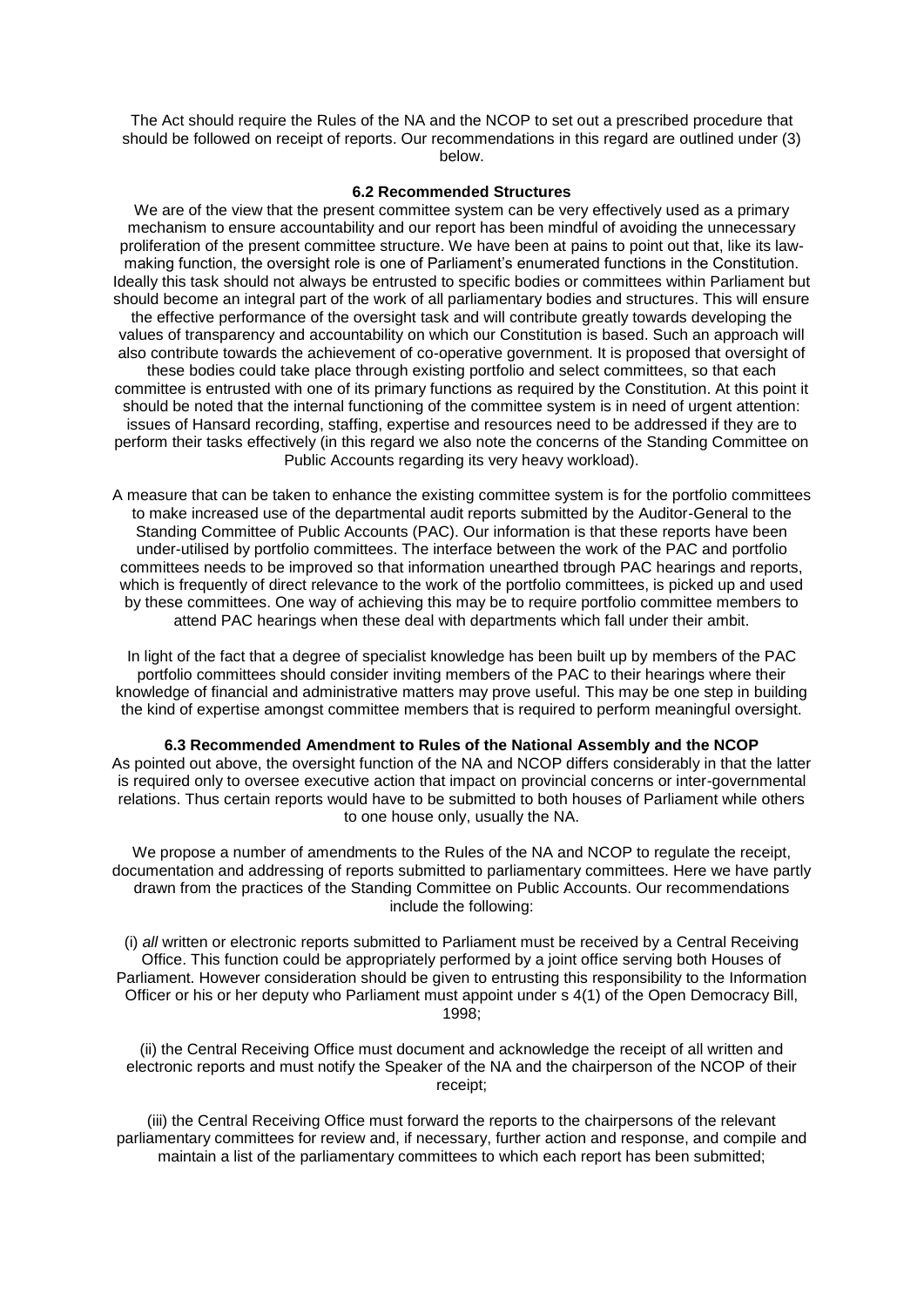(iv) each committee must review all reports received and may, within 60 days of reviewing the report, respond to the reporting body if it falls within an established set of criteria to be determined by the committee. Without derogating from the generality of this section, each National Assembly or joint committee must respond to the reporting body if the report reveals or discloses evidence of:

a. abuse of authority, illegality or neglect in the exercise of a power or performance of a duty;

b. injustice to any person or a danger to the environment or the health or safety of an individual or the public;

c. unauthorised use of funds or assets

- d. failure to comply with a constitutional or legal obligation;
	- e. gross failure to meet performance standards;
- f. failure to address an issue required by the committee or a constitutional institution;
- g. failure to meet the requirements of the Accountability Standards Act including reporting requirements; or
	- h. any other factor which the committee may deem to be important.

Each NCOP committee must respond to the reporting body if the report reveals or discloses evidence that falls within the NCOP's constitutional oversight role, including inter-governmental relations and national issues impacting on the provinces.

(v) committees may call any party to give further oral or written evidence which they consider necessary for the further investigation of the matter;

(vi) committees must table for noting a list of all reports reviewed, and a full report of their findings on all reports to which a response or further action has been taken or recommended. A copy of the report tabled must simultaneously be sent to the reporting body;

(vii) implicated parties are obliged to respond to the committee's report within 60 days of it being tabled and the committee must decide on the necessary follow-up action;

(viii) part of Parliament's budget should be allocated to providing reports to requesters of information under the Open Democracy Bill.

The above recommendations make it mandatory for all reports to be acknowledged, indexed and reviewed. Responding to the reporting body will take place under specific circumstances only. All reports received and reviewed must be placed before Parliament for noting, and a report must be tabled in Parliament when a committee has responded to it.

## **6.4 Obligations under the Open Democracy Bill**

The above recommendations will not only serve to fulfil Parliament's oversight responsibilities, but also assist in fulfilling it's obligations under the proposed Open Democracy legislation which requires the proper keeping of records and making these available to the public. The principal objects of the Open Democracy Bill 1998 are generally to 'promote transparency and accountability of all organs of state by providing the public with timely, accessible and accurate information and empowering the public to effectively scrutinise, and participate in, governmental decisions making that affects them' (item 2.1 of the memorandum of the Objects of the Open Democracy Bill). The Bill obliges any department of state or functionary or institution exercising a power or duty in terms of the Constitution (including Parliament) to make information available that will assist the public in understanding the powers, duties and operations of governmental bodies (s 3(1)(b)). In particular there is an obligation under the Bill to make all records open to the public. Despite the exemptions to disclosure contained in the Bill, it provides for mandatory disclosure in the public interest where, inter-alia, disclosure of the record would reveal evidence of substantial abuse of authority, illegality or neglect in the exercise of a power or performance of a duty of an official of a governmental body, or unauthorised use of funds or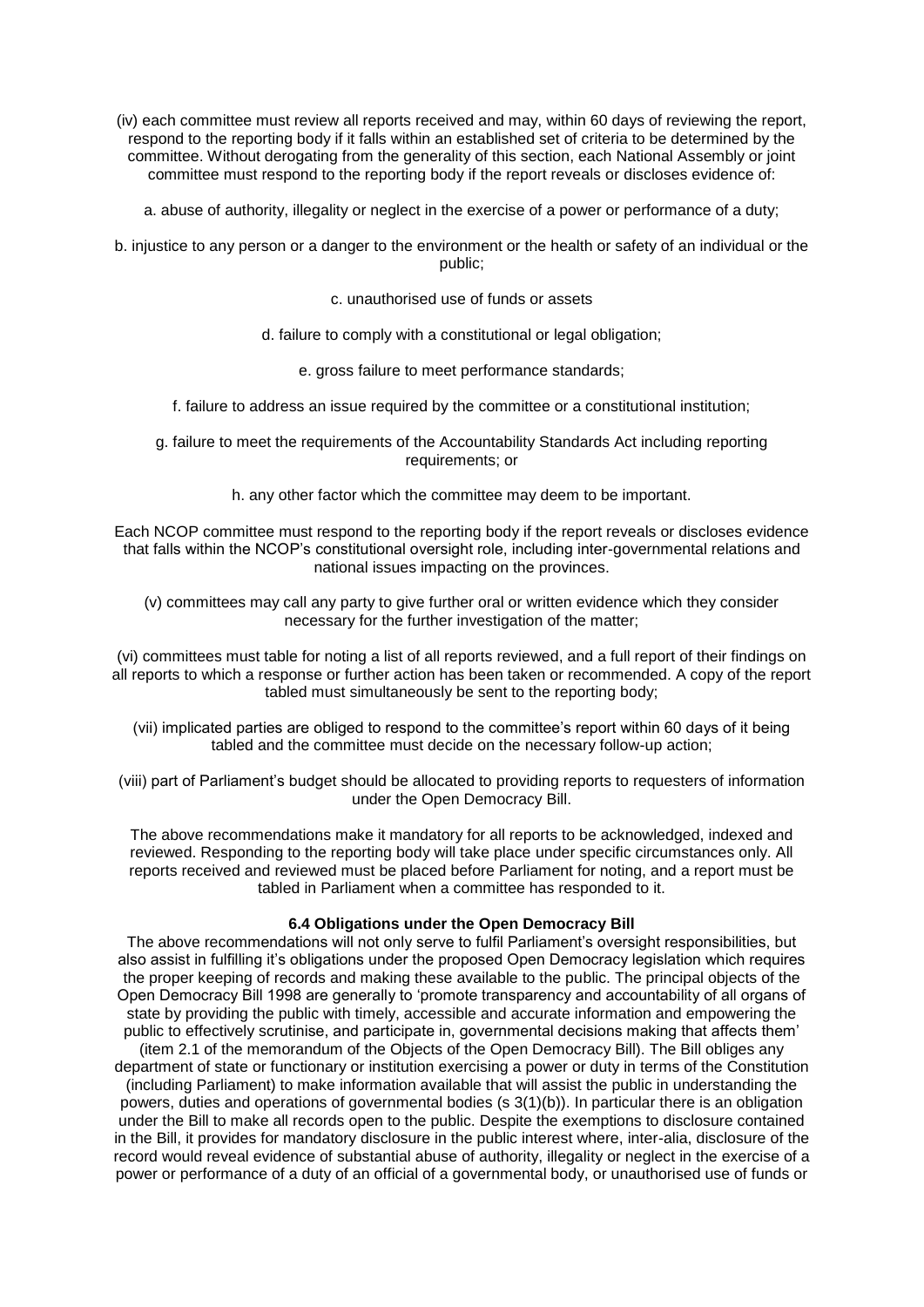other assets of a governmental body and 'giving due weight to the importance of open, accountable and participatory administration, the public interest in the disclosure of the record clearly outweighs the need for non-disclosure contemplated in the provision concerned' (s 44). It is clear that parliamentary records, particularly in the form of reports received by governmental bodies, may be an important source of information under the Bill and Parliament has an obligation to document, preserve and provide access to them.

## **CHAPTER SEVEN**

## **THE ACCOUNTABILITY AND INDEPENDENCE OF CONSTITUTIONAL INSTITUTIONS**

In this chapter we begin by looking at the special role of state institutions supporting constitutional democracy (SISCDs) or Chapter 9 institutions. Their constitutionally guaranteed independence is explored from two perspectives: financial and administrative independence. We also make a number of recommendations on how Parliament can ensure the accountability of institutions listed in chapter 9 'without infringing their independence'. We have operated on the premise that SISCDs have been created for several purposes, among them to assist and facilitate Parliament in exercising its oversight function.

## **7.1 The Special Role of Constitutional Institutions in Supporting Parliament** *7.1.1 Constitutional backdrop*

Section 181(2) of the Constitution guarantees the independence and impartiality of SISCDs. The Constitution also creates an obligation on other organs of state to 'ensure the independence, impartiality, dignity and effectiveness of these institutions' in section 181(3). At the same time section 181(4) requires these institutions to be accountable to the National Assembly. Our terms of reference require us to look at the question of how Parliament can ensure the accountability of institutions listed in chapter 9 'without infringing their independence'. We are of the view that other bodies, set up in terms of the Constitution and guaranteed independence by it, should also for oversight and accountability purposes be treated the same as the chapter 9 institutions. Here we have in mind for instance the Public Service Commission (PSC) – section 196(2) provides that the PSC is 'independent and must be impartial' while section 196(3) repeats the formula applied to the chapter 9 institutions requiring other organs of state to 'assist and protect the Commission'. The special status of the Financial and Fiscal Commission appears from section 220(2) which provides that the FFC 'is independent and subject only to the Constitution and the law, and must be impartial'.

7.1.2 The role of the constitutional institutions – an aid and complementary to Parliament The Constitution describes the institutions set up in terms of chapter 9 as 'strengthening constitutional democracy' (section 181(1)). They are an integral part of the checks and balances of a constitutional democracy and accountable government. An important part of each of their functions is calling government to account and strengthening and promoting respect for the Constitution and the law by society at large. In relation to Parliament they have two roles. Firstly they should be seen as complementary to Parliament's oversight function: *together* with Parliament they act as watch-dog bodies over the government and organs of state. Secondly, they support and aid Parliament in its oversight function by providing it with information that is not derived from the executive.As pointed out above, one of the constitutional functions of Parliament is to be an oversight body to provide a check on the arbitrary use of power by the executive. However, with the complex nature of modern government, members of parliament often do not have the time and resources to investigate in depth, or because of party discipline do not have the political independence that is required to arrive at an impartial decision on the complaint. Hence state institutions supporting constitutional democracy have been created to assist parliament in its traditional functions. This function is most obvious in relation to the office of the Auditor-General which performs the primary part of oversight of financial matters, but this is clear also in relation to the other institutions in chapter 9. The Public Protector for example has as its main function the investigation of improper conduct in state or government affairs and in the public administration which also forms a crucial part of Parliament's oversight role. Similarly, the Human Rights Commission not only ensures the protection and development of human rights but is the also the main vehicle through which the implementation of socio-economic rights in government departments is monitored. Thus Parliament's oversight function can be enhanced by ensuring the effective functioning of state institutions supporting constitutional democracy. Much the same arguments may be advanced in respect of other bodies established in terms of the Constitution, including the Judicial Service Commission, the Financial and Fiscal Commission and the Public Service Commission.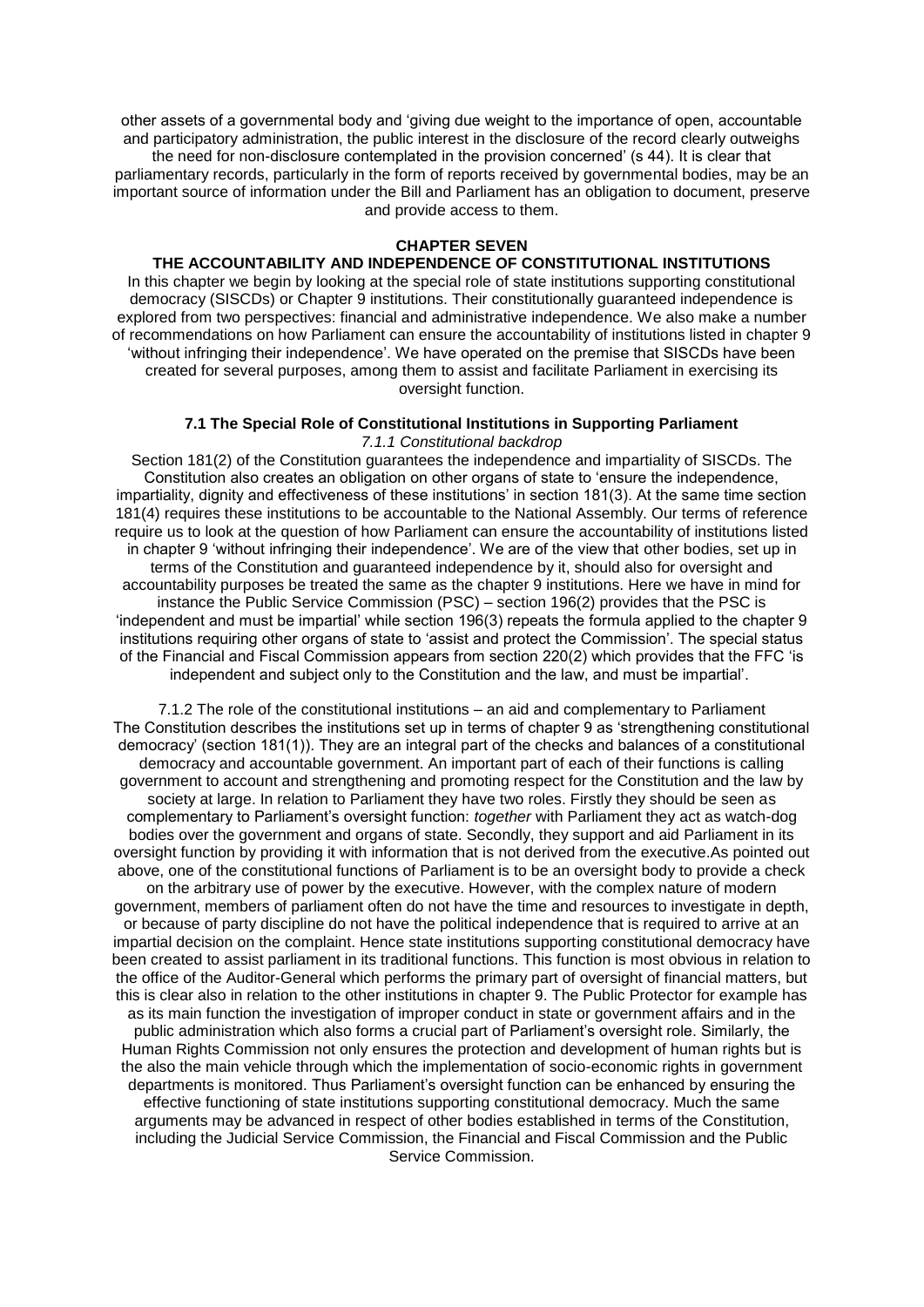## **7.2 The importance of independence**

The independence of these institutions must be seen in relation to their position vis-à-vis the executive branch of government. It has two facets. In the first place, to make institutions dependent on budget allocations received through the very departments that they are required to monitor is not desirable. Secondly, these institutions must be seen by the public to be independent and free of the possibility of influence or pressure by the executive branch of the government. Approval by the executive of budgets, or other issues such as staffing, is thus inconsistent with independence, as well as the need to be perceived as independent by the public when dealing with their cases. This executive power could render impotent state institutions supporting constitutional democracy through the potential denial of both financial and human resources. Furthermore, the special constitutional features of these institutions are not recognised as executive priorities are set. The effect could be that Parliament itself begins to view the institution in question as another government agency. These factors were unanimously noted by the Constitutional Court in the recent decision of *New National Party of South Africa v Government of the Republic of South Africa* 1999 (5) BCLR 489 (CC), where the court held that both financial and administrative independence were important to ensure the independence of the Independent Electoral Commission. The findings of the court in this regard are equally applicable to other state institutions supporting constitutional democracy. Emphasis on the financial and administrative independence of the institutions, discussed below, does not of course imply that constitutional institutions must not be accountable, but in order to satisfy the provisions of the Constitution, they must be accountable directly to Parliament and not the executive.

#### 7.2.1 Financial Independence

Financial independence implies the ability to have access to funds reasonably required to perform constitutional obligations. While this does not mean that these institutions can set their own budgets, the NA must consider what is reasonably required in the light of other national interests. A common feature of many constitutional institutions is that their budgets are appropriated through other government departments. In the light of the independence guaranteed to constitutional institutions by the Constitution, this arrangement is fundamentally problematic and its constitutionality well open to question. This was also the observation of the Constitutional Court in the *New National Party* case. The court held that Treasury Instruction K5 issued under s 39 of the Exchequer Act 66 of 1975, which requires bodies in receipt of state funding to account to the accounting officer of a government department, was inappropriately applied to constitutional commissions such as the Independent Electoral Commission. According to the court, the essence of the problem was that Instruction K5 is designed 'to cater for a situation in which a department makes funds available from its own budget to a public entity for the performance of certain functions'. The court held this arrangement was fundamentally unsuited to independent institutions such as the Independent Electoral Commission. It noted (at [89]) that under Instruction K5,

'[t]he accounting officer of the department is empowered and required to do two things which are by their nature invasive of the independence of the public entity. Firstly, the accounting officer can stipulate further conditions considered desirable and which must be fulfilled before any further money is paid to the public entity. Secondly he or she is obliged to perform an evaluative role in relation to the public entity. The accounting officer can pay money over to the entity only if satisfied that its objectives have been achieved and that any relevant conditions which have been placed on the financial assistance have been complied with. If Instruction K5 were validly to be applied to the Commission, the accounting officer of the department could refuse to give the Commission money if, in his or her opinion, the work of the Commission did not contribute to a fair and free election or had failed to comply with a condition imposed upon it by the accounting officer. If this were so, the independence of the Commission would clearly be undermined.'

The court held that *[i]t is for Parliament, and not the executive arm of government, to provide for funding reasonably sufficient to enable the Commission to carry out its constitutional mandate.* The Commission must accordingly be afforded an adequate opportunity to defend its budgetary requirements before Parliament or its relevant committees' (at [98], our emphasis). In their submissions to us, many constitutional institutions have also pointed out that the present arrangement may result in a very low priority being given to constitutional institutions as government departments may be slow in recognising the interests of an institution which does not form part of the core business of the department. The very direct control by the executive of constitutional institutions can have a devastating effect on the independence and credibility of these offices.

As much as their special constitutional role demands that care be taken to secure their independence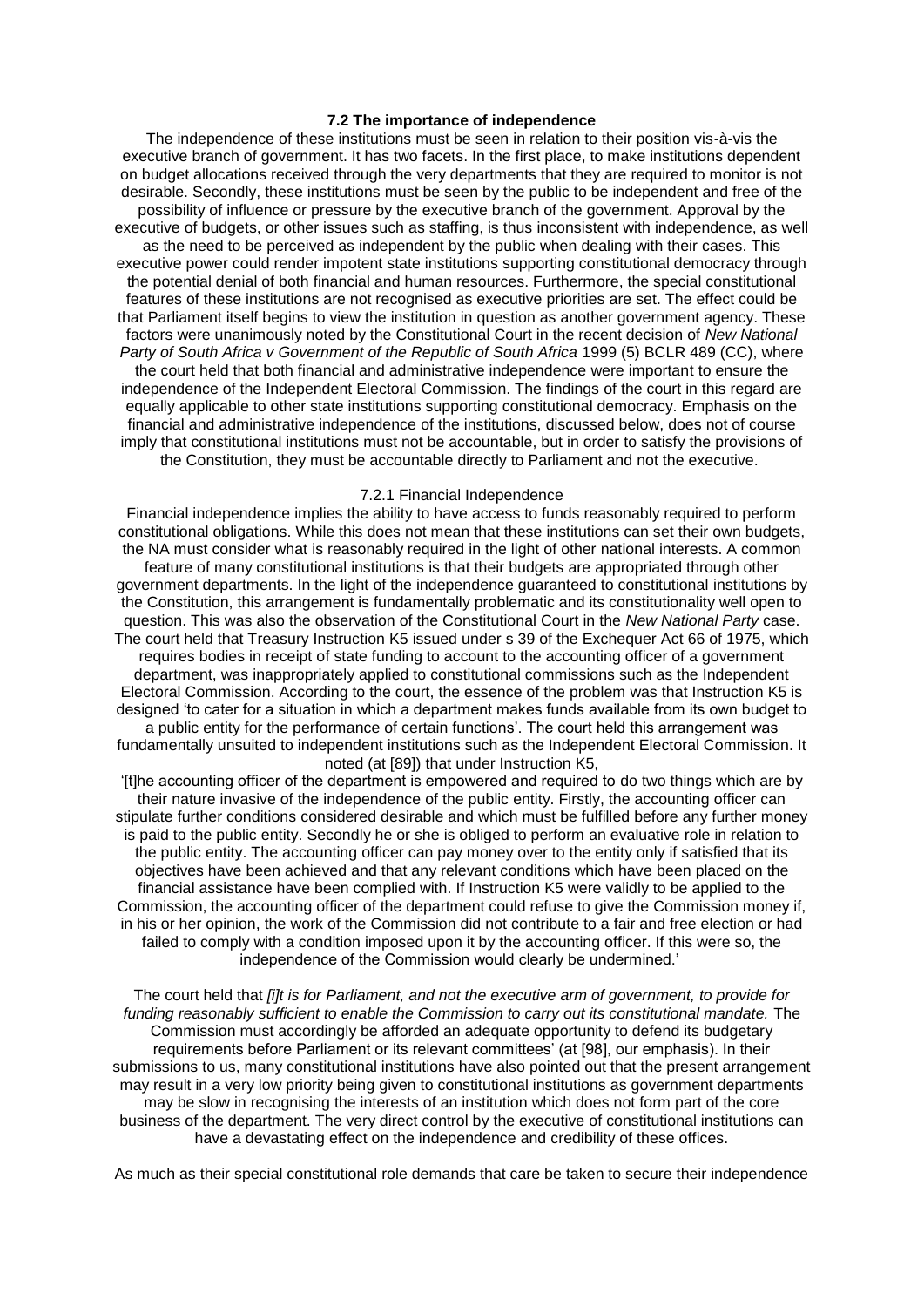the constitutional institutions must remain accountable for the manner in which they spend their budgets. The Public Finance Management Act requires that the accounting officer of a constitutional institution must submit to Parliament the institution's annual report and financial statements, and the Auditor-General's report on those statements within one month of the receipt of the Auditor-General's report.

#### 7.2.2 Administrative Independence

Linked to financial independence is the ability of constitutional institutions to perform their functions without administrative control by the executive. Administrative independence implies control over matters directly connected with the functions that such institutions must perform. This meant, according to the court in the *New National Party* case, that 'the executive must provide the assistance that the Commission requires to ensure its independence, impartiality, dignity and effectiveness.' For the same reasons outlined above, this means that the direct supervisory function on the work of constitutional institutions should be performed by Parliament rather than a government department. Presently constitutional institutions report to the NA through associated portfolio committees (for example the Public Protector, Human Rights Commission and Commission on Gender Equality report through the Portfolio Committee on Justice, while the Public Service Commission reports to the NA through the Portfolio Committee on Public Service and Administration). In their submissions to us, many constitutional institutions have pointed out that due to the workloads of these Committees there is no tangible or visible follow up of the matters raised or the recommendations which are made in reports. In addition it has been pointed out that uniform rules and practices need to be set in place for the submission of reports including length, frequency and content.

### **7.3 Recommended Legislation: Accountability and Independence of Constitutional Institutions Act**

In the light of the above discussion we proceed to make recommendations regarding the ways in which the accountability and independence of constitutional institutions may be secured. Our recommendations fall into two categories, viz. legislation, and structures.

It is recommended that the accountability and independence of constitutional institutions be outlined under separate legislation. This legislation should recognise the interrelationship between these institutions and Parliament's oversight function and would ensure their independence. In this way effect will also be given to sections 181(3) and 196(3) of the Constitution which requires legislative and other measures to ensure the independence and impartiality of these institutions. The Act should cover the institutions listed in s 181(1) of the Constitution, viz: The Public Protector;

The Human Rights Commission;

The Commission for the Promotion and Protection of the Rights of Cultural, Religious and Linguistic Communities;

The Commission for Gender Equality;

The Auditor-General; and

The Electoral Commission.

In addition it should also cover those institutions set up in terms of the Constitution which perform similar functions including: The Independent Broadcasting Authority;

The Public Service Commission;

The Financial and Fiscal Commission; and

The Judicial Service Commission.

The Act should provide for the following:

i. the full financial independence of constitutional institutions. To give effect to this it should be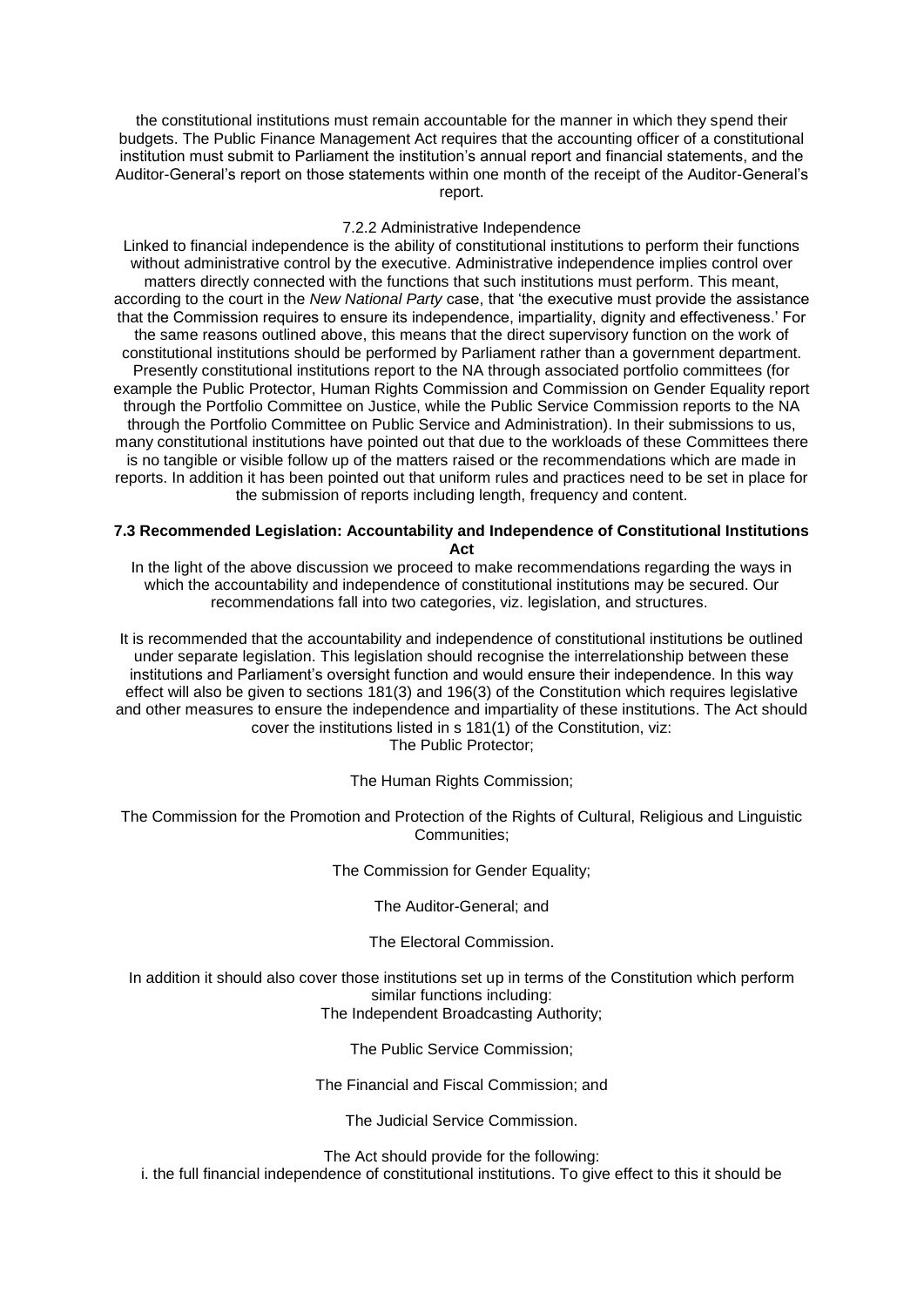provided that the budget of these institutions should not be linked to the budget of a government ministry, ensuring that they will not be vulnerable to political pressure by way of financial penalties. The options are a separate vote for each institution, or a separate vote for all institutions as a group. The first option best secures the independence of the institutions. However, it will have to be assessed in terms of the possibly disproportionate accounting and administrative resources that it will require, both on the part of the institutions concerned and the Department of Finance. Providing for a separate vote for the institutions as a group may save scarce accounting and financial resources and also permit easier monitoring of the entire cost of the Commissions by Parliament and civil society. If this option were accepted it would enhance the control that the bodies have over their budgets but also demand greater responsibility. In terms of the current framework as we understand it an accounting officer from one of the institutions would have to account for all the funds in the vote. The option of a separate vote for the institutions as a group would also require that the institutions establish a central administrative structure or secretariat to gather the budget submissions of the various bodies. These would extend to expenditure estimates for the next three years, in order to comply with the medium term expenditure framework (MTEF).

By giving the constitutional institutions a separate budget vote their status as separate constitutional entities is recognised and they would be able to emerge from the shadow of the executive. We regard this as a minimum to achieve fulfil the requirements of the Constitution.

ii. the full administrative independence of constitutional institutions. Provision should be made for parliament, through its relevant committees, to exercise both a supportive and monitoring role for constitutional institutions.

iii. the establishment of a Standing Committee on Constitutional Institutions. The establishment of this Committee appears to be required by s 193(5)(a) of the Constitution, which provides for nominations for membership of constitutional institutions by a Committee of the National Assembly. A more detailed outline of the functions of this Committee follows.

## **7.4 Recommended Structures: A Standing Committee on Constitutional Institutions (SCOCI)**

In general terms this Committee would act both as an accountability and oversight structure. The functions of this Committee (which could operate in a similar fashion to the present Audit Commission) would include:

- i. to nominate and make recommendations for appointment of members to constitutional institutions;
	- ii. to receive from the central receiving office and consider all reports of constitutional institutions;

iii. to hold hearings and call recalcitrant respondents to account before it where such respondents resist the recommendations of the constitutional institution concerned. This practice is followed by similar committees in many countries such as New Zealand and the United Kingdom;

- (iv) after having considered the reports to report to Parliament and make appropriate recommendations for changes in legislation or practice;
- (v) to support the role of constitutional institutions and to protect and enhance their independence as oversight agencies and in their operations;
- (vi) to review results or performance with each constitutional institution and to discuss performance deficiencies or improvements. This is an essential function to ensure accountability as well as resource requirements;

(vii) in consultation with the constitutional institutions to establish uniform rules and practices relating to the submission of reports including length, frequency and content, and to establish procedures for mandatory report-backs to constitutional institutions on the steps which have been taken to implement recommendations made.

In drawing up this report we have been mindful of the financial and human resource constraints under which Parliament is operating, and have as far as possible tailored our recommendations to accommodate existing structures to perform oversight functions. In recommending the establishment of SCOCI we have considered the fact that such a body would serve the dual functions of both an oversight and accountability body. It would in other words provide an important additional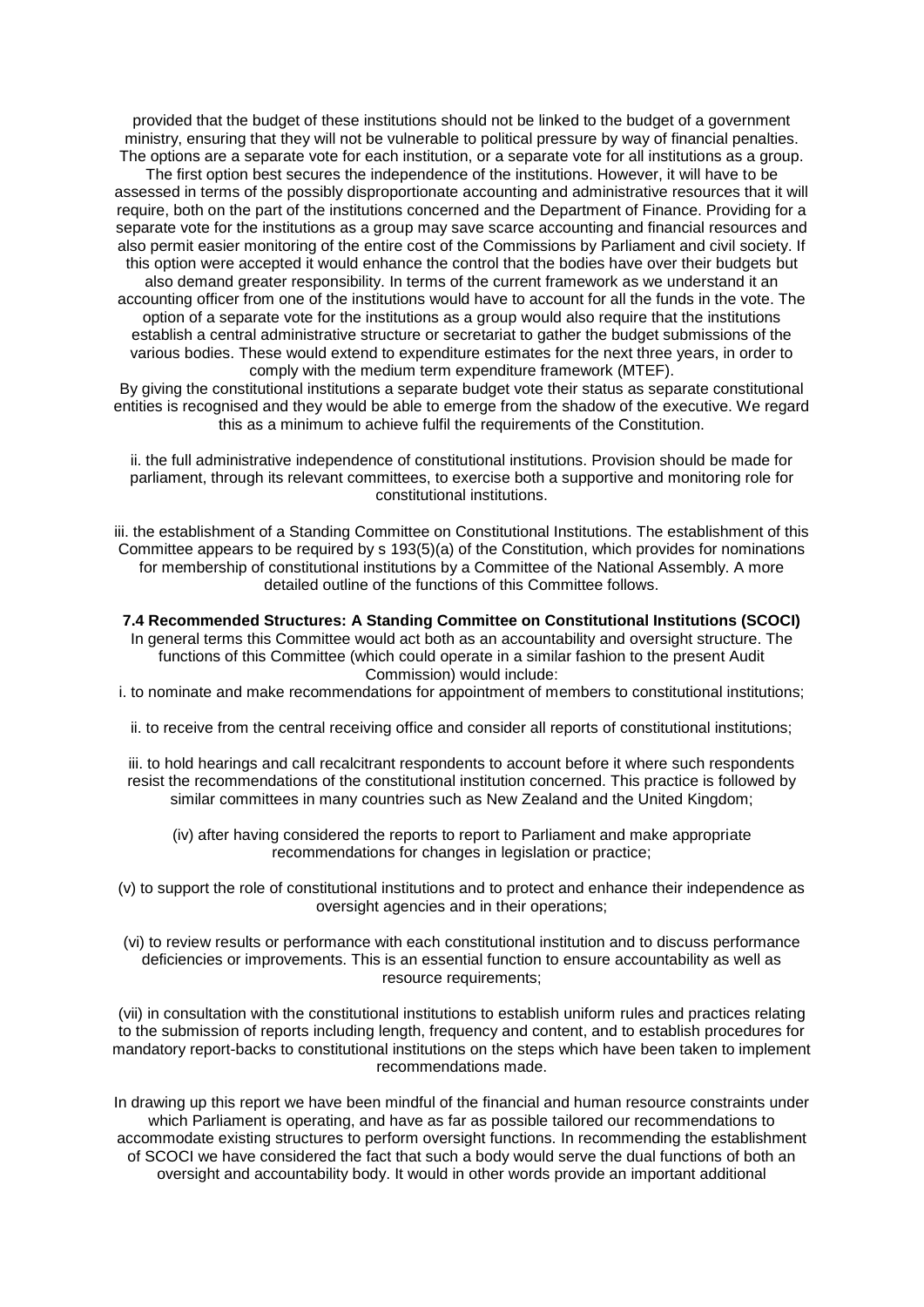parliamentary mechanism to oversee the executive, and would be a body through which constitutional institutions may be called to account, thus fulfilling two important constitutional obligations set out in s 55(2) of the Constitution.

So that the workload of SCOCI does not affect the carrying out of oversight the bodies it oversees should be 'clustered' where feasible so that those with broadly similar briefs are dealt with together. For instance rather than holding separate hearings for the Human Rights Commission, Public Protector and the Commission on Gender Equality the Committee could deal with them in sequence at certain points during the year.

*7.4.1 The Relationship between SCOCI and other Parliamentary Committees* It must be borne in mind that despite the establishment of SCOCI, constitutional institutions would still continue to report to and interact with various other parliamentary committees. For example if the Gender Commission reports on sytemic discrimination against women in the health sector, such information would be of relevance to both the Joint Standing Committee on the Improvement of Quality of Life and Status of Women (JCIQLSW) and the Portfolio Committee on Health.

In addition, presently existing parliamentary committees perform some of the tasks that we propose should be performed by SCOCI. For example the Commission on Gender Equality has a close working relationship with the JCIQLSW, and the Auditor-General accounts to the Audit Commission as well as the Standing Committee on Public Accounts. In addition certain pieces of legislation require the establishment of committees of the National Assembly, for example section 2 of the Public Protector Act 1994 requires the establishment of a committee of the National Assembly to deal with matters referred to it in terms of the Act. The question which arises is whether SCOCI would be best suited to oversee all the work and functions of constitutional institutions or whether existing committees would still have a role to play.

We submit in this regard that existing parliamentary committees, particularly those which perform specific discipline-related functions such as JCIQLSW and/or those that have been set up under governing legislation continue to exist. As pointed out elsewhere in this report, the oversight role is one that should not be limited to a few specialist committees or individuals but should permeate and inform all parliamentary structures. The function of SCOCI as an umbrella oversight and support committee would be tasked with the formulation of general uniform rules and practices governing constitutional institutions, and does not preclude the efficient functioning of other committees designed to achieve more specific objectives.

## **7.5 Fulfilment of Constitutional Obligations**

We propose that these recommendations would considerably enhance the authority of parliament to hold the executive accountable to the people, as well as to give full effect to the independence, impartiality and credibility of constitutional institutions. Both these proposals find support in the practice of many other countries in the world and have proved to be remarkably successful. As the court pointed out in the *New National Party* case (at [78]),

'[t]he Constitution places a constitutional obligation on [other] organs of state to assist and protect the Commission in order to ensure its independence, impartiality, dignity and effectiveness. If this means that old legislative and policy arrangements, public administration practices and budgetary conventions must be adjusted to be brought in line with new constitutional prescripts, so be it'.

# **CHAPTER EIGHT SUMMARY OF RECOMMENDATIONS**

In summary we have made the following recommendations:

a. legislation in the form of an Accountability Standards Act and an Accountability and Independence of Constitutional Institutions Act;

b. amendment to the Rules of the NA and the NCOP for regulation of reporting to parliamentary committees; and

c. the establishment of a Standing Committee on Constitutional Institutions. We would be happy to participate in any discussions to further discuss and clarify these recommendations, and report accordingly.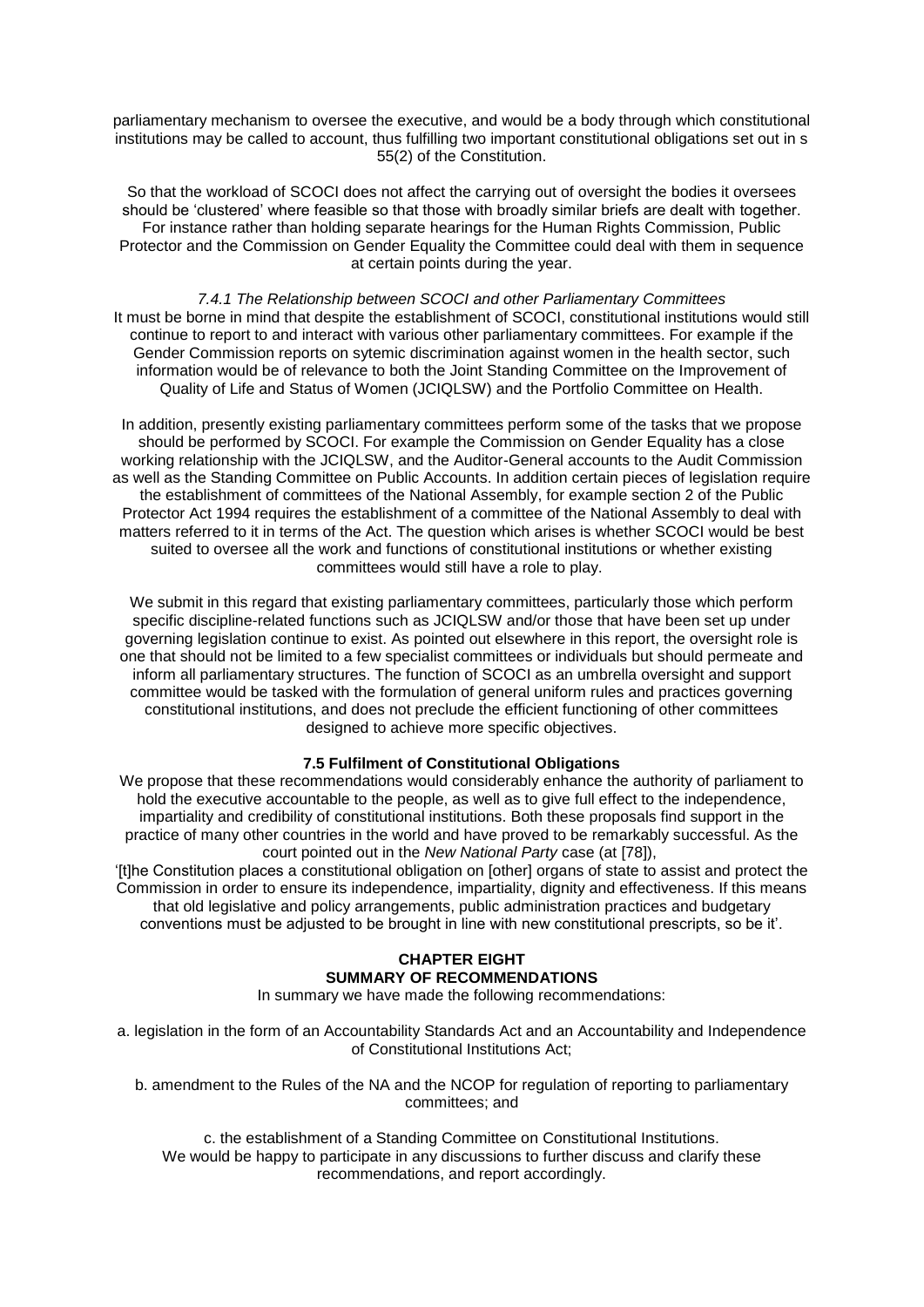**Hugh Corder, Saras Jagwanth and Fred Soltau**

Faculty of Law University of Cape Town July 1999

## **APPENDIX I**

### **Public Finance Act (NZ)** V: Reporting by Crown Entities

41C Draft statement of intent

[41C. Draft statement of intent---(1) Every Crown entity named or described in the Sixth Schedule to this Act shall, not later than one month before the commencement of each financial year of the Crown entity, deliver to the Responsible Minister a draft statement of intent relating to that financial year and each of the following 2 financial years.

[[(2) Notwithstanding subsection (1) of this section, one statement of intent may relate to a Crown entity group.]]

Subs. (2) was substituted for the former subs. (2) by s. 35 of the Public Finance Amendment Act 1994.

41D Contents of statement of intent

[41D. Contents of statement of intent---(1) Each statement of intent shall specify for the Crown entity or, where relevant, the [[Crown entity group]], in respect of each of the financial years to which it relates, the following information:

(a) The objectives of the Crown entity or group:

(b) The nature and scope of the activities to be undertaken by the Crown entity or group:

(c) The performance targets and other measures by which the performance of the Crown entity or group may be judged in relation to its objectives:

(d) A statement of accounting policies:

(e) Where required by the Responsible Minister, the ratio of consolidated shareholders' funds (or equivalent) to total assets, and definitions of those terms:

(f) Where required by the Responsible Minister, a statement of the principles adopted in determining the distribution of profits to the Crown, together with an estimate of the amount or proportion of annual tax paid earnings (from both capital and revenue sources) that is intended to be distributed to the Crown:

(g) Where applicable, the procedures to be followed before the Crown entity, or any member of the group, subscribes for, purchases, or otherwise acquires shares in any company or other organisation:

(h) Where the Crown entity is named or described in the Fifth Schedule to this Act, a [[statement of output objectives]] specifying the classes of outputs to be produced by the Crown entity or group:

(i) Any activities (not being activities related to a class of outputs specified pursuant to paragraph (h) of this subsection) in respect of which the Crown entity or group will be seeking compensation from the Crown (whether or not the Crown has agreed to provide such compensation):

(j) Such other matters, including the kind of information to be provided to the Responsible Minister during the course of those financial years, as are agreed by the Responsible Minister and the governing body of the Crown entity.

(2) Where required by the Responsible Minister, each statement of intent shall also include the governing body's estimate of the current commercial value of the Crown's investment in the Crown entity or group and a statement of the manner in which that value was assessed.

In subs. (1) the words in the first set of double square brackets were substituted for the former words by s. 36 (a) of the Public Finance Amendment Act 1994; and in para. (h) the words in square brackets